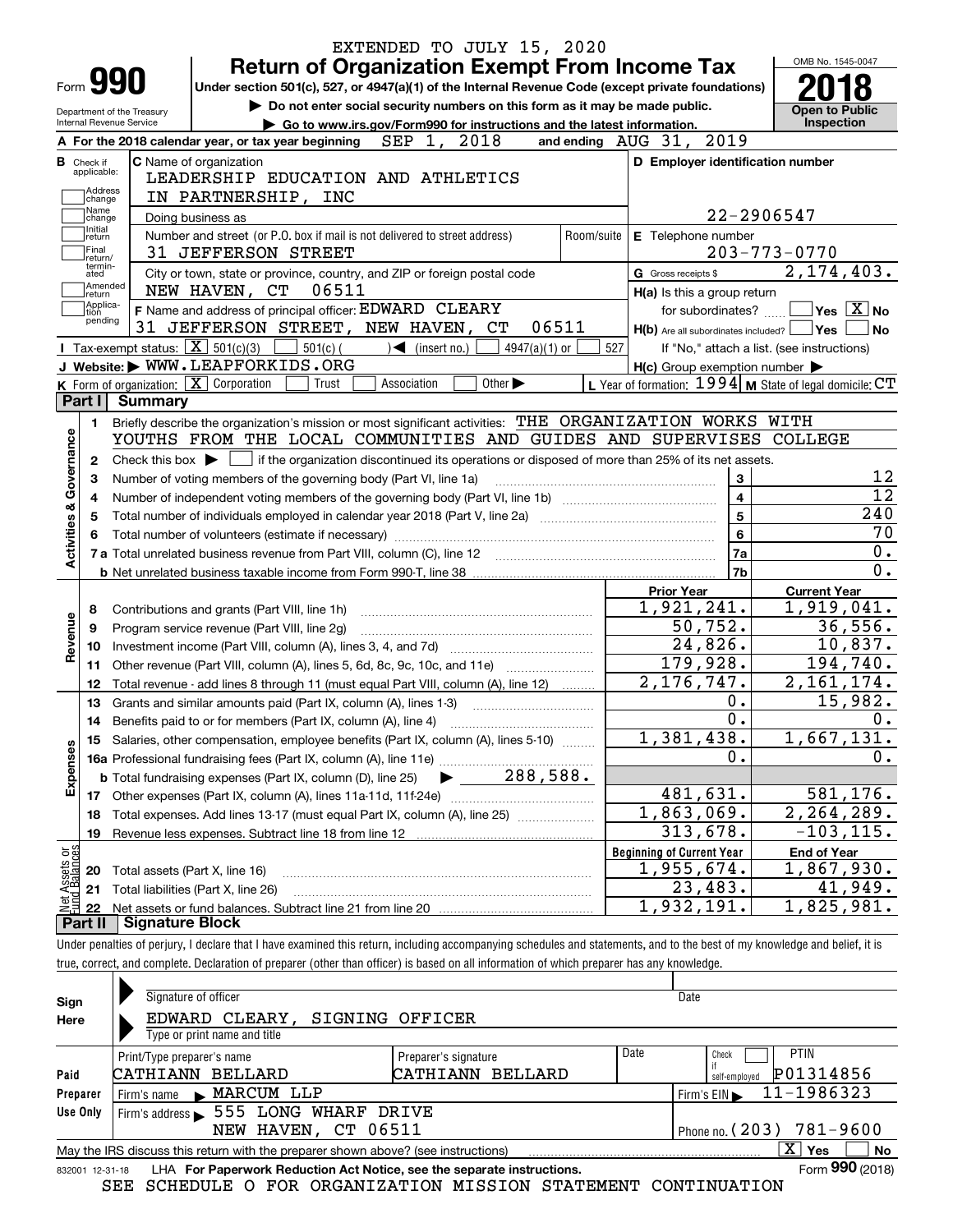|              | <b>Part III Statement of Program Service Accomplishments</b><br>$\overline{\mathbf{x}}$                                                                 |
|--------------|---------------------------------------------------------------------------------------------------------------------------------------------------------|
|              |                                                                                                                                                         |
| 1            | Briefly describe the organization's mission:<br>LEAP EMPOWERS YOUNG PEOPLE TO BE LEADERS WHO CREATE A NURTURING                                         |
|              | COMMUNITY FOR CHILDREN IN NEED. WE BELIEVE THAT FAMILIES IN ALL                                                                                         |
|              | NEIGHBORHOODS DESERVE ACCESS TO LEARNING OPPORTUNITIES THAT INSPIRE A                                                                                   |
|              | BROAD WORLD VIEW AND ENCOURAGE YOUNG PEOPLE TO EMBRACE THEIR LIMITLESS                                                                                  |
|              |                                                                                                                                                         |
| $\mathbf{2}$ | Did the organization undertake any significant program services during the year which were not listed on the                                            |
|              | $Yes \quad X$ No<br>prior Form 990 or 990-EZ?                                                                                                           |
|              | If "Yes," describe these new services on Schedule O.                                                                                                    |
| 3            | $\Box$ Yes $[\overline{\mathrm{X}}]$ No<br>Did the organization cease conducting, or make significant changes in how it conducts, any program services? |
|              | If "Yes," describe these changes on Schedule O.                                                                                                         |
| 4            | Describe the organization's program service accomplishments for each of its three largest program services, as measured by expenses.                    |
|              | Section 501(c)(3) and 501(c)(4) organizations are required to report the amount of grants and allocations to others, the total expenses, and            |
|              | revenue, if any, for each program service reported.                                                                                                     |
| 4a           | 36, 556.<br>$15,982.$ ) (Revenue \$<br>$1,822,304$ $\cdot$ including grants of \$<br>(Expenses \$<br>(Code:                                             |
|              | LEAP IS A FREE YEAR-ROUND AFTER-SCHOOL AND SUMMER CAMP MENTORING                                                                                        |
|              | PROGRAM THAT PROVIDES ACADEMIC, ATHLETIC, AND SOCIAL ENRICHMENTS FOR                                                                                    |
|              | NEW HAVEN YOUTH, ALL FREE OF CHARGE.<br>LEAP IS STRUCTURED IN A                                                                                         |
|              | MULTI-LEVEL MENTORING FASHION DIVIDED INTO THREE TIERS:<br>A CHILDREN'S                                                                                 |
|              | PROGRAM (AGES $7-12$ ), A LEADERS IN TRAINING (LIT)<br>$(AGES 13-15)$ ,<br>PROGRAM                                                                      |
|              | AND A YOUTH DEVELOPMENT PROGRAM (AGES 16-23).<br>LEAP IS NEW HAVEN'S                                                                                    |
|              | LARGEST EMPLOYER OF TEENAGERS WITH WELL OVER 200 YOUNG PEOPLE WORKING                                                                                   |
|              | BY EMPLOYING YOUTH AND PROVIDING THEM WITH THE<br>FOR LEAP EACH YEAR.                                                                                   |
|              | RESOURCES THEY NEED TO THRIVE, LEAP ACTIVELY SERVES NEW HAVEN'S AT-RISK                                                                                 |
|              | YOUTH POPULATION. OVER 1000 CHILDREN AGES 7-12 ATTEND LEAP AFTER SCHOOL                                                                                 |
|              | (WITH SATURDAY PROGRAMMING AVAILABLE AS WELL)<br>MONDAY -THURSDAY<br>PER                                                                                |
|              | TAUGHT AND MENTORED BY HIGH SCHOOL AND COLLEGE STUDENT<br>YEAR.                                                                                         |
| 4b           | ) (Expenses \$<br>(Code:<br>(Revenue \$<br>including grants of \$                                                                                       |
|              | YOUTH AGES 13-15 ARE ENROLLED IN OUR LEADERS IN TRAINING (LIT) PROGRAM.                                                                                 |
|              | IN ADDITION TO PROVIDING TUTORING AND HOMEWORK HELP, THIS PROGRAM IS                                                                                    |
|              | GEARED TOWARD PROVIDING WORKSHOPS DESIGNED TO FOSTER SOCIAL, EMOTIONAL,                                                                                 |
|              | AND PHYSICAL GROWTH.<br>LITS ALSO PARTICIPATE IN RESOURCES GEARED TOWARD                                                                                |
|              | TEACHING LIFE SKILLS SUCH AS COOKING, SWIMMING, THEATER AND DANCE.                                                                                      |
|              | LITS IMPLEMENT A COMMUNITY SERVICE PROJECT EACH SEMESTER IN ORDER TO                                                                                    |
|              | DEVELOP ORGANIZATIONAL SKILLS AND FOSTER A MINDSET OF COMMUNITY                                                                                         |
|              | LASTLY, IN LINE WITH LEAP'S MENTORING MODEL, LITS ARE<br>BETTERMENT.                                                                                    |
|              | TASKED WITH MENTORING AND TEACHING YOUNGER CHILDREN UNDER SUPERVISION                                                                                   |
|              | OF OLDER COUNSELORS.                                                                                                                                    |
|              |                                                                                                                                                         |
|              |                                                                                                                                                         |
| 4c           | (Code:<br>(Expenses \$<br>(Revenue \$<br>including grants of \$                                                                                         |
|              | OUR YOUTH DEVELOPMENT PROGRAM IS FOR HIGH SCHOOL AND COLLEGE STUDENTS                                                                                   |
|              | AGES 16-24 WHO SERVE AS OUR JUNIOR AND SENIOR COUNSELORS.<br>THESE                                                                                      |
|              | STUDENTS ARE EMPLOYED TO MENTOR AND TEACH YOUNGER CHILDREN. COUNSELORS                                                                                  |
|              | AT LEAP LEARN THE SKILLS THAT MAKE THEM CAREER-READY WHILE                                                                                              |
|              | SIMULTANEOUSLY LEARNING HOW TO BE EFFECTIVE MENTORS AND EDUCATORS.                                                                                      |
|              | THESE STUDENTS PARTICIPATE IN A VARIETY OF PROFESSIONAL DEVELOPMENT                                                                                     |
|              | WORKSHOPS INCLUDING RESUME WRITING, INTERVIEW SKILLS, FINANCIAL                                                                                         |
|              | MANAGEMENT, MENTAL HEALTH, SUBSTANCE ABUSE PREVENTION, PUBLIC SPEAKING                                                                                  |
|              | AND EFFECTIVE COMMUNICATION.                                                                                                                            |
|              |                                                                                                                                                         |
|              |                                                                                                                                                         |
|              |                                                                                                                                                         |
|              | 4d Other program services (Describe in Schedule O.)                                                                                                     |
|              | Expenses \$<br>including grants of \$<br>(Revenue \$                                                                                                    |
|              | 1,822,304.<br>Total program service expenses                                                                                                            |
|              | Form 990 (2018)                                                                                                                                         |
|              | SEE SCHEDULE O FOR CONTINUATION(S)                                                                                                                      |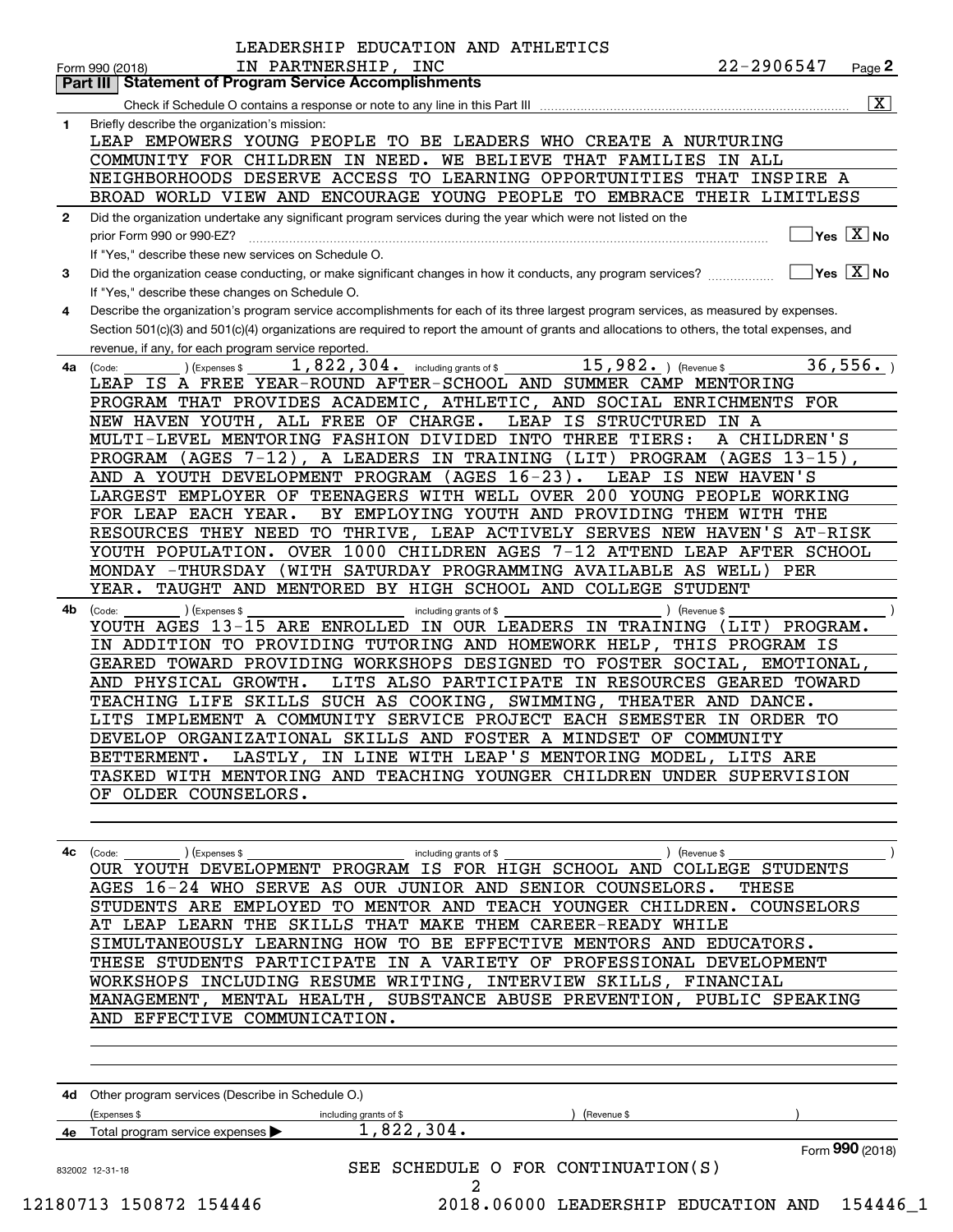| Form 990 (2018) | PARTNERSHIP<br>ΙN                                | INC | $22 - 2906547$ | Page $\mathbf{3}$ |
|-----------------|--------------------------------------------------|-----|----------------|-------------------|
|                 | <b>Part IV   Checklist of Required Schedules</b> |     |                |                   |

| Is the organization described in section $501(c)(3)$ or $4947(a)(1)$ (other than a private foundation)?<br>1<br>X<br>1.<br>$\overline{\mathtt{x}}$<br>$\mathbf 2$<br>2<br>Did the organization engage in direct or indirect political campaign activities on behalf of or in opposition to candidates for<br>3<br>x<br>3<br>Section 501(c)(3) organizations. Did the organization engage in lobbying activities, or have a section 501(h) election in effect<br>4<br>x<br>4<br>Is the organization a section 501(c)(4), 501(c)(5), or 501(c)(6) organization that receives membership dues, assessments, or<br>5<br>x<br>5<br>Did the organization maintain any donor advised funds or any similar funds or accounts for which donors have the right to<br>6<br>x<br>provide advice on the distribution or investment of amounts in such funds or accounts? If "Yes," complete Schedule D, Part I<br>6<br>Did the organization receive or hold a conservation easement, including easements to preserve open space,<br>7<br>x<br>$\overline{7}$<br>Did the organization maintain collections of works of art, historical treasures, or other similar assets? If "Yes," complete<br>8<br>x<br>8<br>Did the organization report an amount in Part X, line 21, for escrow or custodial account liability, serve as a custodian for<br>9<br>amounts not listed in Part X; or provide credit counseling, debt management, credit repair, or debt negotiation services?<br>x<br>9<br>If "Yes," complete Schedule D, Part IV<br>Did the organization, directly or through a related organization, hold assets in temporarily restricted endowments, permanent<br>10<br>X<br>10<br>If the organization's answer to any of the following questions is "Yes," then complete Schedule D, Parts VI, VIII, VIII, IX, or X<br>11<br>as applicable.<br>a Did the organization report an amount for land, buildings, and equipment in Part X, line 10? If "Yes," complete Schedule D,<br>X<br>11a<br><b>b</b> Did the organization report an amount for investments - other securities in Part X, line 12 that is 5% or more of its total<br>X<br>11 <sub>b</sub><br>c Did the organization report an amount for investments - program related in Part X, line 13 that is 5% or more of its total<br>x<br>11c<br>d Did the organization report an amount for other assets in Part X, line 15 that is 5% or more of its total assets reported in<br>x<br>11d<br>$\overline{\mathtt{x}}$<br>11e<br>Did the organization's separate or consolidated financial statements for the tax year include a footnote that addresses<br>f<br>X<br>the organization's liability for uncertain tax positions under FIN 48 (ASC 740)? If "Yes," complete Schedule D, Part X<br>11f<br>12a Did the organization obtain separate, independent audited financial statements for the tax year? If "Yes," complete<br>X<br>12a<br>Schedule D, Parts XI and XII<br><b>b</b> Was the organization included in consolidated, independent audited financial statements for the tax year?<br>If "Yes," and if the organization answered "No" to line 12a, then completing Schedule D, Parts XI and XII is optional<br>12b<br>X,<br>X<br>13<br>13<br>$\overline{\mathbf{x}}$<br>Did the organization maintain an office, employees, or agents outside of the United States?<br>14a<br>14a<br>Did the organization have aggregate revenues or expenses of more than \$10,000 from grantmaking, fundraising, business,<br>b<br>investment, and program service activities outside the United States, or aggregate foreign investments valued at \$100,000<br>x<br>14b<br>Did the organization report on Part IX, column (A), line 3, more than \$5,000 of grants or other assistance to or for any<br>15<br>x<br>15<br>Did the organization report on Part IX, column (A), line 3, more than \$5,000 of aggregate grants or other assistance to<br>16<br>x<br>16<br>Did the organization report a total of more than \$15,000 of expenses for professional fundraising services on Part IX,<br>17<br>x<br>17<br>Did the organization report more than \$15,000 total of fundraising event gross income and contributions on Part VIII, lines<br>18<br>х<br>18<br>Did the organization report more than \$15,000 of gross income from gaming activities on Part VIII, line 9a? If "Yes."<br>19<br>X<br>19<br>$\overline{\mathbf{x}}$<br>20a<br>20a<br>If "Yes" to line 20a, did the organization attach a copy of its audited financial statements to this return?<br>20b<br>b<br>Did the organization report more than \$5,000 of grants or other assistance to any domestic organization or<br>21<br>x<br>21<br>832003 12-31-18 |  | <b>Yes</b> | No |
|--------------------------------------------------------------------------------------------------------------------------------------------------------------------------------------------------------------------------------------------------------------------------------------------------------------------------------------------------------------------------------------------------------------------------------------------------------------------------------------------------------------------------------------------------------------------------------------------------------------------------------------------------------------------------------------------------------------------------------------------------------------------------------------------------------------------------------------------------------------------------------------------------------------------------------------------------------------------------------------------------------------------------------------------------------------------------------------------------------------------------------------------------------------------------------------------------------------------------------------------------------------------------------------------------------------------------------------------------------------------------------------------------------------------------------------------------------------------------------------------------------------------------------------------------------------------------------------------------------------------------------------------------------------------------------------------------------------------------------------------------------------------------------------------------------------------------------------------------------------------------------------------------------------------------------------------------------------------------------------------------------------------------------------------------------------------------------------------------------------------------------------------------------------------------------------------------------------------------------------------------------------------------------------------------------------------------------------------------------------------------------------------------------------------------------------------------------------------------------------------------------------------------------------------------------------------------------------------------------------------------------------------------------------------------------------------------------------------------------------------------------------------------------------------------------------------------------------------------------------------------------------------------------------------------------------------------------------------------------------------------------------------------------------------------------------------------------------------------------------------------------------------------------------------------------------------------------------------------------------------------------------------------------------------------------------------------------------------------------------------------------------------------------------------------------------------------------------------------------------------------------------------------------------------------------------------------------------------------------------------------------------------------------------------------------------------------------------------------------------------------------------------------------------------------------------------------------------------------------------------------------------------------------------------------------------------------------------------------------------------------------------------------------------------------------------------------------------------------------------------------------------------------------------------------------------------------------------------------------------------------------------------------------------------------------------------------------------------------------------------------------------------------------------------------------------------------------------------------------------------------------------------------------------------------------------------------------------------------------------------------------------------------------------------------------------|--|------------|----|
|                                                                                                                                                                                                                                                                                                                                                                                                                                                                                                                                                                                                                                                                                                                                                                                                                                                                                                                                                                                                                                                                                                                                                                                                                                                                                                                                                                                                                                                                                                                                                                                                                                                                                                                                                                                                                                                                                                                                                                                                                                                                                                                                                                                                                                                                                                                                                                                                                                                                                                                                                                                                                                                                                                                                                                                                                                                                                                                                                                                                                                                                                                                                                                                                                                                                                                                                                                                                                                                                                                                                                                                                                                                                                                                                                                                                                                                                                                                                                                                                                                                                                                                                                                                                                                                                                                                                                                                                                                                                                                                                                                                                                                                                                      |  |            |    |
|                                                                                                                                                                                                                                                                                                                                                                                                                                                                                                                                                                                                                                                                                                                                                                                                                                                                                                                                                                                                                                                                                                                                                                                                                                                                                                                                                                                                                                                                                                                                                                                                                                                                                                                                                                                                                                                                                                                                                                                                                                                                                                                                                                                                                                                                                                                                                                                                                                                                                                                                                                                                                                                                                                                                                                                                                                                                                                                                                                                                                                                                                                                                                                                                                                                                                                                                                                                                                                                                                                                                                                                                                                                                                                                                                                                                                                                                                                                                                                                                                                                                                                                                                                                                                                                                                                                                                                                                                                                                                                                                                                                                                                                                                      |  |            |    |
|                                                                                                                                                                                                                                                                                                                                                                                                                                                                                                                                                                                                                                                                                                                                                                                                                                                                                                                                                                                                                                                                                                                                                                                                                                                                                                                                                                                                                                                                                                                                                                                                                                                                                                                                                                                                                                                                                                                                                                                                                                                                                                                                                                                                                                                                                                                                                                                                                                                                                                                                                                                                                                                                                                                                                                                                                                                                                                                                                                                                                                                                                                                                                                                                                                                                                                                                                                                                                                                                                                                                                                                                                                                                                                                                                                                                                                                                                                                                                                                                                                                                                                                                                                                                                                                                                                                                                                                                                                                                                                                                                                                                                                                                                      |  |            |    |
|                                                                                                                                                                                                                                                                                                                                                                                                                                                                                                                                                                                                                                                                                                                                                                                                                                                                                                                                                                                                                                                                                                                                                                                                                                                                                                                                                                                                                                                                                                                                                                                                                                                                                                                                                                                                                                                                                                                                                                                                                                                                                                                                                                                                                                                                                                                                                                                                                                                                                                                                                                                                                                                                                                                                                                                                                                                                                                                                                                                                                                                                                                                                                                                                                                                                                                                                                                                                                                                                                                                                                                                                                                                                                                                                                                                                                                                                                                                                                                                                                                                                                                                                                                                                                                                                                                                                                                                                                                                                                                                                                                                                                                                                                      |  |            |    |
|                                                                                                                                                                                                                                                                                                                                                                                                                                                                                                                                                                                                                                                                                                                                                                                                                                                                                                                                                                                                                                                                                                                                                                                                                                                                                                                                                                                                                                                                                                                                                                                                                                                                                                                                                                                                                                                                                                                                                                                                                                                                                                                                                                                                                                                                                                                                                                                                                                                                                                                                                                                                                                                                                                                                                                                                                                                                                                                                                                                                                                                                                                                                                                                                                                                                                                                                                                                                                                                                                                                                                                                                                                                                                                                                                                                                                                                                                                                                                                                                                                                                                                                                                                                                                                                                                                                                                                                                                                                                                                                                                                                                                                                                                      |  |            |    |
|                                                                                                                                                                                                                                                                                                                                                                                                                                                                                                                                                                                                                                                                                                                                                                                                                                                                                                                                                                                                                                                                                                                                                                                                                                                                                                                                                                                                                                                                                                                                                                                                                                                                                                                                                                                                                                                                                                                                                                                                                                                                                                                                                                                                                                                                                                                                                                                                                                                                                                                                                                                                                                                                                                                                                                                                                                                                                                                                                                                                                                                                                                                                                                                                                                                                                                                                                                                                                                                                                                                                                                                                                                                                                                                                                                                                                                                                                                                                                                                                                                                                                                                                                                                                                                                                                                                                                                                                                                                                                                                                                                                                                                                                                      |  |            |    |
|                                                                                                                                                                                                                                                                                                                                                                                                                                                                                                                                                                                                                                                                                                                                                                                                                                                                                                                                                                                                                                                                                                                                                                                                                                                                                                                                                                                                                                                                                                                                                                                                                                                                                                                                                                                                                                                                                                                                                                                                                                                                                                                                                                                                                                                                                                                                                                                                                                                                                                                                                                                                                                                                                                                                                                                                                                                                                                                                                                                                                                                                                                                                                                                                                                                                                                                                                                                                                                                                                                                                                                                                                                                                                                                                                                                                                                                                                                                                                                                                                                                                                                                                                                                                                                                                                                                                                                                                                                                                                                                                                                                                                                                                                      |  |            |    |
|                                                                                                                                                                                                                                                                                                                                                                                                                                                                                                                                                                                                                                                                                                                                                                                                                                                                                                                                                                                                                                                                                                                                                                                                                                                                                                                                                                                                                                                                                                                                                                                                                                                                                                                                                                                                                                                                                                                                                                                                                                                                                                                                                                                                                                                                                                                                                                                                                                                                                                                                                                                                                                                                                                                                                                                                                                                                                                                                                                                                                                                                                                                                                                                                                                                                                                                                                                                                                                                                                                                                                                                                                                                                                                                                                                                                                                                                                                                                                                                                                                                                                                                                                                                                                                                                                                                                                                                                                                                                                                                                                                                                                                                                                      |  |            |    |
|                                                                                                                                                                                                                                                                                                                                                                                                                                                                                                                                                                                                                                                                                                                                                                                                                                                                                                                                                                                                                                                                                                                                                                                                                                                                                                                                                                                                                                                                                                                                                                                                                                                                                                                                                                                                                                                                                                                                                                                                                                                                                                                                                                                                                                                                                                                                                                                                                                                                                                                                                                                                                                                                                                                                                                                                                                                                                                                                                                                                                                                                                                                                                                                                                                                                                                                                                                                                                                                                                                                                                                                                                                                                                                                                                                                                                                                                                                                                                                                                                                                                                                                                                                                                                                                                                                                                                                                                                                                                                                                                                                                                                                                                                      |  |            |    |
|                                                                                                                                                                                                                                                                                                                                                                                                                                                                                                                                                                                                                                                                                                                                                                                                                                                                                                                                                                                                                                                                                                                                                                                                                                                                                                                                                                                                                                                                                                                                                                                                                                                                                                                                                                                                                                                                                                                                                                                                                                                                                                                                                                                                                                                                                                                                                                                                                                                                                                                                                                                                                                                                                                                                                                                                                                                                                                                                                                                                                                                                                                                                                                                                                                                                                                                                                                                                                                                                                                                                                                                                                                                                                                                                                                                                                                                                                                                                                                                                                                                                                                                                                                                                                                                                                                                                                                                                                                                                                                                                                                                                                                                                                      |  |            |    |
|                                                                                                                                                                                                                                                                                                                                                                                                                                                                                                                                                                                                                                                                                                                                                                                                                                                                                                                                                                                                                                                                                                                                                                                                                                                                                                                                                                                                                                                                                                                                                                                                                                                                                                                                                                                                                                                                                                                                                                                                                                                                                                                                                                                                                                                                                                                                                                                                                                                                                                                                                                                                                                                                                                                                                                                                                                                                                                                                                                                                                                                                                                                                                                                                                                                                                                                                                                                                                                                                                                                                                                                                                                                                                                                                                                                                                                                                                                                                                                                                                                                                                                                                                                                                                                                                                                                                                                                                                                                                                                                                                                                                                                                                                      |  |            |    |
|                                                                                                                                                                                                                                                                                                                                                                                                                                                                                                                                                                                                                                                                                                                                                                                                                                                                                                                                                                                                                                                                                                                                                                                                                                                                                                                                                                                                                                                                                                                                                                                                                                                                                                                                                                                                                                                                                                                                                                                                                                                                                                                                                                                                                                                                                                                                                                                                                                                                                                                                                                                                                                                                                                                                                                                                                                                                                                                                                                                                                                                                                                                                                                                                                                                                                                                                                                                                                                                                                                                                                                                                                                                                                                                                                                                                                                                                                                                                                                                                                                                                                                                                                                                                                                                                                                                                                                                                                                                                                                                                                                                                                                                                                      |  |            |    |
|                                                                                                                                                                                                                                                                                                                                                                                                                                                                                                                                                                                                                                                                                                                                                                                                                                                                                                                                                                                                                                                                                                                                                                                                                                                                                                                                                                                                                                                                                                                                                                                                                                                                                                                                                                                                                                                                                                                                                                                                                                                                                                                                                                                                                                                                                                                                                                                                                                                                                                                                                                                                                                                                                                                                                                                                                                                                                                                                                                                                                                                                                                                                                                                                                                                                                                                                                                                                                                                                                                                                                                                                                                                                                                                                                                                                                                                                                                                                                                                                                                                                                                                                                                                                                                                                                                                                                                                                                                                                                                                                                                                                                                                                                      |  |            |    |
|                                                                                                                                                                                                                                                                                                                                                                                                                                                                                                                                                                                                                                                                                                                                                                                                                                                                                                                                                                                                                                                                                                                                                                                                                                                                                                                                                                                                                                                                                                                                                                                                                                                                                                                                                                                                                                                                                                                                                                                                                                                                                                                                                                                                                                                                                                                                                                                                                                                                                                                                                                                                                                                                                                                                                                                                                                                                                                                                                                                                                                                                                                                                                                                                                                                                                                                                                                                                                                                                                                                                                                                                                                                                                                                                                                                                                                                                                                                                                                                                                                                                                                                                                                                                                                                                                                                                                                                                                                                                                                                                                                                                                                                                                      |  |            |    |
|                                                                                                                                                                                                                                                                                                                                                                                                                                                                                                                                                                                                                                                                                                                                                                                                                                                                                                                                                                                                                                                                                                                                                                                                                                                                                                                                                                                                                                                                                                                                                                                                                                                                                                                                                                                                                                                                                                                                                                                                                                                                                                                                                                                                                                                                                                                                                                                                                                                                                                                                                                                                                                                                                                                                                                                                                                                                                                                                                                                                                                                                                                                                                                                                                                                                                                                                                                                                                                                                                                                                                                                                                                                                                                                                                                                                                                                                                                                                                                                                                                                                                                                                                                                                                                                                                                                                                                                                                                                                                                                                                                                                                                                                                      |  |            |    |
|                                                                                                                                                                                                                                                                                                                                                                                                                                                                                                                                                                                                                                                                                                                                                                                                                                                                                                                                                                                                                                                                                                                                                                                                                                                                                                                                                                                                                                                                                                                                                                                                                                                                                                                                                                                                                                                                                                                                                                                                                                                                                                                                                                                                                                                                                                                                                                                                                                                                                                                                                                                                                                                                                                                                                                                                                                                                                                                                                                                                                                                                                                                                                                                                                                                                                                                                                                                                                                                                                                                                                                                                                                                                                                                                                                                                                                                                                                                                                                                                                                                                                                                                                                                                                                                                                                                                                                                                                                                                                                                                                                                                                                                                                      |  |            |    |
|                                                                                                                                                                                                                                                                                                                                                                                                                                                                                                                                                                                                                                                                                                                                                                                                                                                                                                                                                                                                                                                                                                                                                                                                                                                                                                                                                                                                                                                                                                                                                                                                                                                                                                                                                                                                                                                                                                                                                                                                                                                                                                                                                                                                                                                                                                                                                                                                                                                                                                                                                                                                                                                                                                                                                                                                                                                                                                                                                                                                                                                                                                                                                                                                                                                                                                                                                                                                                                                                                                                                                                                                                                                                                                                                                                                                                                                                                                                                                                                                                                                                                                                                                                                                                                                                                                                                                                                                                                                                                                                                                                                                                                                                                      |  |            |    |
|                                                                                                                                                                                                                                                                                                                                                                                                                                                                                                                                                                                                                                                                                                                                                                                                                                                                                                                                                                                                                                                                                                                                                                                                                                                                                                                                                                                                                                                                                                                                                                                                                                                                                                                                                                                                                                                                                                                                                                                                                                                                                                                                                                                                                                                                                                                                                                                                                                                                                                                                                                                                                                                                                                                                                                                                                                                                                                                                                                                                                                                                                                                                                                                                                                                                                                                                                                                                                                                                                                                                                                                                                                                                                                                                                                                                                                                                                                                                                                                                                                                                                                                                                                                                                                                                                                                                                                                                                                                                                                                                                                                                                                                                                      |  |            |    |
|                                                                                                                                                                                                                                                                                                                                                                                                                                                                                                                                                                                                                                                                                                                                                                                                                                                                                                                                                                                                                                                                                                                                                                                                                                                                                                                                                                                                                                                                                                                                                                                                                                                                                                                                                                                                                                                                                                                                                                                                                                                                                                                                                                                                                                                                                                                                                                                                                                                                                                                                                                                                                                                                                                                                                                                                                                                                                                                                                                                                                                                                                                                                                                                                                                                                                                                                                                                                                                                                                                                                                                                                                                                                                                                                                                                                                                                                                                                                                                                                                                                                                                                                                                                                                                                                                                                                                                                                                                                                                                                                                                                                                                                                                      |  |            |    |
|                                                                                                                                                                                                                                                                                                                                                                                                                                                                                                                                                                                                                                                                                                                                                                                                                                                                                                                                                                                                                                                                                                                                                                                                                                                                                                                                                                                                                                                                                                                                                                                                                                                                                                                                                                                                                                                                                                                                                                                                                                                                                                                                                                                                                                                                                                                                                                                                                                                                                                                                                                                                                                                                                                                                                                                                                                                                                                                                                                                                                                                                                                                                                                                                                                                                                                                                                                                                                                                                                                                                                                                                                                                                                                                                                                                                                                                                                                                                                                                                                                                                                                                                                                                                                                                                                                                                                                                                                                                                                                                                                                                                                                                                                      |  |            |    |
|                                                                                                                                                                                                                                                                                                                                                                                                                                                                                                                                                                                                                                                                                                                                                                                                                                                                                                                                                                                                                                                                                                                                                                                                                                                                                                                                                                                                                                                                                                                                                                                                                                                                                                                                                                                                                                                                                                                                                                                                                                                                                                                                                                                                                                                                                                                                                                                                                                                                                                                                                                                                                                                                                                                                                                                                                                                                                                                                                                                                                                                                                                                                                                                                                                                                                                                                                                                                                                                                                                                                                                                                                                                                                                                                                                                                                                                                                                                                                                                                                                                                                                                                                                                                                                                                                                                                                                                                                                                                                                                                                                                                                                                                                      |  |            |    |
|                                                                                                                                                                                                                                                                                                                                                                                                                                                                                                                                                                                                                                                                                                                                                                                                                                                                                                                                                                                                                                                                                                                                                                                                                                                                                                                                                                                                                                                                                                                                                                                                                                                                                                                                                                                                                                                                                                                                                                                                                                                                                                                                                                                                                                                                                                                                                                                                                                                                                                                                                                                                                                                                                                                                                                                                                                                                                                                                                                                                                                                                                                                                                                                                                                                                                                                                                                                                                                                                                                                                                                                                                                                                                                                                                                                                                                                                                                                                                                                                                                                                                                                                                                                                                                                                                                                                                                                                                                                                                                                                                                                                                                                                                      |  |            |    |
|                                                                                                                                                                                                                                                                                                                                                                                                                                                                                                                                                                                                                                                                                                                                                                                                                                                                                                                                                                                                                                                                                                                                                                                                                                                                                                                                                                                                                                                                                                                                                                                                                                                                                                                                                                                                                                                                                                                                                                                                                                                                                                                                                                                                                                                                                                                                                                                                                                                                                                                                                                                                                                                                                                                                                                                                                                                                                                                                                                                                                                                                                                                                                                                                                                                                                                                                                                                                                                                                                                                                                                                                                                                                                                                                                                                                                                                                                                                                                                                                                                                                                                                                                                                                                                                                                                                                                                                                                                                                                                                                                                                                                                                                                      |  |            |    |
|                                                                                                                                                                                                                                                                                                                                                                                                                                                                                                                                                                                                                                                                                                                                                                                                                                                                                                                                                                                                                                                                                                                                                                                                                                                                                                                                                                                                                                                                                                                                                                                                                                                                                                                                                                                                                                                                                                                                                                                                                                                                                                                                                                                                                                                                                                                                                                                                                                                                                                                                                                                                                                                                                                                                                                                                                                                                                                                                                                                                                                                                                                                                                                                                                                                                                                                                                                                                                                                                                                                                                                                                                                                                                                                                                                                                                                                                                                                                                                                                                                                                                                                                                                                                                                                                                                                                                                                                                                                                                                                                                                                                                                                                                      |  |            |    |
|                                                                                                                                                                                                                                                                                                                                                                                                                                                                                                                                                                                                                                                                                                                                                                                                                                                                                                                                                                                                                                                                                                                                                                                                                                                                                                                                                                                                                                                                                                                                                                                                                                                                                                                                                                                                                                                                                                                                                                                                                                                                                                                                                                                                                                                                                                                                                                                                                                                                                                                                                                                                                                                                                                                                                                                                                                                                                                                                                                                                                                                                                                                                                                                                                                                                                                                                                                                                                                                                                                                                                                                                                                                                                                                                                                                                                                                                                                                                                                                                                                                                                                                                                                                                                                                                                                                                                                                                                                                                                                                                                                                                                                                                                      |  |            |    |
|                                                                                                                                                                                                                                                                                                                                                                                                                                                                                                                                                                                                                                                                                                                                                                                                                                                                                                                                                                                                                                                                                                                                                                                                                                                                                                                                                                                                                                                                                                                                                                                                                                                                                                                                                                                                                                                                                                                                                                                                                                                                                                                                                                                                                                                                                                                                                                                                                                                                                                                                                                                                                                                                                                                                                                                                                                                                                                                                                                                                                                                                                                                                                                                                                                                                                                                                                                                                                                                                                                                                                                                                                                                                                                                                                                                                                                                                                                                                                                                                                                                                                                                                                                                                                                                                                                                                                                                                                                                                                                                                                                                                                                                                                      |  |            |    |
|                                                                                                                                                                                                                                                                                                                                                                                                                                                                                                                                                                                                                                                                                                                                                                                                                                                                                                                                                                                                                                                                                                                                                                                                                                                                                                                                                                                                                                                                                                                                                                                                                                                                                                                                                                                                                                                                                                                                                                                                                                                                                                                                                                                                                                                                                                                                                                                                                                                                                                                                                                                                                                                                                                                                                                                                                                                                                                                                                                                                                                                                                                                                                                                                                                                                                                                                                                                                                                                                                                                                                                                                                                                                                                                                                                                                                                                                                                                                                                                                                                                                                                                                                                                                                                                                                                                                                                                                                                                                                                                                                                                                                                                                                      |  |            |    |
|                                                                                                                                                                                                                                                                                                                                                                                                                                                                                                                                                                                                                                                                                                                                                                                                                                                                                                                                                                                                                                                                                                                                                                                                                                                                                                                                                                                                                                                                                                                                                                                                                                                                                                                                                                                                                                                                                                                                                                                                                                                                                                                                                                                                                                                                                                                                                                                                                                                                                                                                                                                                                                                                                                                                                                                                                                                                                                                                                                                                                                                                                                                                                                                                                                                                                                                                                                                                                                                                                                                                                                                                                                                                                                                                                                                                                                                                                                                                                                                                                                                                                                                                                                                                                                                                                                                                                                                                                                                                                                                                                                                                                                                                                      |  |            |    |
|                                                                                                                                                                                                                                                                                                                                                                                                                                                                                                                                                                                                                                                                                                                                                                                                                                                                                                                                                                                                                                                                                                                                                                                                                                                                                                                                                                                                                                                                                                                                                                                                                                                                                                                                                                                                                                                                                                                                                                                                                                                                                                                                                                                                                                                                                                                                                                                                                                                                                                                                                                                                                                                                                                                                                                                                                                                                                                                                                                                                                                                                                                                                                                                                                                                                                                                                                                                                                                                                                                                                                                                                                                                                                                                                                                                                                                                                                                                                                                                                                                                                                                                                                                                                                                                                                                                                                                                                                                                                                                                                                                                                                                                                                      |  |            |    |
|                                                                                                                                                                                                                                                                                                                                                                                                                                                                                                                                                                                                                                                                                                                                                                                                                                                                                                                                                                                                                                                                                                                                                                                                                                                                                                                                                                                                                                                                                                                                                                                                                                                                                                                                                                                                                                                                                                                                                                                                                                                                                                                                                                                                                                                                                                                                                                                                                                                                                                                                                                                                                                                                                                                                                                                                                                                                                                                                                                                                                                                                                                                                                                                                                                                                                                                                                                                                                                                                                                                                                                                                                                                                                                                                                                                                                                                                                                                                                                                                                                                                                                                                                                                                                                                                                                                                                                                                                                                                                                                                                                                                                                                                                      |  |            |    |
|                                                                                                                                                                                                                                                                                                                                                                                                                                                                                                                                                                                                                                                                                                                                                                                                                                                                                                                                                                                                                                                                                                                                                                                                                                                                                                                                                                                                                                                                                                                                                                                                                                                                                                                                                                                                                                                                                                                                                                                                                                                                                                                                                                                                                                                                                                                                                                                                                                                                                                                                                                                                                                                                                                                                                                                                                                                                                                                                                                                                                                                                                                                                                                                                                                                                                                                                                                                                                                                                                                                                                                                                                                                                                                                                                                                                                                                                                                                                                                                                                                                                                                                                                                                                                                                                                                                                                                                                                                                                                                                                                                                                                                                                                      |  |            |    |
|                                                                                                                                                                                                                                                                                                                                                                                                                                                                                                                                                                                                                                                                                                                                                                                                                                                                                                                                                                                                                                                                                                                                                                                                                                                                                                                                                                                                                                                                                                                                                                                                                                                                                                                                                                                                                                                                                                                                                                                                                                                                                                                                                                                                                                                                                                                                                                                                                                                                                                                                                                                                                                                                                                                                                                                                                                                                                                                                                                                                                                                                                                                                                                                                                                                                                                                                                                                                                                                                                                                                                                                                                                                                                                                                                                                                                                                                                                                                                                                                                                                                                                                                                                                                                                                                                                                                                                                                                                                                                                                                                                                                                                                                                      |  |            |    |
|                                                                                                                                                                                                                                                                                                                                                                                                                                                                                                                                                                                                                                                                                                                                                                                                                                                                                                                                                                                                                                                                                                                                                                                                                                                                                                                                                                                                                                                                                                                                                                                                                                                                                                                                                                                                                                                                                                                                                                                                                                                                                                                                                                                                                                                                                                                                                                                                                                                                                                                                                                                                                                                                                                                                                                                                                                                                                                                                                                                                                                                                                                                                                                                                                                                                                                                                                                                                                                                                                                                                                                                                                                                                                                                                                                                                                                                                                                                                                                                                                                                                                                                                                                                                                                                                                                                                                                                                                                                                                                                                                                                                                                                                                      |  |            |    |
|                                                                                                                                                                                                                                                                                                                                                                                                                                                                                                                                                                                                                                                                                                                                                                                                                                                                                                                                                                                                                                                                                                                                                                                                                                                                                                                                                                                                                                                                                                                                                                                                                                                                                                                                                                                                                                                                                                                                                                                                                                                                                                                                                                                                                                                                                                                                                                                                                                                                                                                                                                                                                                                                                                                                                                                                                                                                                                                                                                                                                                                                                                                                                                                                                                                                                                                                                                                                                                                                                                                                                                                                                                                                                                                                                                                                                                                                                                                                                                                                                                                                                                                                                                                                                                                                                                                                                                                                                                                                                                                                                                                                                                                                                      |  |            |    |
|                                                                                                                                                                                                                                                                                                                                                                                                                                                                                                                                                                                                                                                                                                                                                                                                                                                                                                                                                                                                                                                                                                                                                                                                                                                                                                                                                                                                                                                                                                                                                                                                                                                                                                                                                                                                                                                                                                                                                                                                                                                                                                                                                                                                                                                                                                                                                                                                                                                                                                                                                                                                                                                                                                                                                                                                                                                                                                                                                                                                                                                                                                                                                                                                                                                                                                                                                                                                                                                                                                                                                                                                                                                                                                                                                                                                                                                                                                                                                                                                                                                                                                                                                                                                                                                                                                                                                                                                                                                                                                                                                                                                                                                                                      |  |            |    |
|                                                                                                                                                                                                                                                                                                                                                                                                                                                                                                                                                                                                                                                                                                                                                                                                                                                                                                                                                                                                                                                                                                                                                                                                                                                                                                                                                                                                                                                                                                                                                                                                                                                                                                                                                                                                                                                                                                                                                                                                                                                                                                                                                                                                                                                                                                                                                                                                                                                                                                                                                                                                                                                                                                                                                                                                                                                                                                                                                                                                                                                                                                                                                                                                                                                                                                                                                                                                                                                                                                                                                                                                                                                                                                                                                                                                                                                                                                                                                                                                                                                                                                                                                                                                                                                                                                                                                                                                                                                                                                                                                                                                                                                                                      |  |            |    |
|                                                                                                                                                                                                                                                                                                                                                                                                                                                                                                                                                                                                                                                                                                                                                                                                                                                                                                                                                                                                                                                                                                                                                                                                                                                                                                                                                                                                                                                                                                                                                                                                                                                                                                                                                                                                                                                                                                                                                                                                                                                                                                                                                                                                                                                                                                                                                                                                                                                                                                                                                                                                                                                                                                                                                                                                                                                                                                                                                                                                                                                                                                                                                                                                                                                                                                                                                                                                                                                                                                                                                                                                                                                                                                                                                                                                                                                                                                                                                                                                                                                                                                                                                                                                                                                                                                                                                                                                                                                                                                                                                                                                                                                                                      |  |            |    |
|                                                                                                                                                                                                                                                                                                                                                                                                                                                                                                                                                                                                                                                                                                                                                                                                                                                                                                                                                                                                                                                                                                                                                                                                                                                                                                                                                                                                                                                                                                                                                                                                                                                                                                                                                                                                                                                                                                                                                                                                                                                                                                                                                                                                                                                                                                                                                                                                                                                                                                                                                                                                                                                                                                                                                                                                                                                                                                                                                                                                                                                                                                                                                                                                                                                                                                                                                                                                                                                                                                                                                                                                                                                                                                                                                                                                                                                                                                                                                                                                                                                                                                                                                                                                                                                                                                                                                                                                                                                                                                                                                                                                                                                                                      |  |            |    |
|                                                                                                                                                                                                                                                                                                                                                                                                                                                                                                                                                                                                                                                                                                                                                                                                                                                                                                                                                                                                                                                                                                                                                                                                                                                                                                                                                                                                                                                                                                                                                                                                                                                                                                                                                                                                                                                                                                                                                                                                                                                                                                                                                                                                                                                                                                                                                                                                                                                                                                                                                                                                                                                                                                                                                                                                                                                                                                                                                                                                                                                                                                                                                                                                                                                                                                                                                                                                                                                                                                                                                                                                                                                                                                                                                                                                                                                                                                                                                                                                                                                                                                                                                                                                                                                                                                                                                                                                                                                                                                                                                                                                                                                                                      |  |            |    |
|                                                                                                                                                                                                                                                                                                                                                                                                                                                                                                                                                                                                                                                                                                                                                                                                                                                                                                                                                                                                                                                                                                                                                                                                                                                                                                                                                                                                                                                                                                                                                                                                                                                                                                                                                                                                                                                                                                                                                                                                                                                                                                                                                                                                                                                                                                                                                                                                                                                                                                                                                                                                                                                                                                                                                                                                                                                                                                                                                                                                                                                                                                                                                                                                                                                                                                                                                                                                                                                                                                                                                                                                                                                                                                                                                                                                                                                                                                                                                                                                                                                                                                                                                                                                                                                                                                                                                                                                                                                                                                                                                                                                                                                                                      |  |            |    |
|                                                                                                                                                                                                                                                                                                                                                                                                                                                                                                                                                                                                                                                                                                                                                                                                                                                                                                                                                                                                                                                                                                                                                                                                                                                                                                                                                                                                                                                                                                                                                                                                                                                                                                                                                                                                                                                                                                                                                                                                                                                                                                                                                                                                                                                                                                                                                                                                                                                                                                                                                                                                                                                                                                                                                                                                                                                                                                                                                                                                                                                                                                                                                                                                                                                                                                                                                                                                                                                                                                                                                                                                                                                                                                                                                                                                                                                                                                                                                                                                                                                                                                                                                                                                                                                                                                                                                                                                                                                                                                                                                                                                                                                                                      |  |            |    |
|                                                                                                                                                                                                                                                                                                                                                                                                                                                                                                                                                                                                                                                                                                                                                                                                                                                                                                                                                                                                                                                                                                                                                                                                                                                                                                                                                                                                                                                                                                                                                                                                                                                                                                                                                                                                                                                                                                                                                                                                                                                                                                                                                                                                                                                                                                                                                                                                                                                                                                                                                                                                                                                                                                                                                                                                                                                                                                                                                                                                                                                                                                                                                                                                                                                                                                                                                                                                                                                                                                                                                                                                                                                                                                                                                                                                                                                                                                                                                                                                                                                                                                                                                                                                                                                                                                                                                                                                                                                                                                                                                                                                                                                                                      |  |            |    |
|                                                                                                                                                                                                                                                                                                                                                                                                                                                                                                                                                                                                                                                                                                                                                                                                                                                                                                                                                                                                                                                                                                                                                                                                                                                                                                                                                                                                                                                                                                                                                                                                                                                                                                                                                                                                                                                                                                                                                                                                                                                                                                                                                                                                                                                                                                                                                                                                                                                                                                                                                                                                                                                                                                                                                                                                                                                                                                                                                                                                                                                                                                                                                                                                                                                                                                                                                                                                                                                                                                                                                                                                                                                                                                                                                                                                                                                                                                                                                                                                                                                                                                                                                                                                                                                                                                                                                                                                                                                                                                                                                                                                                                                                                      |  |            |    |
|                                                                                                                                                                                                                                                                                                                                                                                                                                                                                                                                                                                                                                                                                                                                                                                                                                                                                                                                                                                                                                                                                                                                                                                                                                                                                                                                                                                                                                                                                                                                                                                                                                                                                                                                                                                                                                                                                                                                                                                                                                                                                                                                                                                                                                                                                                                                                                                                                                                                                                                                                                                                                                                                                                                                                                                                                                                                                                                                                                                                                                                                                                                                                                                                                                                                                                                                                                                                                                                                                                                                                                                                                                                                                                                                                                                                                                                                                                                                                                                                                                                                                                                                                                                                                                                                                                                                                                                                                                                                                                                                                                                                                                                                                      |  |            |    |
|                                                                                                                                                                                                                                                                                                                                                                                                                                                                                                                                                                                                                                                                                                                                                                                                                                                                                                                                                                                                                                                                                                                                                                                                                                                                                                                                                                                                                                                                                                                                                                                                                                                                                                                                                                                                                                                                                                                                                                                                                                                                                                                                                                                                                                                                                                                                                                                                                                                                                                                                                                                                                                                                                                                                                                                                                                                                                                                                                                                                                                                                                                                                                                                                                                                                                                                                                                                                                                                                                                                                                                                                                                                                                                                                                                                                                                                                                                                                                                                                                                                                                                                                                                                                                                                                                                                                                                                                                                                                                                                                                                                                                                                                                      |  |            |    |
|                                                                                                                                                                                                                                                                                                                                                                                                                                                                                                                                                                                                                                                                                                                                                                                                                                                                                                                                                                                                                                                                                                                                                                                                                                                                                                                                                                                                                                                                                                                                                                                                                                                                                                                                                                                                                                                                                                                                                                                                                                                                                                                                                                                                                                                                                                                                                                                                                                                                                                                                                                                                                                                                                                                                                                                                                                                                                                                                                                                                                                                                                                                                                                                                                                                                                                                                                                                                                                                                                                                                                                                                                                                                                                                                                                                                                                                                                                                                                                                                                                                                                                                                                                                                                                                                                                                                                                                                                                                                                                                                                                                                                                                                                      |  |            |    |
|                                                                                                                                                                                                                                                                                                                                                                                                                                                                                                                                                                                                                                                                                                                                                                                                                                                                                                                                                                                                                                                                                                                                                                                                                                                                                                                                                                                                                                                                                                                                                                                                                                                                                                                                                                                                                                                                                                                                                                                                                                                                                                                                                                                                                                                                                                                                                                                                                                                                                                                                                                                                                                                                                                                                                                                                                                                                                                                                                                                                                                                                                                                                                                                                                                                                                                                                                                                                                                                                                                                                                                                                                                                                                                                                                                                                                                                                                                                                                                                                                                                                                                                                                                                                                                                                                                                                                                                                                                                                                                                                                                                                                                                                                      |  |            |    |
|                                                                                                                                                                                                                                                                                                                                                                                                                                                                                                                                                                                                                                                                                                                                                                                                                                                                                                                                                                                                                                                                                                                                                                                                                                                                                                                                                                                                                                                                                                                                                                                                                                                                                                                                                                                                                                                                                                                                                                                                                                                                                                                                                                                                                                                                                                                                                                                                                                                                                                                                                                                                                                                                                                                                                                                                                                                                                                                                                                                                                                                                                                                                                                                                                                                                                                                                                                                                                                                                                                                                                                                                                                                                                                                                                                                                                                                                                                                                                                                                                                                                                                                                                                                                                                                                                                                                                                                                                                                                                                                                                                                                                                                                                      |  |            |    |
|                                                                                                                                                                                                                                                                                                                                                                                                                                                                                                                                                                                                                                                                                                                                                                                                                                                                                                                                                                                                                                                                                                                                                                                                                                                                                                                                                                                                                                                                                                                                                                                                                                                                                                                                                                                                                                                                                                                                                                                                                                                                                                                                                                                                                                                                                                                                                                                                                                                                                                                                                                                                                                                                                                                                                                                                                                                                                                                                                                                                                                                                                                                                                                                                                                                                                                                                                                                                                                                                                                                                                                                                                                                                                                                                                                                                                                                                                                                                                                                                                                                                                                                                                                                                                                                                                                                                                                                                                                                                                                                                                                                                                                                                                      |  |            |    |
|                                                                                                                                                                                                                                                                                                                                                                                                                                                                                                                                                                                                                                                                                                                                                                                                                                                                                                                                                                                                                                                                                                                                                                                                                                                                                                                                                                                                                                                                                                                                                                                                                                                                                                                                                                                                                                                                                                                                                                                                                                                                                                                                                                                                                                                                                                                                                                                                                                                                                                                                                                                                                                                                                                                                                                                                                                                                                                                                                                                                                                                                                                                                                                                                                                                                                                                                                                                                                                                                                                                                                                                                                                                                                                                                                                                                                                                                                                                                                                                                                                                                                                                                                                                                                                                                                                                                                                                                                                                                                                                                                                                                                                                                                      |  |            |    |
|                                                                                                                                                                                                                                                                                                                                                                                                                                                                                                                                                                                                                                                                                                                                                                                                                                                                                                                                                                                                                                                                                                                                                                                                                                                                                                                                                                                                                                                                                                                                                                                                                                                                                                                                                                                                                                                                                                                                                                                                                                                                                                                                                                                                                                                                                                                                                                                                                                                                                                                                                                                                                                                                                                                                                                                                                                                                                                                                                                                                                                                                                                                                                                                                                                                                                                                                                                                                                                                                                                                                                                                                                                                                                                                                                                                                                                                                                                                                                                                                                                                                                                                                                                                                                                                                                                                                                                                                                                                                                                                                                                                                                                                                                      |  |            |    |
| Form 990 (2018)                                                                                                                                                                                                                                                                                                                                                                                                                                                                                                                                                                                                                                                                                                                                                                                                                                                                                                                                                                                                                                                                                                                                                                                                                                                                                                                                                                                                                                                                                                                                                                                                                                                                                                                                                                                                                                                                                                                                                                                                                                                                                                                                                                                                                                                                                                                                                                                                                                                                                                                                                                                                                                                                                                                                                                                                                                                                                                                                                                                                                                                                                                                                                                                                                                                                                                                                                                                                                                                                                                                                                                                                                                                                                                                                                                                                                                                                                                                                                                                                                                                                                                                                                                                                                                                                                                                                                                                                                                                                                                                                                                                                                                                                      |  |            |    |
|                                                                                                                                                                                                                                                                                                                                                                                                                                                                                                                                                                                                                                                                                                                                                                                                                                                                                                                                                                                                                                                                                                                                                                                                                                                                                                                                                                                                                                                                                                                                                                                                                                                                                                                                                                                                                                                                                                                                                                                                                                                                                                                                                                                                                                                                                                                                                                                                                                                                                                                                                                                                                                                                                                                                                                                                                                                                                                                                                                                                                                                                                                                                                                                                                                                                                                                                                                                                                                                                                                                                                                                                                                                                                                                                                                                                                                                                                                                                                                                                                                                                                                                                                                                                                                                                                                                                                                                                                                                                                                                                                                                                                                                                                      |  |            |    |
|                                                                                                                                                                                                                                                                                                                                                                                                                                                                                                                                                                                                                                                                                                                                                                                                                                                                                                                                                                                                                                                                                                                                                                                                                                                                                                                                                                                                                                                                                                                                                                                                                                                                                                                                                                                                                                                                                                                                                                                                                                                                                                                                                                                                                                                                                                                                                                                                                                                                                                                                                                                                                                                                                                                                                                                                                                                                                                                                                                                                                                                                                                                                                                                                                                                                                                                                                                                                                                                                                                                                                                                                                                                                                                                                                                                                                                                                                                                                                                                                                                                                                                                                                                                                                                                                                                                                                                                                                                                                                                                                                                                                                                                                                      |  |            |    |

3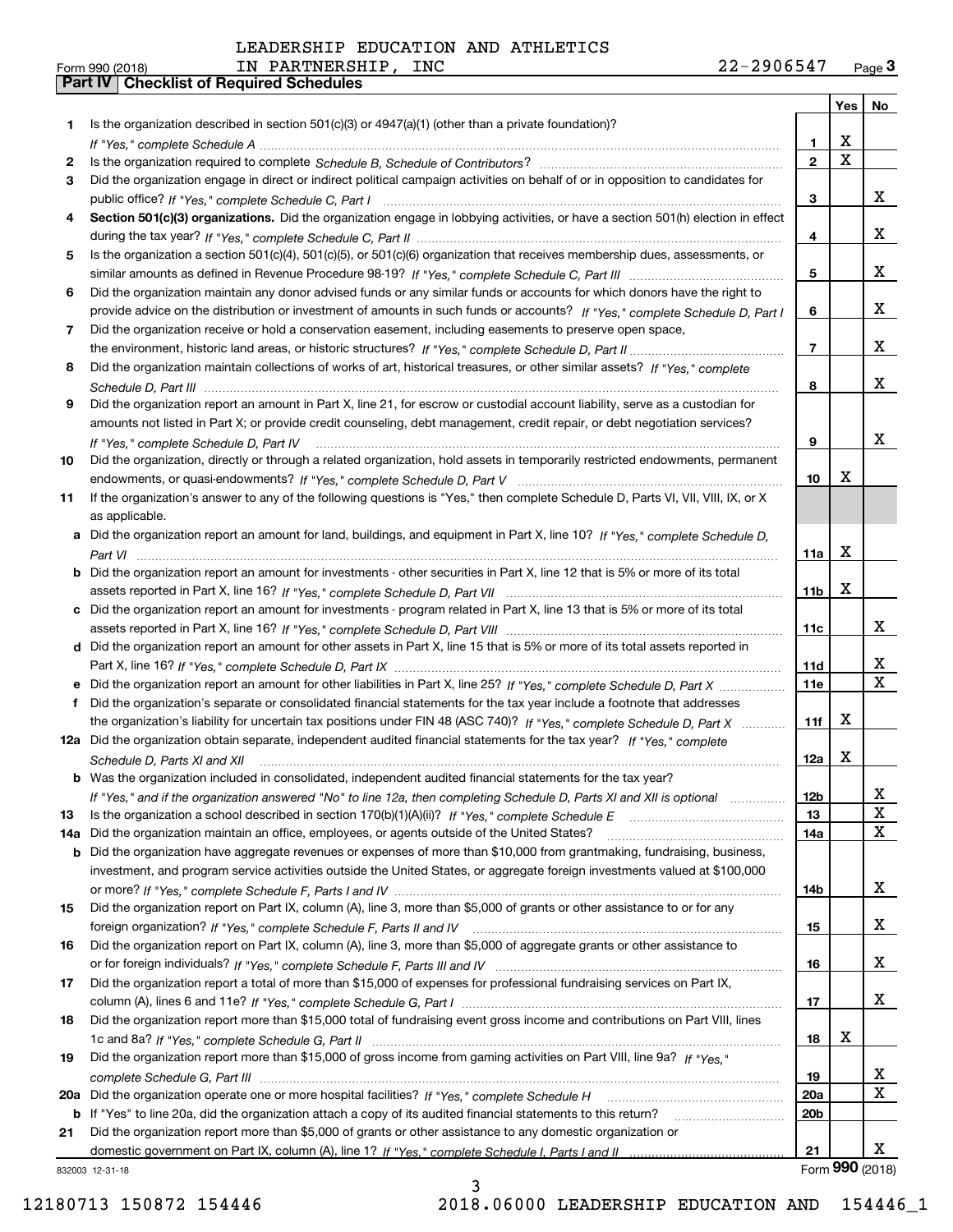*(continued)*

| Form 990 (2018) | PARTNERSHIP<br>IΝ                                     | INC | $-2906547$<br>$\Delta \Delta$ – | $P$ age $\sim$ |
|-----------------|-------------------------------------------------------|-----|---------------------------------|----------------|
|                 | Part IV   Checklist of Required Schedules (continued) |     |                                 |                |

|               |                                                                                                                                   |                 |     | Yes   No                |
|---------------|-----------------------------------------------------------------------------------------------------------------------------------|-----------------|-----|-------------------------|
| 22            | Did the organization report more than \$5,000 of grants or other assistance to or for domestic individuals on                     |                 |     |                         |
|               |                                                                                                                                   | 22              | x   |                         |
| 23            | Did the organization answer "Yes" to Part VII, Section A, line 3, 4, or 5 about compensation of the organization's current        |                 |     |                         |
|               | and former officers, directors, trustees, key employees, and highest compensated employees? If "Yes," complete                    |                 |     |                         |
|               |                                                                                                                                   | 23              |     | x                       |
|               | 24a Did the organization have a tax-exempt bond issue with an outstanding principal amount of more than \$100,000 as of the       |                 |     |                         |
|               | last day of the year, that was issued after December 31, 2002? If "Yes," answer lines 24b through 24d and complete                |                 |     |                         |
|               |                                                                                                                                   | 24a             |     | X.                      |
|               | <b>b</b> Did the organization invest any proceeds of tax-exempt bonds beyond a temporary period exception?                        | 24 <sub>b</sub> |     |                         |
|               | c Did the organization maintain an escrow account other than a refunding escrow at any time during the year to defease            |                 |     |                         |
|               |                                                                                                                                   | 24c             |     |                         |
|               |                                                                                                                                   | 24d             |     |                         |
|               | 25a Section 501(c)(3), 501(c)(4), and 501(c)(29) organizations. Did the organization engage in an excess benefit                  |                 |     |                         |
|               |                                                                                                                                   | 25a             |     | x                       |
|               | b Is the organization aware that it engaged in an excess benefit transaction with a disqualified person in a prior year, and      |                 |     |                         |
|               | that the transaction has not been reported on any of the organization's prior Forms 990 or 990-EZ? If "Yes," complete             |                 |     |                         |
|               | Schedule L, Part I                                                                                                                | 25b             |     | x                       |
| 26            | Did the organization report any amount on Part X, line 5, 6, or 22 for receivables from or payables to any current or             |                 |     |                         |
|               | former officers, directors, trustees, key employees, highest compensated employees, or disqualified persons? If "Yes."            |                 |     |                         |
|               | complete Schedule L, Part II                                                                                                      | 26              |     | x                       |
| 27            | Did the organization provide a grant or other assistance to an officer, director, trustee, key employee, substantial              |                 |     |                         |
|               | contributor or employee thereof, a grant selection committee member, or to a 35% controlled entity or family member               |                 |     | x                       |
|               |                                                                                                                                   | 27              |     |                         |
| 28            | Was the organization a party to a business transaction with one of the following parties (see Schedule L, Part IV                 |                 |     |                         |
|               | instructions for applicable filing thresholds, conditions, and exceptions):                                                       | 28a             |     | х                       |
|               |                                                                                                                                   | 28b             |     | $\overline{\mathbf{X}}$ |
|               | b A family member of a current or former officer, director, trustee, or key employee? If "Yes," complete Schedule L, Part IV      |                 |     |                         |
|               | c An entity of which a current or former officer, director, trustee, or key employee (or a family member thereof) was an officer, | 28c             |     | x                       |
| 29            |                                                                                                                                   | 29              | X   |                         |
| 30            | Did the organization receive contributions of art, historical treasures, or other similar assets, or qualified conservation       |                 |     |                         |
|               |                                                                                                                                   | 30              |     | x                       |
| 31            | Did the organization liquidate, terminate, or dissolve and cease operations?                                                      |                 |     |                         |
|               |                                                                                                                                   | 31              |     | x                       |
| 32            | Did the organization sell, exchange, dispose of, or transfer more than 25% of its net assets? If "Yes," complete                  |                 |     |                         |
|               |                                                                                                                                   | 32              |     | x                       |
| 33            | Did the organization own 100% of an entity disregarded as separate from the organization under Regulations                        |                 |     |                         |
|               |                                                                                                                                   | 33              |     | x                       |
| 34            | Was the organization related to any tax-exempt or taxable entity? If "Yes," complete Schedule R, Part II, III, or IV, and         |                 |     |                         |
|               |                                                                                                                                   | 34              |     | X                       |
|               | 35a Did the organization have a controlled entity within the meaning of section 512(b)(13)?                                       | <b>35a</b>      |     | $\mathbf X$             |
|               | b If "Yes" to line 35a, did the organization receive any payment from or engage in any transaction with a controlled entity       |                 |     |                         |
|               |                                                                                                                                   | 35b             |     |                         |
| 36            | Section 501(c)(3) organizations. Did the organization make any transfers to an exempt non-charitable related organization?        |                 |     |                         |
|               |                                                                                                                                   | 36              |     | x                       |
| 37            | Did the organization conduct more than 5% of its activities through an entity that is not a related organization                  |                 |     |                         |
|               |                                                                                                                                   | 37              |     | x                       |
| 38            | Did the organization complete Schedule O and provide explanations in Schedule O for Part VI, lines 11b and 19?                    |                 |     |                         |
|               | Note. All Form 990 filers are required to complete Schedule O                                                                     | 38              | х   |                         |
| <b>Part V</b> | <b>Statements Regarding Other IRS Filings and Tax Compliance</b>                                                                  |                 |     |                         |
|               | Check if Schedule O contains a response or note to any line in this Part V                                                        |                 |     |                         |
|               |                                                                                                                                   |                 | Yes | No                      |
|               | 19<br>1a                                                                                                                          |                 |     |                         |
|               | 0<br><b>b</b> Enter the number of Forms W-2G included in line 1a. Enter -0- if not applicable <i>manumumumum</i><br>1b            |                 |     |                         |
|               | c Did the organization comply with backup withholding rules for reportable payments to vendors and reportable gaming              |                 |     |                         |
|               | (gambling) winnings to prize winners?                                                                                             | 1c              | Χ   |                         |
|               | 832004 12-31-18<br>4                                                                                                              |                 |     | Form 990 (2018)         |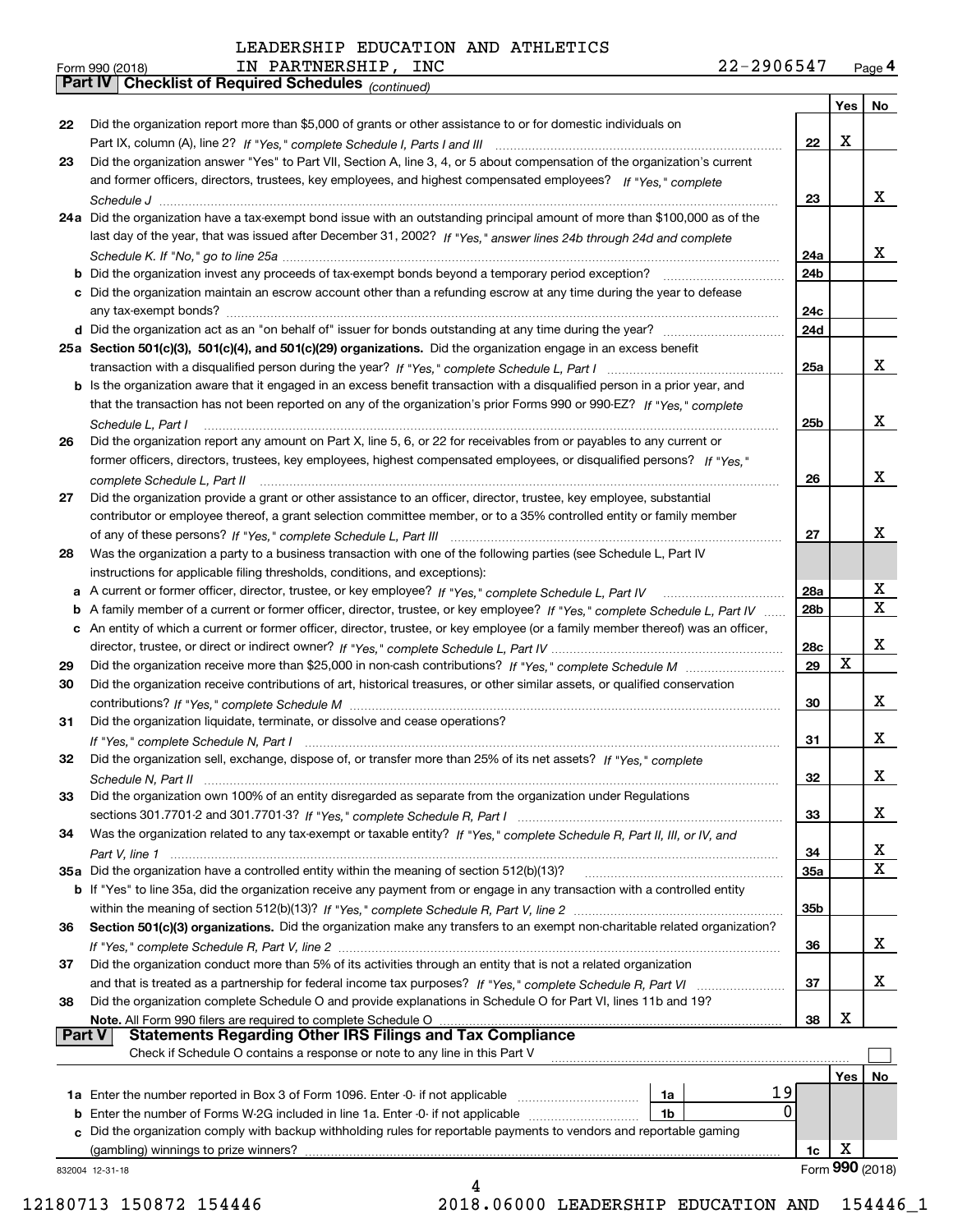|               | IN PARTNERSHIP, INC<br>22-2906547<br>Form 990 (2018)                                                                                                                                                                                 |     |     | <u>Page 5</u> |  |  |  |  |  |  |  |
|---------------|--------------------------------------------------------------------------------------------------------------------------------------------------------------------------------------------------------------------------------------|-----|-----|---------------|--|--|--|--|--|--|--|
| <b>Part V</b> | Statements Regarding Other IRS Filings and Tax Compliance (continued)                                                                                                                                                                |     |     |               |  |  |  |  |  |  |  |
|               |                                                                                                                                                                                                                                      |     | Yes | No            |  |  |  |  |  |  |  |
|               | 2a Enter the number of employees reported on Form W-3, Transmittal of Wage and Tax Statements,                                                                                                                                       |     |     |               |  |  |  |  |  |  |  |
|               | 240<br>filed for the calendar year ending with or within the year covered by this return<br>2a                                                                                                                                       |     | х   |               |  |  |  |  |  |  |  |
|               |                                                                                                                                                                                                                                      |     |     |               |  |  |  |  |  |  |  |
|               |                                                                                                                                                                                                                                      |     |     |               |  |  |  |  |  |  |  |
|               | 3a Did the organization have unrelated business gross income of \$1,000 or more during the year?                                                                                                                                     |     |     |               |  |  |  |  |  |  |  |
|               |                                                                                                                                                                                                                                      | 3b  |     |               |  |  |  |  |  |  |  |
|               | 4a At any time during the calendar year, did the organization have an interest in, or a signature or other authority over, a                                                                                                         |     |     |               |  |  |  |  |  |  |  |
|               |                                                                                                                                                                                                                                      | 4a  |     | х             |  |  |  |  |  |  |  |
|               | <b>b</b> If "Yes," enter the name of the foreign country: $\blacktriangleright$                                                                                                                                                      |     |     |               |  |  |  |  |  |  |  |
|               | See instructions for filing requirements for FinCEN Form 114, Report of Foreign Bank and Financial Accounts (FBAR).                                                                                                                  |     |     |               |  |  |  |  |  |  |  |
|               | 5a Was the organization a party to a prohibited tax shelter transaction at any time during the tax year?                                                                                                                             | 5a  |     | x             |  |  |  |  |  |  |  |
| b             |                                                                                                                                                                                                                                      | 5b  |     | X             |  |  |  |  |  |  |  |
| c             |                                                                                                                                                                                                                                      | 5c  |     |               |  |  |  |  |  |  |  |
|               | 6a Does the organization have annual gross receipts that are normally greater than \$100,000, and did the organization solicit                                                                                                       |     |     |               |  |  |  |  |  |  |  |
|               | any contributions that were not tax deductible as charitable contributions?                                                                                                                                                          | 6a  |     | x             |  |  |  |  |  |  |  |
|               | <b>b</b> If "Yes," did the organization include with every solicitation an express statement that such contributions or gifts                                                                                                        |     |     |               |  |  |  |  |  |  |  |
|               | were not tax deductible?                                                                                                                                                                                                             | 6b  |     |               |  |  |  |  |  |  |  |
| 7             | Organizations that may receive deductible contributions under section 170(c).                                                                                                                                                        |     |     |               |  |  |  |  |  |  |  |
| a             | Did the organization receive a payment in excess of \$75 made partly as a contribution and partly for goods and services provided to the payor?                                                                                      | 7a  |     | х             |  |  |  |  |  |  |  |
|               | <b>b</b> If "Yes," did the organization notify the donor of the value of the goods or services provided?                                                                                                                             | 7b  |     |               |  |  |  |  |  |  |  |
|               | c Did the organization sell, exchange, or otherwise dispose of tangible personal property for which it was required                                                                                                                  |     |     |               |  |  |  |  |  |  |  |
|               |                                                                                                                                                                                                                                      | 7c  |     | х             |  |  |  |  |  |  |  |
|               | 7d<br>d If "Yes," indicate the number of Forms 8282 filed during the year manufactured in the set of the set of the water of Forms 8282 filed during the year manufactured in the set of the set of the set of the set of the set of |     |     |               |  |  |  |  |  |  |  |
| е             | Did the organization receive any funds, directly or indirectly, to pay premiums on a personal benefit contract?                                                                                                                      | 7е  |     | х             |  |  |  |  |  |  |  |
| f             | Did the organization, during the year, pay premiums, directly or indirectly, on a personal benefit contract?                                                                                                                         | 7f  |     | X             |  |  |  |  |  |  |  |
| g             | If the organization received a contribution of qualified intellectual property, did the organization file Form 8899 as required?                                                                                                     | 7g  |     | X             |  |  |  |  |  |  |  |
| h.            | If the organization received a contribution of cars, boats, airplanes, or other vehicles, did the organization file a Form 1098-C?                                                                                                   | 7h  |     | Х             |  |  |  |  |  |  |  |
| 8             | Sponsoring organizations maintaining donor advised funds. Did a donor advised fund maintained by the                                                                                                                                 |     |     |               |  |  |  |  |  |  |  |
|               | sponsoring organization have excess business holdings at any time during the year?                                                                                                                                                   | 8   |     |               |  |  |  |  |  |  |  |
| 9             | Sponsoring organizations maintaining donor advised funds.                                                                                                                                                                            |     |     |               |  |  |  |  |  |  |  |
| а             | Did the sponsoring organization make any taxable distributions under section 4966?                                                                                                                                                   | 9а  |     |               |  |  |  |  |  |  |  |
| b             | Did the sponsoring organization make a distribution to a donor, donor advisor, or related person?                                                                                                                                    | 9b  |     |               |  |  |  |  |  |  |  |
| 10            | Section 501(c)(7) organizations. Enter:                                                                                                                                                                                              |     |     |               |  |  |  |  |  |  |  |
|               | 10a                                                                                                                                                                                                                                  |     |     |               |  |  |  |  |  |  |  |
|               | 10b <br>Gross receipts, included on Form 990, Part VIII, line 12, for public use of club facilities                                                                                                                                  |     |     |               |  |  |  |  |  |  |  |
| 11            | Section 501(c)(12) organizations. Enter:                                                                                                                                                                                             |     |     |               |  |  |  |  |  |  |  |
| a             | Gross income from members or shareholders<br>11a                                                                                                                                                                                     |     |     |               |  |  |  |  |  |  |  |
|               | b Gross income from other sources (Do not net amounts due or paid to other sources against                                                                                                                                           |     |     |               |  |  |  |  |  |  |  |
|               | 11b<br>12a Section 4947(a)(1) non-exempt charitable trusts. Is the organization filing Form 990 in lieu of Form 1041?                                                                                                                |     |     |               |  |  |  |  |  |  |  |
|               | 12b                                                                                                                                                                                                                                  | 12a |     |               |  |  |  |  |  |  |  |
| 13            | <b>b</b> If "Yes," enter the amount of tax-exempt interest received or accrued during the year <i>manument</i><br>Section 501(c)(29) qualified nonprofit health insurance issuers.                                                   |     |     |               |  |  |  |  |  |  |  |
| a             | Is the organization licensed to issue qualified health plans in more than one state?                                                                                                                                                 | 13а |     |               |  |  |  |  |  |  |  |
|               | Note. See the instructions for additional information the organization must report on Schedule O.                                                                                                                                    |     |     |               |  |  |  |  |  |  |  |
|               | <b>b</b> Enter the amount of reserves the organization is required to maintain by the states in which the                                                                                                                            |     |     |               |  |  |  |  |  |  |  |
|               | 13b                                                                                                                                                                                                                                  |     |     |               |  |  |  |  |  |  |  |
|               | 13с                                                                                                                                                                                                                                  |     |     |               |  |  |  |  |  |  |  |
|               | 14a Did the organization receive any payments for indoor tanning services during the tax year?                                                                                                                                       | 14a |     | х             |  |  |  |  |  |  |  |
|               |                                                                                                                                                                                                                                      | 14b |     |               |  |  |  |  |  |  |  |
| 15            | Is the organization subject to the section 4960 tax on payment(s) of more than \$1,000,000 in remuneration or                                                                                                                        |     |     |               |  |  |  |  |  |  |  |
|               |                                                                                                                                                                                                                                      | 15  |     | x             |  |  |  |  |  |  |  |
|               | If "Yes," see instructions and file Form 4720, Schedule N.                                                                                                                                                                           |     |     |               |  |  |  |  |  |  |  |
| 16            | Is the organization an educational institution subject to the section 4968 excise tax on net investment income?                                                                                                                      | 16  |     | x             |  |  |  |  |  |  |  |
|               | If "Yes," complete Form 4720, Schedule O.                                                                                                                                                                                            |     |     |               |  |  |  |  |  |  |  |
|               |                                                                                                                                                                                                                                      |     |     |               |  |  |  |  |  |  |  |

Form (2018) **990**

832005 12-31-18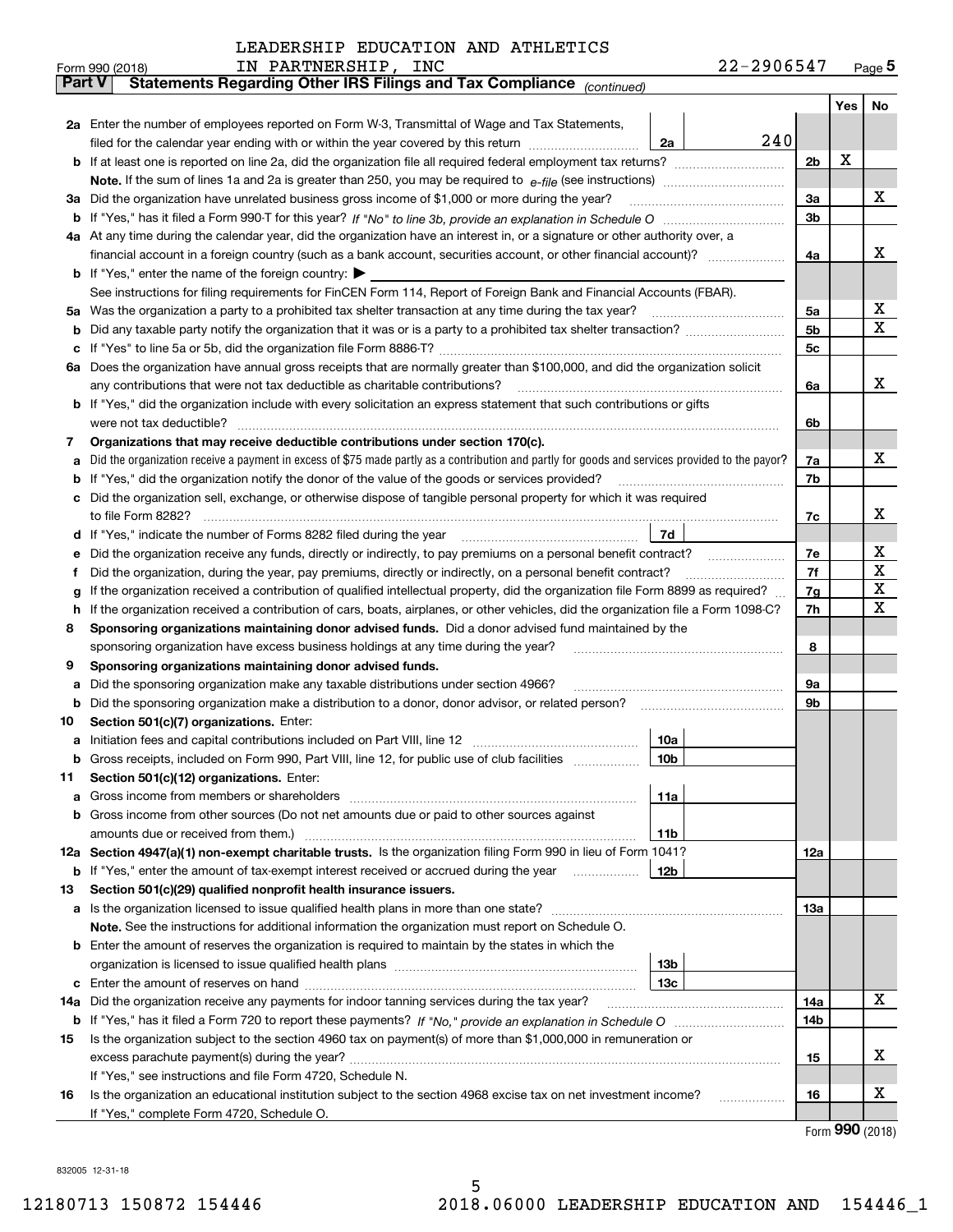*For each "Yes" response to lines 2 through 7b below, and for a "No" response to line 8a, 8b, or 10b below, describe the circumstances, processes, or changes in Schedule O. See instructions.* Form 990 (2018) **Form 990 (2018)** IN PARTNERSHIP, INC 22-2906547 Page 6<br>**Part VI** | Governance, Management, and Disclosure *For each "Yes" response to lines 2 through 7b below, and for a "No" response* 

|                                                                                                                       | Check if Schedule O contains a response or note to any line in this Part VI                                                                                           |    |    |                 |     | X               |  |  |  |  |  |  |
|-----------------------------------------------------------------------------------------------------------------------|-----------------------------------------------------------------------------------------------------------------------------------------------------------------------|----|----|-----------------|-----|-----------------|--|--|--|--|--|--|
|                                                                                                                       | Section A. Governing Body and Management                                                                                                                              |    |    |                 |     |                 |  |  |  |  |  |  |
|                                                                                                                       |                                                                                                                                                                       |    |    |                 | Yes | No              |  |  |  |  |  |  |
|                                                                                                                       | <b>1a</b> Enter the number of voting members of the governing body at the end of the tax year                                                                         | 1a | 12 |                 |     |                 |  |  |  |  |  |  |
|                                                                                                                       | If there are material differences in voting rights among members of the governing body, or if the governing                                                           |    |    |                 |     |                 |  |  |  |  |  |  |
|                                                                                                                       | body delegated broad authority to an executive committee or similar committee, explain in Schedule O.                                                                 |    |    |                 |     |                 |  |  |  |  |  |  |
| b                                                                                                                     | Enter the number of voting members included in line 1a, above, who are independent                                                                                    | 1b | 12 |                 |     |                 |  |  |  |  |  |  |
| 2                                                                                                                     | Did any officer, director, trustee, or key employee have a family relationship or a business relationship with any other                                              |    |    |                 |     |                 |  |  |  |  |  |  |
|                                                                                                                       | officer, director, trustee, or key employee?                                                                                                                          |    |    | $\mathbf{2}$    | X   |                 |  |  |  |  |  |  |
| 3                                                                                                                     | Did the organization delegate control over management duties customarily performed by or under the direct supervision                                                 |    |    |                 |     |                 |  |  |  |  |  |  |
|                                                                                                                       |                                                                                                                                                                       |    |    | 3               |     | X               |  |  |  |  |  |  |
| Did the organization make any significant changes to its governing documents since the prior Form 990 was filed?<br>4 |                                                                                                                                                                       |    |    |                 |     |                 |  |  |  |  |  |  |
|                                                                                                                       | Did the organization become aware during the year of a significant diversion of the organization's assets? <i>manageranian</i> entity<br>5                            |    |    |                 |     |                 |  |  |  |  |  |  |
|                                                                                                                       | Did the organization have members or stockholders?<br>6                                                                                                               |    |    |                 |     |                 |  |  |  |  |  |  |
|                                                                                                                       |                                                                                                                                                                       |    |    |                 |     |                 |  |  |  |  |  |  |
| Did the organization have members, stockholders, or other persons who had the power to elect or appoint one or<br>7a  |                                                                                                                                                                       |    |    |                 |     |                 |  |  |  |  |  |  |
|                                                                                                                       | more members of the governing body?<br>Are any governance decisions of the organization reserved to (or subject to approval by) members, stockholders, or             |    |    | 7a              |     | x               |  |  |  |  |  |  |
| b                                                                                                                     |                                                                                                                                                                       |    |    |                 |     |                 |  |  |  |  |  |  |
|                                                                                                                       | persons other than the governing body?                                                                                                                                |    |    | 7b              |     | x               |  |  |  |  |  |  |
| 8                                                                                                                     | Did the organization contemporaneously document the meetings held or written actions undertaken during the year by the following:                                     |    |    |                 |     |                 |  |  |  |  |  |  |
| a                                                                                                                     |                                                                                                                                                                       |    |    | 8a              | X   |                 |  |  |  |  |  |  |
| b                                                                                                                     | Each committee with authority to act on behalf of the governing body?                                                                                                 |    |    | 8b              | X   |                 |  |  |  |  |  |  |
| 9                                                                                                                     | Is there any officer, director, trustee, or key employee listed in Part VII, Section A, who cannot be reached at the                                                  |    |    |                 |     |                 |  |  |  |  |  |  |
|                                                                                                                       |                                                                                                                                                                       |    |    | 9               |     | x               |  |  |  |  |  |  |
|                                                                                                                       | <b>Section B. Policies</b> (This Section B requests information about policies not required by the Internal Revenue Code.)                                            |    |    |                 |     |                 |  |  |  |  |  |  |
|                                                                                                                       |                                                                                                                                                                       |    |    |                 | Yes | No              |  |  |  |  |  |  |
|                                                                                                                       |                                                                                                                                                                       |    |    | <b>10a</b>      |     | x               |  |  |  |  |  |  |
|                                                                                                                       | <b>b</b> If "Yes," did the organization have written policies and procedures governing the activities of such chapters, affiliates,                                   |    |    |                 |     |                 |  |  |  |  |  |  |
|                                                                                                                       | and branches to ensure their operations are consistent with the organization's exempt purposes?                                                                       |    |    | 10 <sub>b</sub> |     |                 |  |  |  |  |  |  |
|                                                                                                                       | 11a Has the organization provided a complete copy of this Form 990 to all members of its governing body before filing the form?                                       |    |    | 11a             | X   |                 |  |  |  |  |  |  |
| Describe in Schedule O the process, if any, used by the organization to review this Form 990.<br>b                    |                                                                                                                                                                       |    |    |                 |     |                 |  |  |  |  |  |  |
| 12a                                                                                                                   | Did the organization have a written conflict of interest policy? If "No," go to line 13                                                                               |    |    | 12a             | X   |                 |  |  |  |  |  |  |
| b                                                                                                                     |                                                                                                                                                                       |    |    | 12 <sub>b</sub> | X   |                 |  |  |  |  |  |  |
| с                                                                                                                     | Did the organization regularly and consistently monitor and enforce compliance with the policy? If "Yes." describe                                                    |    |    |                 |     |                 |  |  |  |  |  |  |
|                                                                                                                       | in Schedule O how this was done measured and contain an account of the state of the state of the state of the                                                         |    |    | 12c             | X   |                 |  |  |  |  |  |  |
| 13                                                                                                                    | Did the organization have a written whistleblower policy?                                                                                                             |    |    | 13              | X   |                 |  |  |  |  |  |  |
| 14                                                                                                                    | Did the organization have a written document retention and destruction policy?                                                                                        |    |    | 14              | X   |                 |  |  |  |  |  |  |
| 15                                                                                                                    | Did the process for determining compensation of the following persons include a review and approval by independent                                                    |    |    |                 |     |                 |  |  |  |  |  |  |
|                                                                                                                       | persons, comparability data, and contemporaneous substantiation of the deliberation and decision?                                                                     |    |    |                 |     |                 |  |  |  |  |  |  |
| а                                                                                                                     | The organization's CEO, Executive Director, or top management official manufactured content of the organization's CEO, Executive Director, or top management official |    |    | 15a             | X   |                 |  |  |  |  |  |  |
|                                                                                                                       | Other officers or key employees of the organization                                                                                                                   |    |    | 15b             |     | X               |  |  |  |  |  |  |
|                                                                                                                       | If "Yes" to line 15a or 15b, describe the process in Schedule O (see instructions).                                                                                   |    |    |                 |     |                 |  |  |  |  |  |  |
|                                                                                                                       | 16a Did the organization invest in, contribute assets to, or participate in a joint venture or similar arrangement with a                                             |    |    |                 |     |                 |  |  |  |  |  |  |
|                                                                                                                       | taxable entity during the year?                                                                                                                                       |    |    | 16a             |     | х               |  |  |  |  |  |  |
|                                                                                                                       | b If "Yes," did the organization follow a written policy or procedure requiring the organization to evaluate its participation                                        |    |    |                 |     |                 |  |  |  |  |  |  |
|                                                                                                                       | in joint venture arrangements under applicable federal tax law, and take steps to safequard the organization's                                                        |    |    |                 |     |                 |  |  |  |  |  |  |
|                                                                                                                       | exempt status with respect to such arrangements?                                                                                                                      |    |    | 16b             |     |                 |  |  |  |  |  |  |
|                                                                                                                       | <b>Section C. Disclosure</b>                                                                                                                                          |    |    |                 |     |                 |  |  |  |  |  |  |
| 17                                                                                                                    | List the states with which a copy of this Form 990 is required to be filed $\blacktriangleright$ CT                                                                   |    |    |                 |     |                 |  |  |  |  |  |  |
| 18                                                                                                                    | Section 6104 requires an organization to make its Forms 1023 (1024 or 1024 A if applicable), 990, and 990-T (Section 501(c)(3)s only) available                       |    |    |                 |     |                 |  |  |  |  |  |  |
|                                                                                                                       | for public inspection. Indicate how you made these available. Check all that apply.                                                                                   |    |    |                 |     |                 |  |  |  |  |  |  |
|                                                                                                                       | $\lfloor X \rfloor$ Own website<br>$X$ Upon request<br>Another's website<br>Other (explain in Schedule O)                                                             |    |    |                 |     |                 |  |  |  |  |  |  |
| 19                                                                                                                    | Describe in Schedule O whether (and if so, how) the organization made its governing documents, conflict of interest policy, and financial                             |    |    |                 |     |                 |  |  |  |  |  |  |
|                                                                                                                       | statements available to the public during the tax year.                                                                                                               |    |    |                 |     |                 |  |  |  |  |  |  |
| 20                                                                                                                    | State the name, address, and telephone number of the person who possesses the organization's books and records                                                        |    |    |                 |     |                 |  |  |  |  |  |  |
|                                                                                                                       | HENRY FERNANDEZ - $(203)773-0770$                                                                                                                                     |    |    |                 |     |                 |  |  |  |  |  |  |
|                                                                                                                       | 06511<br>C <sub>T</sub><br>JEFFERSON STREET, NEW HAVEN,<br>31.                                                                                                        |    |    |                 |     |                 |  |  |  |  |  |  |
|                                                                                                                       | 832006 12-31-18                                                                                                                                                       |    |    |                 |     | Form 990 (2018) |  |  |  |  |  |  |
|                                                                                                                       | 6<br>$1.50050 \pm 7.5$                                                                                                                                                |    |    |                 |     |                 |  |  |  |  |  |  |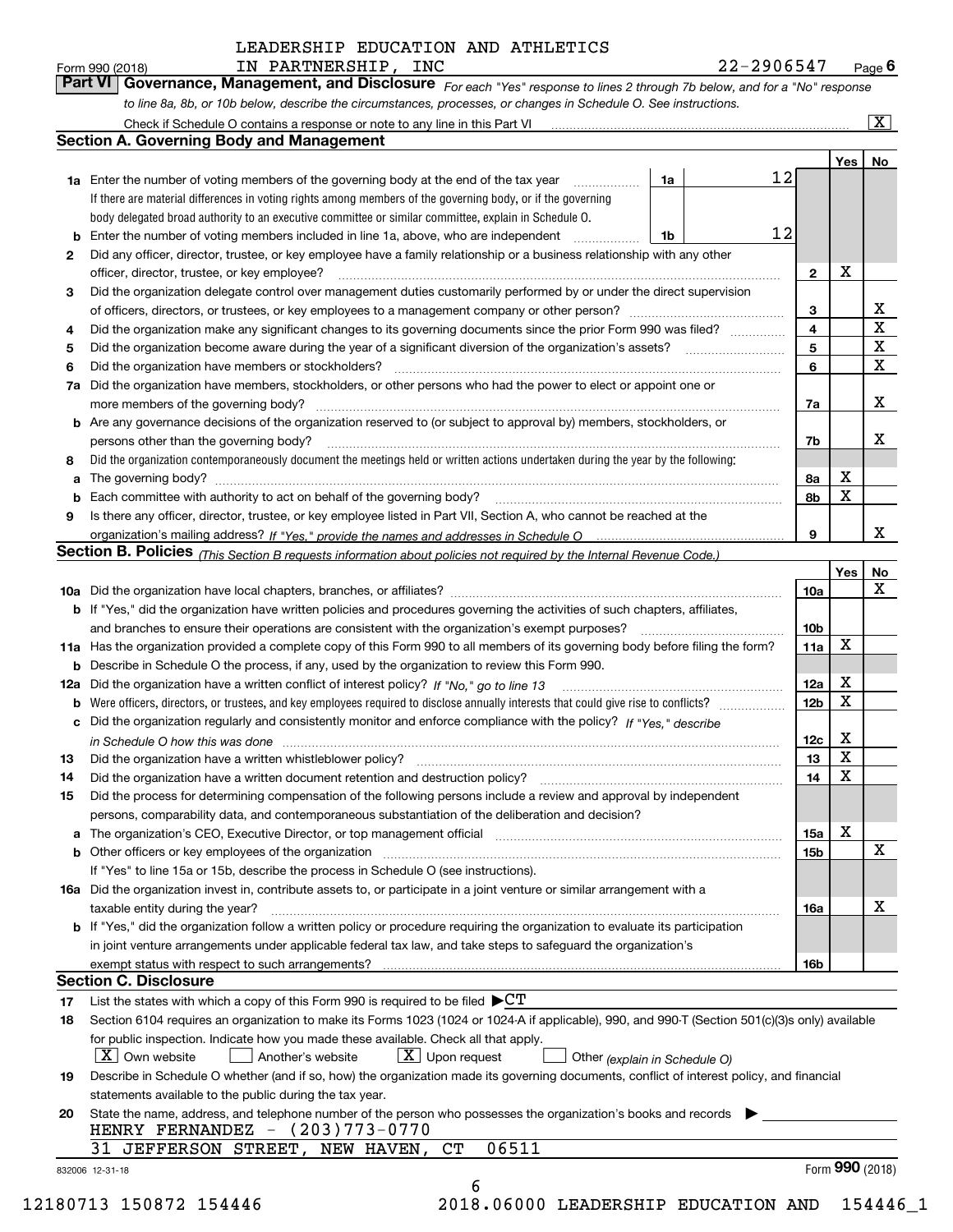$\mathcal{L}^{\text{max}}$ 

#### Form 990 (2018) Page IN PARTNERSHIP, INC 22-2906547 **7Part VII Compensation of Officers, Directors, Trustees, Key Employees, Highest Compensated Employees, and Independent Contractors**

# Check if Schedule O contains a response or note to any line in this Part VII

**Section A. Officers, Directors, Trustees, Key Employees, and Highest Compensated Employees**

**1a**  Complete this table for all persons required to be listed. Report compensation for the calendar year ending with or within the organization's tax year. **•** List all of the organization's current officers, directors, trustees (whether individuals or organizations), regardless of amount of compensation.

Enter -0- in columns  $(D)$ ,  $(E)$ , and  $(F)$  if no compensation was paid.

**(A)**

● List all of the organization's **current** key employees, if any. See instructions for definition of "key employee."

**•** List the organization's five current highest compensated employees (other than an officer, director, trustee, or key employee) who received reportable compensation (Box 5 of Form W-2 and/or Box 7 of Form 1099-MISC) of more than \$100,000 from the organization and any related organizations.

 $\bullet$  List all of the organization's **former** officers, key employees, and highest compensated employees who received more than \$100,000 of reportable compensation from the organization and any related organizations.

**•** List all of the organization's former directors or trustees that received, in the capacity as a former director or trustee of the organization, more than \$10,000 of reportable compensation from the organization and any related organizations.

List persons in the following order: individual trustees or directors; institutional trustees; officers; key employees; highest compensated employees; and former such persons.

Check this box if neither the organization nor any related organization compensated any current officer, director, or trustee.  $\mathcal{L}^{\text{max}}$ 

| (A)                       | (B)               |                                         |                        |                         | (C)                                                              |                                 |        | (D)             | (E)                           | (F)                   |
|---------------------------|-------------------|-----------------------------------------|------------------------|-------------------------|------------------------------------------------------------------|---------------------------------|--------|-----------------|-------------------------------|-----------------------|
| Name and Title            | Average           | Position<br>(do not check more than one |                        |                         |                                                                  |                                 |        | Reportable      | Reportable                    | Estimated             |
|                           | hours per         |                                         |                        |                         | box, unless person is both an<br>officer and a director/trustee) |                                 |        | compensation    | compensation                  | amount of             |
|                           | week<br>(list any |                                         |                        |                         |                                                                  |                                 |        | from<br>the     | from related<br>organizations | other<br>compensation |
|                           | hours for         |                                         |                        |                         |                                                                  |                                 |        | organization    | (W-2/1099-MISC)               | from the              |
|                           | related           |                                         |                        |                         |                                                                  |                                 |        | (W-2/1099-MISC) |                               | organization          |
|                           | organizations     |                                         |                        |                         |                                                                  |                                 |        |                 |                               | and related           |
|                           | below             | Individual trustee or director          | In stitutional trustee |                         | Key employee                                                     | Highest compensated<br>employee |        |                 |                               | organizations         |
|                           | line)             |                                         |                        | Officer                 |                                                                  |                                 | Former |                 |                               |                       |
| ANN BAKER PEPE<br>(1)     | 1.00              |                                         |                        |                         |                                                                  |                                 |        |                 |                               |                       |
| CO CHAIR                  |                   | $\mathbf x$                             |                        | $\mathbf X$             |                                                                  |                                 |        | 0.              | $\mathbf 0$ .                 | $0_{.}$               |
| (2)<br>STEPHEN WIZNER     | 1.00              |                                         |                        |                         |                                                                  |                                 |        |                 |                               |                       |
| VICE CHAIR                |                   | $\mathbf X$                             |                        | $\mathbf X$             |                                                                  |                                 |        | 0.              | 0.                            | $\mathbf 0$ .         |
| ED CLEARY<br>(3)          | 1.00              |                                         |                        |                         |                                                                  |                                 |        |                 |                               |                       |
| CO-CHAIR                  |                   | $\mathbf X$                             |                        | $\mathbf X$             |                                                                  |                                 |        | 0.              | $\mathbf 0$ .                 | $\mathbf 0$ .         |
| SUSAN BIEL KERLEY<br>(4)  | 1.00              |                                         |                        |                         |                                                                  |                                 |        |                 |                               |                       |
| <b>TREASURER</b>          |                   | $\mathbf x$                             |                        | $\overline{\mathbf{X}}$ |                                                                  |                                 |        | 0.              | 0.                            | $\mathbf 0$ .         |
| (5) ROSLYN MILSTEIN MEYER | 1.00              |                                         |                        |                         |                                                                  |                                 |        |                 |                               |                       |
| CO-FOUNDER & PAST CHAIR   |                   | $\mathbf X$                             |                        |                         |                                                                  |                                 |        | 0.              | $\mathbf 0$ .                 | $0_{.}$               |
| (6)<br>CYNTHIA MANN       | 1.00              |                                         |                        |                         |                                                                  |                                 |        |                 |                               |                       |
| <b>SECRETARY</b>          |                   | $\mathbf X$                             |                        | $\mathbf X$             |                                                                  |                                 |        | 0.              | $\mathbf 0$ .                 | $\mathbf 0$ .         |
| MARCUS MCFERREN<br>(7)    | 1.00              |                                         |                        |                         |                                                                  |                                 |        |                 |                               |                       |
| <b>DIRECTOR</b>           |                   | $\mathbf x$                             |                        |                         |                                                                  |                                 |        | 0.              | $\mathbf 0$ .                 | $0_{.}$               |
| (8)<br>TAI RICHARDSON     | 1.00              |                                         |                        |                         |                                                                  |                                 |        |                 |                               |                       |
| <b>DIRECTOR</b>           |                   | $\mathbf x$                             |                        |                         |                                                                  |                                 |        | 0.              | 0.                            | $\mathbf 0$ .         |
| (9) KENNETH RUSSELL       | 1.00              |                                         |                        |                         |                                                                  |                                 |        |                 |                               |                       |
| <b>DIRECTOR</b>           |                   | $\mathbf x$                             |                        |                         |                                                                  |                                 |        | $0$ .           | 0.                            | 0.                    |
| (10) ALEXIS SMITH         | 1.00              |                                         |                        |                         |                                                                  |                                 |        |                 |                               |                       |
| <b>DIRECTOR</b>           |                   | $\mathbf x$                             |                        |                         |                                                                  |                                 |        | 0.              | 0.                            | $0_{.}$               |
| (11) SHARON BROOKS        | 1.00              |                                         |                        |                         |                                                                  |                                 |        |                 |                               |                       |
| <b>DIRECTOR</b>           |                   | $\mathbf X$                             |                        |                         |                                                                  |                                 |        | 0.              | $\mathbf 0$ .                 | $\mathbf 0$ .         |
| (12) ANNE TYLER CALABRESI | 1.00              |                                         |                        |                         |                                                                  |                                 |        |                 |                               |                       |
| CO FOUNDER                |                   | $\mathbf x$                             |                        |                         |                                                                  |                                 |        | 0.              | 0.                            | $\mathbf 0$ .         |
| (13) HENRY FERNANDEZ      | 40.00             |                                         |                        |                         |                                                                  |                                 |        |                 |                               |                       |
| EXECUTIVE DIRECTOR        |                   |                                         |                        | $\mathbf X$             |                                                                  |                                 |        | 60,000.         | 0.                            | $\mathbf 0$ .         |
| (14) LAURA LINDGREN       | 40.00             |                                         |                        |                         |                                                                  |                                 |        |                 |                               |                       |
| DIRECTOR OF FINANCE       |                   |                                         |                        | $\mathbf X$             |                                                                  |                                 |        | 62,500.         | 0.                            | 0.                    |
|                           |                   |                                         |                        |                         |                                                                  |                                 |        |                 |                               |                       |
|                           |                   |                                         |                        |                         |                                                                  |                                 |        |                 |                               |                       |
|                           |                   |                                         |                        |                         |                                                                  |                                 |        |                 |                               |                       |
|                           |                   |                                         |                        |                         |                                                                  |                                 |        |                 |                               |                       |
|                           |                   |                                         |                        |                         |                                                                  |                                 |        |                 |                               |                       |
|                           |                   |                                         |                        |                         |                                                                  |                                 |        |                 |                               |                       |
|                           |                   |                                         |                        |                         |                                                                  |                                 |        |                 |                               |                       |

832007 12-31-18

Form (2018) **990**

7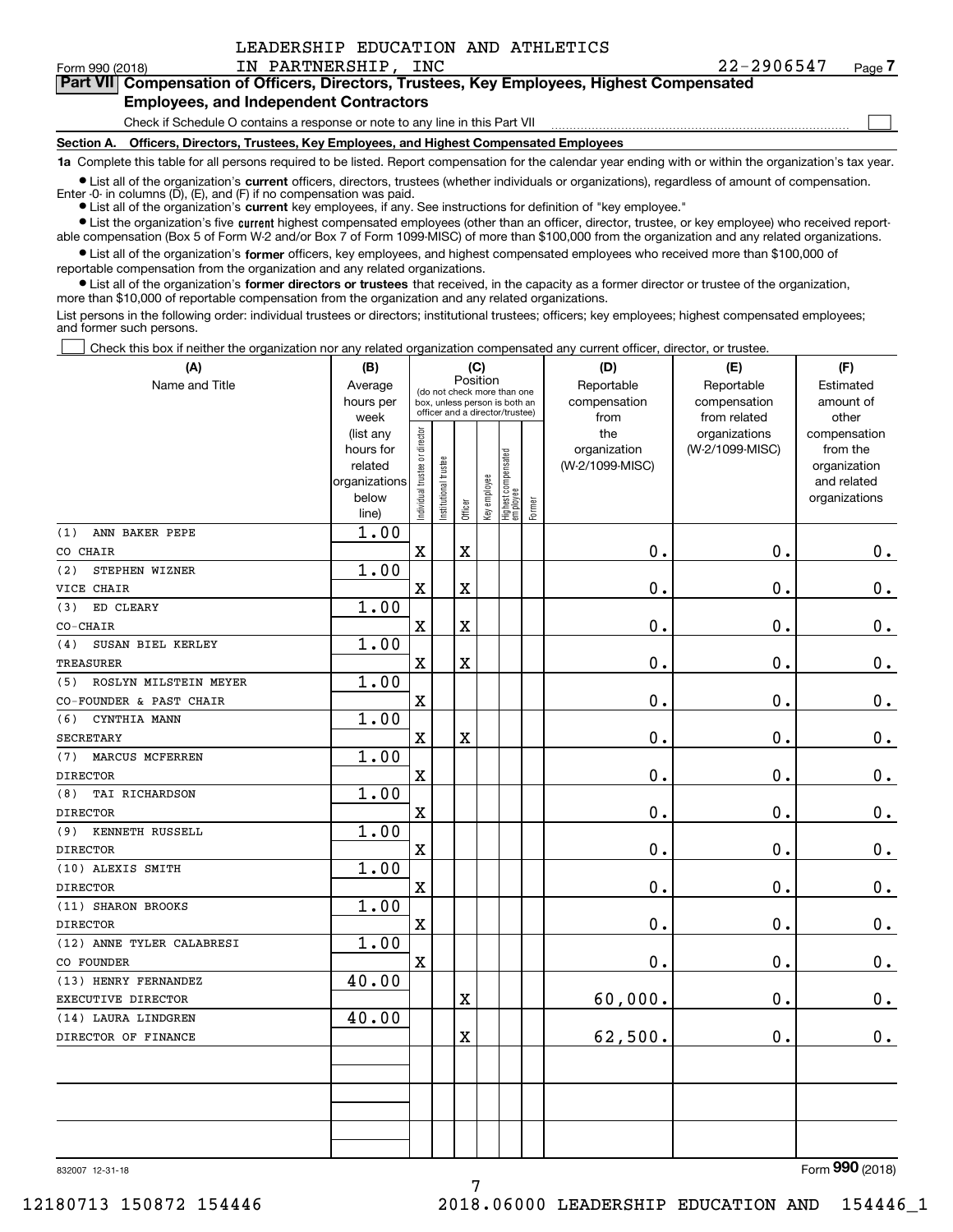|              |                                                                                                                                                                                                                                                                     | LEADERSHIP EDUCATION AND ATHLETICS                                           |                                                                                                                                                                                                                                     |                       |         |              |                                 |        |                                                |                                                  |                        |                                                                   |                             |
|--------------|---------------------------------------------------------------------------------------------------------------------------------------------------------------------------------------------------------------------------------------------------------------------|------------------------------------------------------------------------------|-------------------------------------------------------------------------------------------------------------------------------------------------------------------------------------------------------------------------------------|-----------------------|---------|--------------|---------------------------------|--------|------------------------------------------------|--------------------------------------------------|------------------------|-------------------------------------------------------------------|-----------------------------|
|              | Form 990 (2018)<br><b>Part VII</b>                                                                                                                                                                                                                                  | IN PARTNERSHIP, INC                                                          |                                                                                                                                                                                                                                     |                       |         |              |                                 |        |                                                | 22-2906547                                       |                        |                                                                   | Page 8                      |
|              | (A)<br>Name and title                                                                                                                                                                                                                                               | (B)<br>Average<br>hours per                                                  | Section A. Officers, Directors, Trustees, Key Employees, and Highest Compensated Employees (continued)<br>(C)<br>(D)<br>Position<br>(do not check more than one<br>box, unless person is both an<br>officer and a director/trustee) |                       |         |              |                                 |        | Reportable<br>compensation                     | (E)<br>Reportable<br>compensation                |                        | (F)<br>Estimated<br>amount of                                     |                             |
|              |                                                                                                                                                                                                                                                                     | week<br>(list any<br>hours for<br>related<br>organizations<br>below<br>line) | Individual trustee or director                                                                                                                                                                                                      | Institutional trustee | Officer | Key employee | Highest compensated<br>employee | Former | from<br>the<br>organization<br>(W-2/1099-MISC) | from related<br>organizations<br>(W-2/1099-MISC) |                        | other<br>from the<br>organization<br>and related<br>organizations | compensation                |
|              |                                                                                                                                                                                                                                                                     |                                                                              |                                                                                                                                                                                                                                     |                       |         |              |                                 |        |                                                |                                                  |                        |                                                                   |                             |
|              |                                                                                                                                                                                                                                                                     |                                                                              |                                                                                                                                                                                                                                     |                       |         |              |                                 |        |                                                |                                                  |                        |                                                                   |                             |
|              |                                                                                                                                                                                                                                                                     |                                                                              |                                                                                                                                                                                                                                     |                       |         |              |                                 |        |                                                |                                                  |                        |                                                                   |                             |
|              |                                                                                                                                                                                                                                                                     |                                                                              |                                                                                                                                                                                                                                     |                       |         |              |                                 |        |                                                |                                                  |                        |                                                                   |                             |
|              | 1b Sub-total<br>c Total from continuation sheets to Part VII, Section A [111] [12] Total from continuation sheets to Part VII, Section A                                                                                                                            |                                                                              |                                                                                                                                                                                                                                     |                       |         |              |                                 |        | 122,500.<br>$\mathbf 0$ .                      |                                                  | 0.<br>$\overline{0}$ . |                                                                   | $0$ .<br>$\overline{0}$ .   |
| $\mathbf{2}$ | d $Total (add lines 1b and 1c)$ .<br>Total number of individuals (including but not limited to those listed above) who received more than \$100,000 of reportable                                                                                                   |                                                                              |                                                                                                                                                                                                                                     |                       |         |              |                                 |        | $1\overline{22,500}$ .                         |                                                  | $\overline{0}$ .       |                                                                   | $\overline{\mathfrak{0}}$ . |
|              | compensation from the organization                                                                                                                                                                                                                                  |                                                                              |                                                                                                                                                                                                                                     |                       |         |              |                                 |        |                                                |                                                  |                        |                                                                   | 0                           |
| З            | Did the organization list any former officer, director, or trustee, key employee, or highest compensated employee on                                                                                                                                                |                                                                              |                                                                                                                                                                                                                                     |                       |         |              |                                 |        |                                                |                                                  |                        | Yes<br>3                                                          | No<br>X                     |
| 4            | line 1a? If "Yes," complete Schedule J for such individual manufactured contained and the Ves," complete Schedule J for such individual<br>For any individual listed on line 1a, is the sum of reportable compensation and other compensation from the organization |                                                                              |                                                                                                                                                                                                                                     |                       |         |              |                                 |        |                                                |                                                  |                        | 4                                                                 | x.                          |
| 5            | Did any person listed on line 1a receive or accrue compensation from any unrelated organization or individual for services                                                                                                                                          |                                                                              |                                                                                                                                                                                                                                     |                       |         |              |                                 |        |                                                |                                                  |                        | 5                                                                 | x                           |
|              | <b>Section B. Independent Contractors</b>                                                                                                                                                                                                                           |                                                                              |                                                                                                                                                                                                                                     |                       |         |              |                                 |        |                                                |                                                  |                        |                                                                   |                             |
| 1            | Complete this table for your five highest compensated independent contractors that received more than \$100,000 of compensation from                                                                                                                                |                                                                              |                                                                                                                                                                                                                                     |                       |         |              |                                 |        |                                                |                                                  |                        |                                                                   |                             |
|              | the organization. Report compensation for the calendar year ending with or within the organization's tax year.<br>(A)<br>Name and business address                                                                                                                  |                                                                              |                                                                                                                                                                                                                                     | <b>NONE</b>           |         |              |                                 |        | (B)<br>Description of services                 |                                                  |                        | (C)<br>Compensation                                               |                             |
|              |                                                                                                                                                                                                                                                                     |                                                                              |                                                                                                                                                                                                                                     |                       |         |              |                                 |        |                                                |                                                  |                        |                                                                   |                             |
|              |                                                                                                                                                                                                                                                                     |                                                                              |                                                                                                                                                                                                                                     |                       |         |              |                                 |        |                                                |                                                  |                        |                                                                   |                             |
|              |                                                                                                                                                                                                                                                                     |                                                                              |                                                                                                                                                                                                                                     |                       |         |              |                                 |        |                                                |                                                  |                        |                                                                   |                             |
|              |                                                                                                                                                                                                                                                                     |                                                                              |                                                                                                                                                                                                                                     |                       |         |              |                                 |        |                                                |                                                  |                        |                                                                   |                             |
| 2            | Total number of independent contractors (including but not limited to those listed above) who received more than<br>\$100,000 of compensation from the organization                                                                                                 |                                                                              |                                                                                                                                                                                                                                     |                       |         | 0            |                                 |        |                                                |                                                  |                        |                                                                   |                             |
|              |                                                                                                                                                                                                                                                                     |                                                                              |                                                                                                                                                                                                                                     |                       |         |              |                                 |        |                                                |                                                  |                        |                                                                   | Form 990 (2018)             |

832008 12-31-18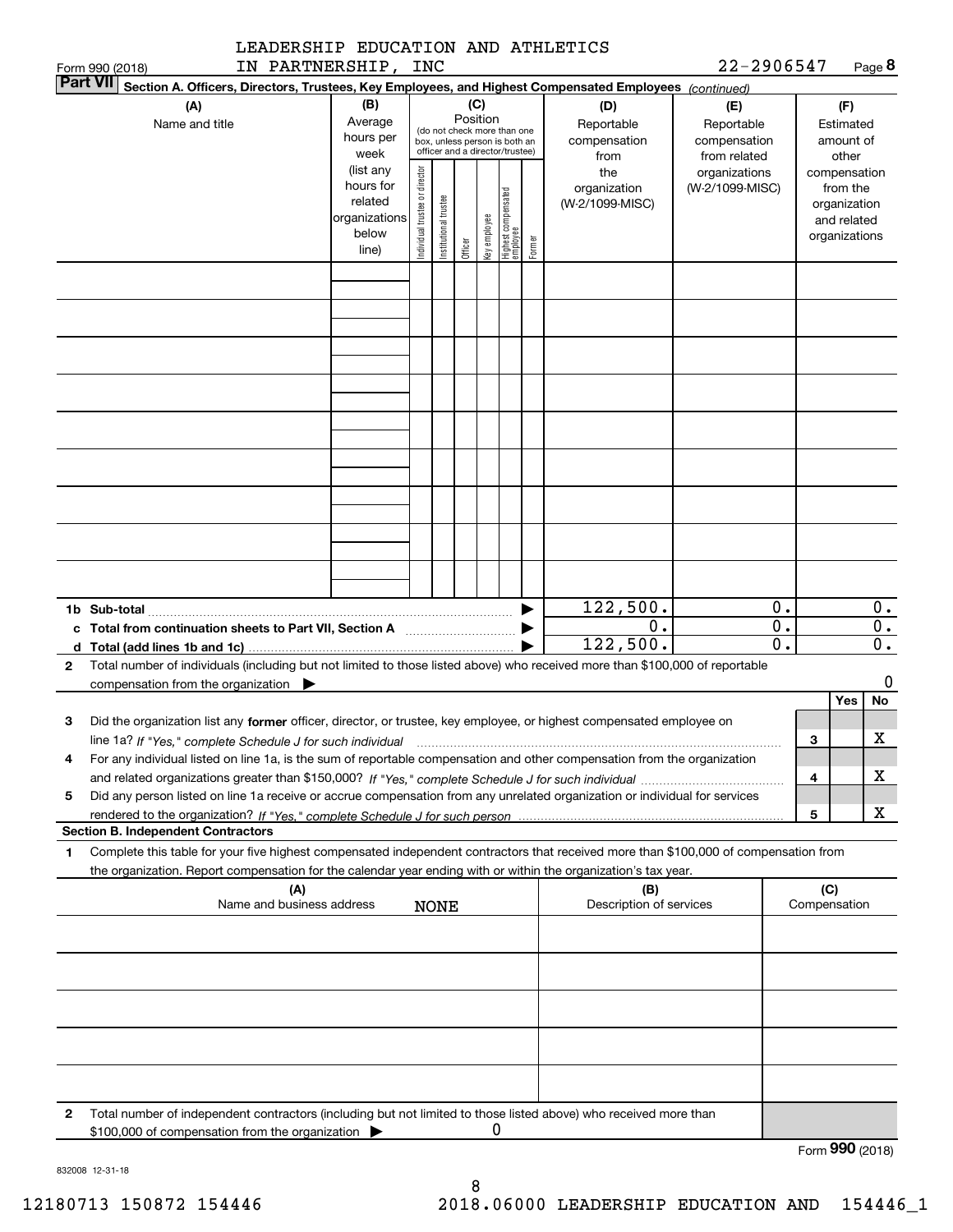| LEADERSHIP EDUCATION AND ATHLETICS |  |  |
|------------------------------------|--|--|
|                                    |  |  |

|                                                                                         | <b>Part VIII</b> | <b>Statement of Revenue</b>                                                                                                                                                                                                                                                                                                                                                                                                                                                                                                                                                                                                                                                                    |                                                                |                                                                                                                   |                                        |                                                 |                                         |                                                                    |
|-----------------------------------------------------------------------------------------|------------------|------------------------------------------------------------------------------------------------------------------------------------------------------------------------------------------------------------------------------------------------------------------------------------------------------------------------------------------------------------------------------------------------------------------------------------------------------------------------------------------------------------------------------------------------------------------------------------------------------------------------------------------------------------------------------------------------|----------------------------------------------------------------|-------------------------------------------------------------------------------------------------------------------|----------------------------------------|-------------------------------------------------|-----------------------------------------|--------------------------------------------------------------------|
|                                                                                         |                  | Check if Schedule O contains a response or note to any line in this Part VIII                                                                                                                                                                                                                                                                                                                                                                                                                                                                                                                                                                                                                  |                                                                |                                                                                                                   |                                        |                                                 |                                         |                                                                    |
|                                                                                         |                  |                                                                                                                                                                                                                                                                                                                                                                                                                                                                                                                                                                                                                                                                                                |                                                                |                                                                                                                   | (A)<br>Total revenue                   | (B)<br>Related or<br>exempt function<br>revenue | (C)<br>Unrelated<br>business<br>revenue | (D)<br>Revenuè excluded<br>from tax under<br>sections<br>512 - 514 |
| Contributions, Gifts, Grants<br>and Other Similar Amounts<br>Program Service<br>Revenue | b<br>с<br>d      | 1 a Federated campaigns<br><b>b</b> Membership dues<br>c Fundraising events<br>d Related organizations<br>e Government grants (contributions)<br>f All other contributions, gifts, grants, and<br>similar amounts not included above<br><b>g</b> Noncash contributions included in lines 1a-1f: \$<br>2 a PROGRAM FEES<br><u> 1989 - Johann Barn, mars ann an t-Amhair ann an t-Amhair an t-Amhair ann an t-Amhair an t-Amhair ann an t-Amh</u><br><u> 1999 - Johann Barn, mars ann an t-Amhainn an t-Amhainn an t-Amhainn an t-Amhainn an t-Amhainn an t-Amhainn an </u><br>the control of the control of the control of the control of the control of<br>f All other program service revenue | 1a<br>1 <sub>b</sub><br>1 <sub>c</sub><br>1 <sub>d</sub><br>1e | 29,309.<br>429,294.<br><u>1f <math>\uparrow</math> , 460 , 438.</u><br>35, 346.<br><b>Business Code</b><br>900099 | , 919, 041.<br>$\mathbf{u}$<br>36,556. | 36,556.                                         |                                         |                                                                    |
|                                                                                         |                  |                                                                                                                                                                                                                                                                                                                                                                                                                                                                                                                                                                                                                                                                                                |                                                                | ▶                                                                                                                 | 36,556.                                |                                                 |                                         |                                                                    |
|                                                                                         | З<br>4<br>5      | Investment income (including dividends, interest, and<br>Income from investment of tax-exempt bond proceeds                                                                                                                                                                                                                                                                                                                                                                                                                                                                                                                                                                                    |                                                                |                                                                                                                   | 8,816.                                 |                                                 |                                         | 8,816.                                                             |
|                                                                                         |                  |                                                                                                                                                                                                                                                                                                                                                                                                                                                                                                                                                                                                                                                                                                | (i) Real                                                       | (ii) Personal                                                                                                     |                                        |                                                 |                                         |                                                                    |
|                                                                                         |                  | 6 a Gross rents                                                                                                                                                                                                                                                                                                                                                                                                                                                                                                                                                                                                                                                                                |                                                                |                                                                                                                   |                                        |                                                 |                                         |                                                                    |
|                                                                                         |                  | <b>b</b> Less: rental expenses                                                                                                                                                                                                                                                                                                                                                                                                                                                                                                                                                                                                                                                                 |                                                                |                                                                                                                   |                                        |                                                 |                                         |                                                                    |
|                                                                                         |                  | c Rental income or (loss)                                                                                                                                                                                                                                                                                                                                                                                                                                                                                                                                                                                                                                                                      |                                                                |                                                                                                                   |                                        |                                                 |                                         |                                                                    |
|                                                                                         |                  |                                                                                                                                                                                                                                                                                                                                                                                                                                                                                                                                                                                                                                                                                                |                                                                |                                                                                                                   |                                        |                                                 |                                         |                                                                    |
|                                                                                         |                  | 7 a Gross amount from sales of<br>assets other than inventory<br><b>b</b> Less: cost or other basis                                                                                                                                                                                                                                                                                                                                                                                                                                                                                                                                                                                            | (i) Securities<br>7,333.                                       | (ii) Other                                                                                                        |                                        |                                                 |                                         |                                                                    |
|                                                                                         |                  | and sales expenses                                                                                                                                                                                                                                                                                                                                                                                                                                                                                                                                                                                                                                                                             | $\frac{5,312}{2,021}$                                          |                                                                                                                   |                                        | 2,021.                                          |                                         |                                                                    |
|                                                                                         |                  | 8 a Gross income from fundraising events (not                                                                                                                                                                                                                                                                                                                                                                                                                                                                                                                                                                                                                                                  |                                                                | $\blacktriangleright$                                                                                             | 2,021.                                 |                                                 |                                         |                                                                    |
| <b>Other Revenue</b>                                                                    |                  | $29,309.$ of<br>including $$$<br>contributions reported on line 1c). See                                                                                                                                                                                                                                                                                                                                                                                                                                                                                                                                                                                                                       |                                                                | $a$ 202, 657.                                                                                                     |                                        |                                                 |                                         |                                                                    |
|                                                                                         |                  |                                                                                                                                                                                                                                                                                                                                                                                                                                                                                                                                                                                                                                                                                                |                                                                | $b \mid 7,917.$                                                                                                   |                                        |                                                 |                                         |                                                                    |
|                                                                                         |                  | c Net income or (loss) from fundraising events                                                                                                                                                                                                                                                                                                                                                                                                                                                                                                                                                                                                                                                 |                                                                | $\Box$ $\Box$ $\Box$                                                                                              | 194,740.                               |                                                 |                                         | 194,740.                                                           |
|                                                                                         |                  | 9 a Gross income from gaming activities. See                                                                                                                                                                                                                                                                                                                                                                                                                                                                                                                                                                                                                                                   | b                                                              |                                                                                                                   |                                        |                                                 |                                         |                                                                    |
|                                                                                         |                  | c Net income or (loss) from gaming activities                                                                                                                                                                                                                                                                                                                                                                                                                                                                                                                                                                                                                                                  |                                                                |                                                                                                                   |                                        |                                                 |                                         |                                                                    |
|                                                                                         |                  | 10 a Gross sales of inventory, less returns                                                                                                                                                                                                                                                                                                                                                                                                                                                                                                                                                                                                                                                    |                                                                |                                                                                                                   |                                        |                                                 |                                         |                                                                    |
|                                                                                         |                  | c Net income or (loss) from sales of inventory                                                                                                                                                                                                                                                                                                                                                                                                                                                                                                                                                                                                                                                 | $\mathbf b$                                                    |                                                                                                                   |                                        |                                                 |                                         |                                                                    |
|                                                                                         |                  | Miscellaneous Revenue                                                                                                                                                                                                                                                                                                                                                                                                                                                                                                                                                                                                                                                                          |                                                                | <b>Business Code</b>                                                                                              |                                        |                                                 |                                         |                                                                    |
|                                                                                         | 11 a             | <u> 1989 - Johann Harry Harry Harry Harry Harry Harry Harry Harry Harry Harry Harry Harry Harry Harry Harry Harry</u>                                                                                                                                                                                                                                                                                                                                                                                                                                                                                                                                                                          |                                                                |                                                                                                                   |                                        |                                                 |                                         |                                                                    |
|                                                                                         | b                | the control of the control of the control of the control of the control of the control of                                                                                                                                                                                                                                                                                                                                                                                                                                                                                                                                                                                                      |                                                                |                                                                                                                   |                                        |                                                 |                                         |                                                                    |
|                                                                                         | с                | <u> 1989 - Johann Stoff, fransk politik (d. 1989)</u>                                                                                                                                                                                                                                                                                                                                                                                                                                                                                                                                                                                                                                          |                                                                |                                                                                                                   |                                        |                                                 |                                         |                                                                    |
|                                                                                         |                  |                                                                                                                                                                                                                                                                                                                                                                                                                                                                                                                                                                                                                                                                                                |                                                                |                                                                                                                   |                                        |                                                 |                                         |                                                                    |
|                                                                                         | 12               |                                                                                                                                                                                                                                                                                                                                                                                                                                                                                                                                                                                                                                                                                                |                                                                |                                                                                                                   | 2,161,174.                             | 38,577.                                         | 0.1                                     | 203,556.                                                           |
|                                                                                         | 832009 12-31-18  |                                                                                                                                                                                                                                                                                                                                                                                                                                                                                                                                                                                                                                                                                                |                                                                |                                                                                                                   |                                        |                                                 |                                         | Form 990 (2018)                                                    |

9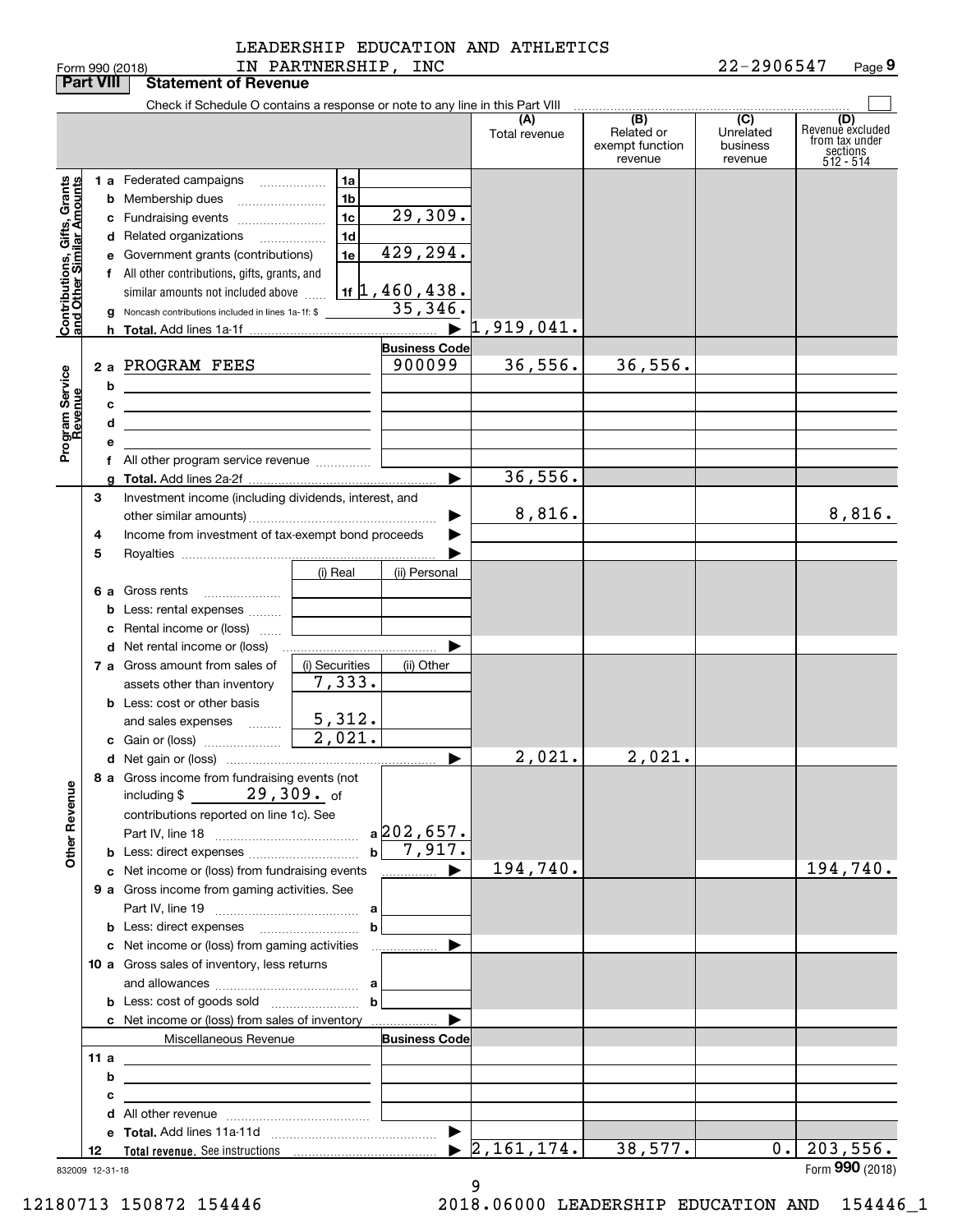#### Form 990 (2018) Page **Part IX Statement of Functional Expenses** IN PARTNERSHIP, INC 22-2906547 LEADERSHIP EDUCATION AND ATHLETICS

**10**

|                | Section 501(c)(3) and 501(c)(4) organizations must complete all columns. All other organizations must complete column (A). |                |                                   |                                    |                         |
|----------------|----------------------------------------------------------------------------------------------------------------------------|----------------|-----------------------------------|------------------------------------|-------------------------|
|                | Check if Schedule O contains a response or note to any line in this Part IX                                                | (A)            | (B)                               | (C)                                | (D)                     |
|                | Do not include amounts reported on lines 6b,<br>7b, 8b, 9b, and 10b of Part VIII.                                          | Total expenses | Program service<br>expenses       | Management and<br>general expenses | Fundraising<br>expenses |
| 1.             | Grants and other assistance to domestic organizations                                                                      |                |                                   |                                    |                         |
|                | and domestic governments. See Part IV, line 21                                                                             |                |                                   |                                    |                         |
| $\mathbf{2}$   | Grants and other assistance to domestic                                                                                    |                |                                   |                                    |                         |
|                | individuals. See Part IV, line 22                                                                                          | 15,982.        | 15,982.                           |                                    |                         |
| 3              | Grants and other assistance to foreign                                                                                     |                |                                   |                                    |                         |
|                | organizations, foreign governments, and foreign                                                                            |                |                                   |                                    |                         |
|                | individuals. See Part IV, lines 15 and 16                                                                                  |                |                                   |                                    |                         |
| 4              | Benefits paid to or for members                                                                                            |                |                                   |                                    |                         |
| 5              | Compensation of current officers, directors,                                                                               |                |                                   |                                    |                         |
|                | trustees, and key employees                                                                                                | 122,500.       | 30,000.                           | 77,500.                            | 15,000.                 |
| 6              | Compensation not included above, to disqualified                                                                           |                |                                   |                                    |                         |
|                | persons (as defined under section 4958(f)(1)) and                                                                          |                |                                   |                                    |                         |
|                | persons described in section 4958(c)(3)(B)<br>1.1.1.1.1.1.1                                                                |                |                                   |                                    |                         |
| $\overline{7}$ |                                                                                                                            | 1,351,506.     | 1,138,271.                        | 16,801.                            | 196,434.                |
| 8              | Pension plan accruals and contributions (include                                                                           |                |                                   |                                    |                         |
|                | section 401(k) and 403(b) employer contributions)                                                                          |                |                                   |                                    |                         |
| 9              |                                                                                                                            | 60,615.        | 33,094.                           | 797.                               | 26,724.                 |
| 10             |                                                                                                                            | 132,510.       | 104,956.                          | 7,980.                             | 19,574.                 |
| 11             | Fees for services (non-employees):                                                                                         |                |                                   |                                    |                         |
| a              |                                                                                                                            |                |                                   |                                    |                         |
| b              |                                                                                                                            |                |                                   |                                    |                         |
| c              |                                                                                                                            |                |                                   |                                    |                         |
| d              |                                                                                                                            |                |                                   |                                    |                         |
| е              | Professional fundraising services. See Part IV, line 17                                                                    |                |                                   |                                    |                         |
| f              | Investment management fees                                                                                                 | 1,564.         |                                   | 1,564.                             |                         |
| g              | Other. (If line 11g amount exceeds 10% of line 25,                                                                         |                |                                   |                                    |                         |
|                | column (A) amount, list line 11g expenses on Sch 0.)                                                                       | 63,439.        | 43,032.                           | 20,407.                            |                         |
| 12             |                                                                                                                            |                |                                   |                                    |                         |
| 13             |                                                                                                                            |                |                                   |                                    |                         |
| 14             |                                                                                                                            |                |                                   |                                    |                         |
| 15             |                                                                                                                            | 103,073.       |                                   | 5,270.                             |                         |
| 16             |                                                                                                                            | 114,346.       | 97,803.<br>$\overline{114,346}$ . |                                    |                         |
| 17             |                                                                                                                            |                |                                   |                                    |                         |
| 18             | Payments of travel or entertainment expenses                                                                               |                |                                   |                                    |                         |
|                | for any federal, state, or local public officials                                                                          |                |                                   |                                    |                         |
| 19             | Conferences, conventions, and meetings                                                                                     |                |                                   |                                    |                         |
| 20<br>21       | Interest                                                                                                                   |                |                                   |                                    |                         |
| 22             | Depreciation, depletion, and amortization                                                                                  | 45,767.        | 45,767.                           |                                    |                         |
| 23             | Insurance                                                                                                                  | 99,103.        | 90,476.                           | 8,627.                             |                         |
| 24             | Other expenses. Itemize expenses not covered                                                                               |                |                                   |                                    |                         |
|                | above. (List miscellaneous expenses in line 24e. If line                                                                   |                |                                   |                                    |                         |
|                | 24e amount exceeds 10% of line 25, column (A)<br>amount, list line 24e expenses on Schedule O.)                            |                |                                   |                                    |                         |
| a              | SUPPLIES                                                                                                                   | 99,914.        | 99,914.                           |                                    |                         |
| b              | <b>EDUCATION</b>                                                                                                           | 45,066.        | 8,663.                            | 11,266.                            | 25,137.                 |
|                | <b>MISCELLANEOUS</b>                                                                                                       | 5,719.         |                                   |                                    | 5,719.                  |
| d              | <b>BANK FEES</b>                                                                                                           | 3,185.         |                                   | 3,185.                             |                         |
| е              | All other expenses                                                                                                         |                |                                   |                                    |                         |
| 25             | Total functional expenses. Add lines 1 through 24e                                                                         | 2,264,289.     | 1,822,304.                        | 153,397.                           | 288,588.                |
| 26             | Joint costs. Complete this line only if the organization                                                                   |                |                                   |                                    |                         |
|                | reported in column (B) joint costs from a combined                                                                         |                |                                   |                                    |                         |
|                | educational campaign and fundraising solicitation.                                                                         |                |                                   |                                    |                         |
|                | Check here $\blacktriangleright$<br>if following SOP 98-2 (ASC 958-720)                                                    |                |                                   |                                    |                         |

10

832010 12-31-18

Form (2018) **990**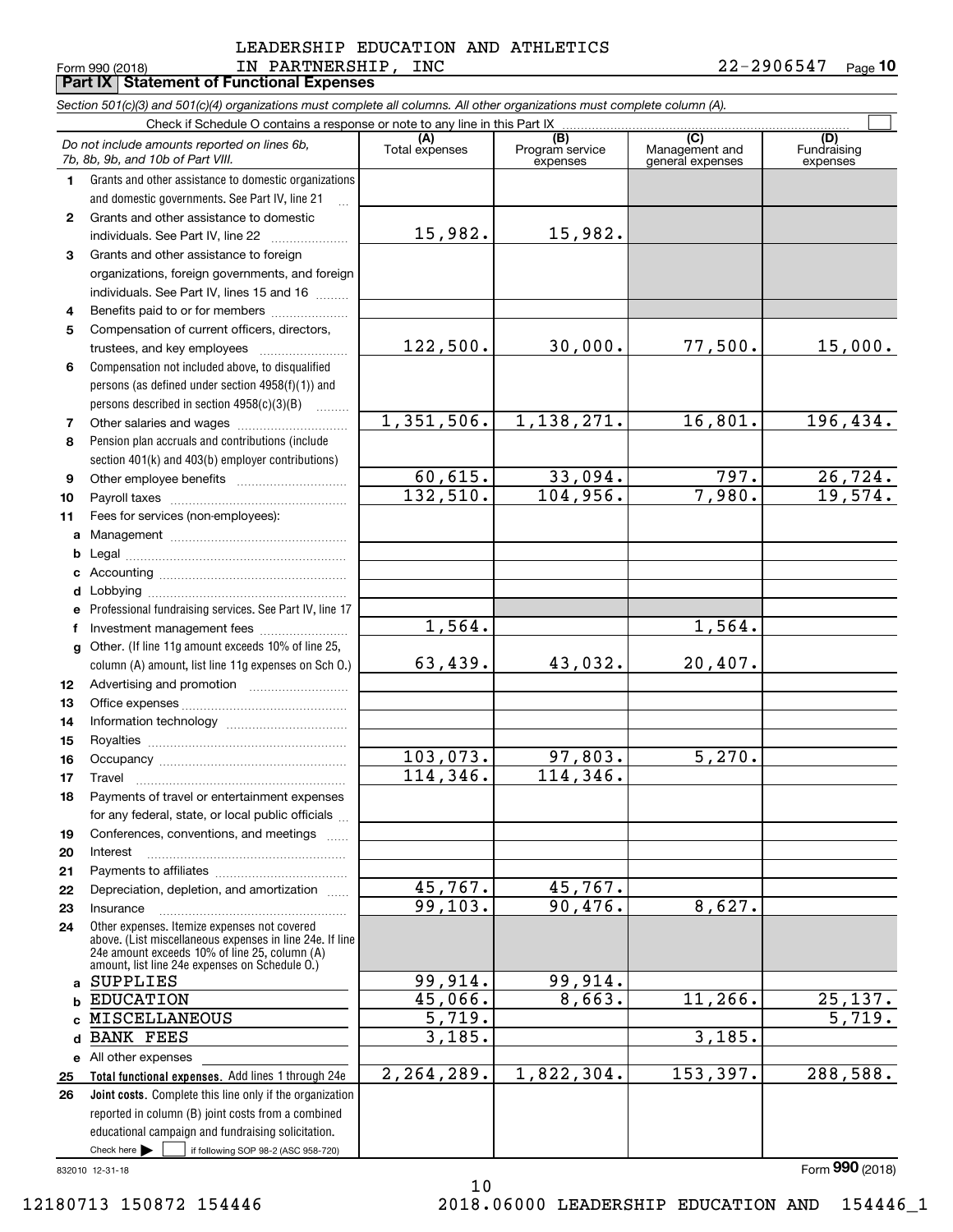### 832011 12-31-18

**Part X** 

| 12180713 150872 154446 |  |
|------------------------|--|
|                        |  |

# LEADERSHIP EDUCATION AND ATHLETICS

| Form 990 (2018) | IN PARTNERSHIP,<br>INC                                                     |                         | 22-2906547<br>Page 11 |
|-----------------|----------------------------------------------------------------------------|-------------------------|-----------------------|
| <b>Part X</b>   | <b>Balance Sheet</b>                                                       |                         |                       |
|                 | Check if Schedule O contains a response or note to any line in this Part X |                         |                       |
|                 |                                                                            | (A<br>Beginning of year | (B)<br>End of year    |
|                 | Cash - non-interest-bearing                                                | 789,630.                | 628,631.              |

|                             |    |                                                                                                                                     |                             | v.<br>Beginning of year   |                         | יש<br>End of year             |
|-----------------------------|----|-------------------------------------------------------------------------------------------------------------------------------------|-----------------------------|---------------------------|-------------------------|-------------------------------|
|                             | 1  | Cash - non-interest-bearing                                                                                                         |                             | 789,630.                  | $\mathbf{1}$            | 628,631.                      |
|                             | 2  |                                                                                                                                     |                             | 566,543.                  | $\mathbf{2}$            | 561,085.                      |
|                             | з  |                                                                                                                                     |                             |                           | 3                       | 118, 119.                     |
|                             | 4  | Accounts receivable, net                                                                                                            |                             |                           | 4                       |                               |
|                             | 5  | Loans and other receivables from current and former officers, directors,                                                            |                             |                           |                         |                               |
|                             |    | trustees, key employees, and highest compensated employees. Complete                                                                |                             |                           |                         |                               |
|                             |    | Part II of Schedule L                                                                                                               |                             |                           | 5                       |                               |
|                             | 6  | Loans and other receivables from other disqualified persons (as defined under                                                       |                             |                           |                         |                               |
|                             |    | section $4958(f)(1)$ , persons described in section $4958(c)(3)(B)$ , and contributing                                              |                             |                           |                         |                               |
|                             |    | employers and sponsoring organizations of section 501(c)(9) voluntary                                                               |                             |                           |                         |                               |
|                             |    | employees' beneficiary organizations (see instr). Complete Part II of Sch L                                                         |                             |                           | 6                       |                               |
| Assets                      | 7  |                                                                                                                                     |                             |                           | $\overline{\mathbf{r}}$ |                               |
|                             | 8  |                                                                                                                                     |                             |                           | 8                       |                               |
|                             | 9  | Prepaid expenses and deferred charges                                                                                               |                             | 36,919.                   | $\boldsymbol{9}$        | 37,241.                       |
|                             |    | 10a Land, buildings, and equipment: cost or other                                                                                   |                             |                           |                         |                               |
|                             |    | basis. Complete Part VI of Schedule D  10a                                                                                          |                             |                           |                         |                               |
|                             |    | $\begin{array}{c c c c c} \hline & & & 10b & \\ \hline \end{array}$<br><b>b</b> Less: accumulated depreciation                      | $\frac{970,137.}{600,147.}$ | 400,477.                  | 10 <sub>c</sub>         | 369,990.                      |
|                             | 11 |                                                                                                                                     |                             |                           | 11                      |                               |
|                             | 12 |                                                                                                                                     |                             | 162, 105.                 | 12                      | 152,864.                      |
|                             | 13 |                                                                                                                                     |                             |                           | 13                      |                               |
|                             | 14 |                                                                                                                                     |                             |                           | 14                      |                               |
|                             | 15 |                                                                                                                                     |                             |                           | 15                      |                               |
|                             | 16 |                                                                                                                                     |                             | 1,955,674.                | 16                      | 1,867,930.                    |
|                             | 17 |                                                                                                                                     |                             | $\overline{23,483}$ .     | 17                      | 41,949.                       |
|                             | 18 |                                                                                                                                     |                             | 18                        |                         |                               |
|                             | 19 | Deferred revenue manual contracts and contracts are all the manual contracts and contracts are contracted and c                     |                             | 19                        |                         |                               |
|                             | 20 |                                                                                                                                     |                             |                           | 20                      |                               |
|                             | 21 | Escrow or custodial account liability. Complete Part IV of Schedule D                                                               | .                           |                           | 21                      |                               |
|                             | 22 | Loans and other payables to current and former officers, directors, trustees,                                                       |                             |                           |                         |                               |
| Liabilities                 |    | key employees, highest compensated employees, and disqualified persons.                                                             |                             |                           |                         |                               |
|                             |    | Complete Part II of Schedule L                                                                                                      |                             |                           | 22                      |                               |
|                             | 23 | Secured mortgages and notes payable to unrelated third parties                                                                      |                             |                           | 23                      |                               |
|                             | 24 |                                                                                                                                     |                             |                           | 24                      |                               |
|                             | 25 | Other liabilities (including federal income tax, payables to related third                                                          |                             |                           |                         |                               |
|                             |    | parties, and other liabilities not included on lines 17-24). Complete Part X of                                                     |                             |                           |                         |                               |
|                             |    | Schedule D                                                                                                                          |                             |                           | 25                      |                               |
|                             | 26 | Total liabilities. Add lines 17 through 25                                                                                          |                             | 23,483.                   | 26                      | 41,949.                       |
|                             |    | Organizations that follow SFAS 117 (ASC 958), check here $\blacktriangleright \begin{array}{ c } \hline X & \text{and} \end{array}$ |                             |                           |                         |                               |
|                             |    | complete lines 27 through 29, and lines 33 and 34.                                                                                  |                             |                           |                         |                               |
|                             | 27 | Unrestricted net assets                                                                                                             |                             | 1,630,876.                | 27                      | $\frac{1,535,642.}{210,113.}$ |
|                             | 28 | Temporarily restricted net assets                                                                                                   |                             | $\overline{221,089}$ .    | 28                      |                               |
|                             | 29 | Permanently restricted net assets                                                                                                   |                             | 80, 226.                  | 29                      | 80, 226.                      |
| Net Assets or Fund Balances |    | Organizations that do not follow SFAS 117 (ASC 958), check here ▶ [                                                                 |                             |                           |                         |                               |
|                             |    | and complete lines 30 through 34.                                                                                                   |                             |                           |                         |                               |
|                             | 30 |                                                                                                                                     |                             |                           | 30                      |                               |
|                             | 31 | Paid-in or capital surplus, or land, building, or equipment fund                                                                    |                             |                           | 31                      |                               |
|                             | 32 | Retained earnings, endowment, accumulated income, or other funds                                                                    |                             |                           | 32                      |                               |
|                             | 33 | Total net assets or fund balances                                                                                                   |                             | $\overline{1,932}$ , 191. | 33                      | 1,825,981.                    |
|                             | 34 |                                                                                                                                     | 1,955,674.                  | 34                        | 1,867,930.              |                               |

Form (2018) **990**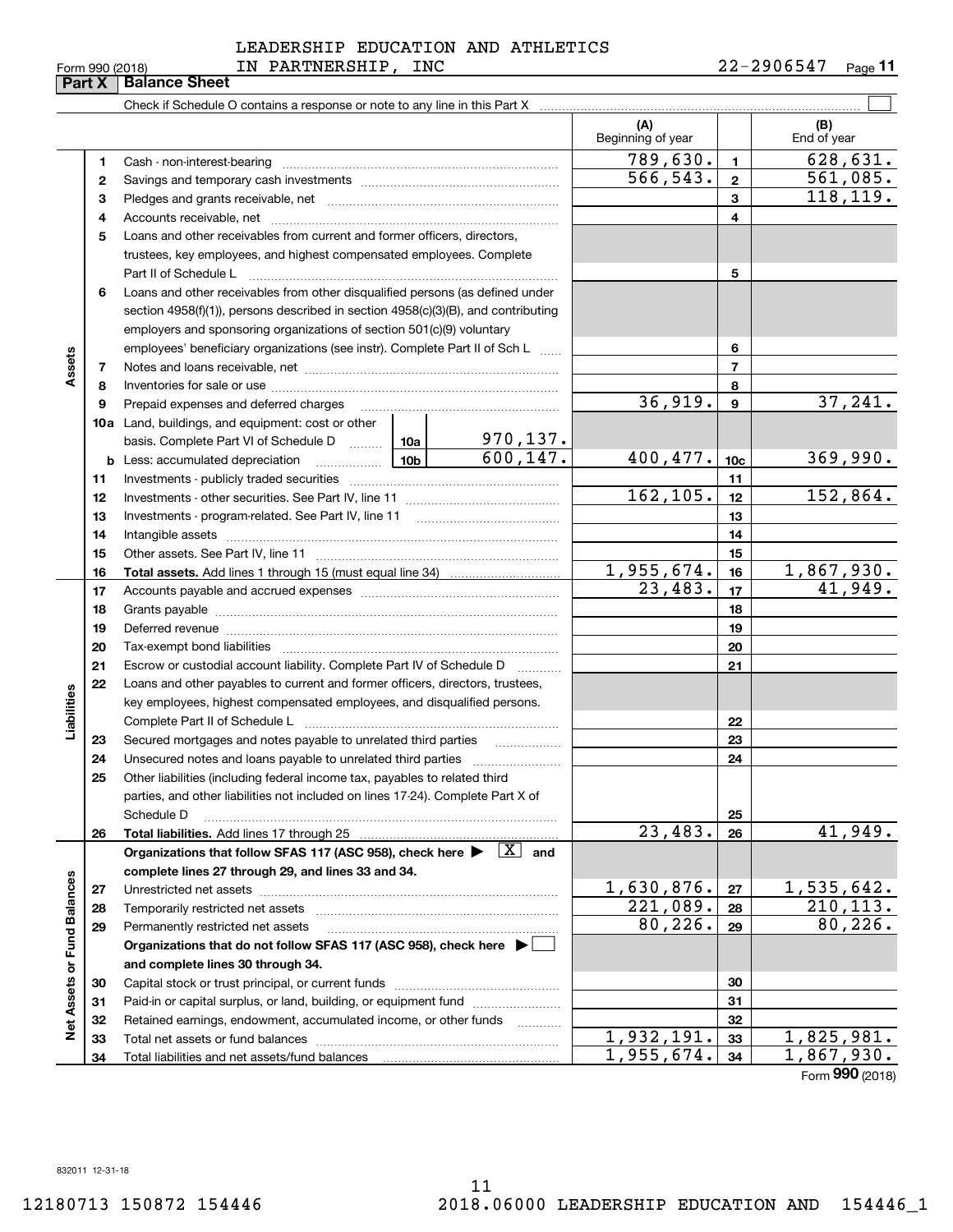| 22-2906547<br>IN PARTNERSHIP, INC<br>Page 12<br>Form 990 (2018)<br>Part XI I<br><b>Reconciliation of Net Assets</b><br>Check if Schedule O contains a response or note to any line in this Part XI<br>2, 161, 174.<br>1.<br>1<br>$\overline{2,264,289}$ .<br>$\overline{2}$<br>Total expenses (must equal Part IX, column (A), line 25)<br>2<br>$-103, 115.$<br>3<br>Revenue less expenses. Subtract line 2 from line 1<br>3<br>1,932,191.<br>$\overline{\mathbf{4}}$<br>4<br>$-3,095.$<br>5<br>Net unrealized gains (losses) on investments<br>5<br>$\begin{minipage}{0.5\textwidth} \begin{tabular}{ l l l } \hline \multicolumn{1}{ l l l } \hline \multicolumn{1}{ l l } \multicolumn{1}{ l l } \multicolumn{1}{ l } \multicolumn{1}{ l } \multicolumn{1}{ l } \multicolumn{1}{ l } \multicolumn{1}{ l } \multicolumn{1}{ l } \multicolumn{1}{ l } \multicolumn{1}{ l } \multicolumn{1}{ l } \multicolumn{1}{ l } \multicolumn{1}{ l } \multicolumn{1}{ l } \multicolumn{1}{ l } \mult$<br>6<br>Donated services and use of facilities<br>6<br>$\overline{7}$<br>7<br>Investment expenses<br>8<br>8<br>Prior period adjustments<br>0.<br>Other changes in net assets or fund balances (explain in Schedule O)<br>9<br>9<br>Net assets or fund balances at end of year. Combine lines 3 through 9 (must equal Part X, line 33,<br>10<br>1,825,981.<br>10<br>column (B))<br>Part XII Financial Statements and Reporting<br>Check if Schedule O contains a response or note to any line in this Part XII must consumed the container of<br>Yes<br>No<br>$\boxed{\mathbf{X}}$ Accrual<br>Accounting method used to prepare the Form 990: <u>II</u> Cash<br>Other<br>1<br>If the organization changed its method of accounting from a prior year or checked "Other," explain in Schedule O.<br>x<br>2a Were the organization's financial statements compiled or reviewed by an independent accountant?<br>2a<br>If "Yes," check a box below to indicate whether the financial statements for the year were compiled or reviewed on a<br>separate basis, consolidated basis, or both:<br>Separate basis<br><b>Consolidated basis</b><br>Both consolidated and separate basis<br>x<br><b>b</b> Were the organization's financial statements audited by an independent accountant?<br>2 <sub>b</sub><br>If "Yes," check a box below to indicate whether the financial statements for the year were audited on a separate basis,<br>consolidated basis, or both:<br>$\vert X \vert$ Separate basis<br>Consolidated basis<br>Both consolidated and separate basis<br>c If "Yes" to line 2a or 2b, does the organization have a committee that assumes responsibility for oversight of the audit,<br>x<br>2c<br>If the organization changed either its oversight process or selection process during the tax year, explain in Schedule O.<br>3a As a result of a federal award, was the organization required to undergo an audit or audits as set forth in the Single Audit<br>x<br>За<br>b If "Yes," did the organization undergo the required audit or audits? If the organization did not undergo the required audit<br>3b<br>or audits, explain why in Schedule O and describe any steps taken to undergo such audits | LEADERSHIP EDUCATION AND ATHLETICS |  |  |
|---------------------------------------------------------------------------------------------------------------------------------------------------------------------------------------------------------------------------------------------------------------------------------------------------------------------------------------------------------------------------------------------------------------------------------------------------------------------------------------------------------------------------------------------------------------------------------------------------------------------------------------------------------------------------------------------------------------------------------------------------------------------------------------------------------------------------------------------------------------------------------------------------------------------------------------------------------------------------------------------------------------------------------------------------------------------------------------------------------------------------------------------------------------------------------------------------------------------------------------------------------------------------------------------------------------------------------------------------------------------------------------------------------------------------------------------------------------------------------------------------------------------------------------------------------------------------------------------------------------------------------------------------------------------------------------------------------------------------------------------------------------------------------------------------------------------------------------------------------------------------------------------------------------------------------------------------------------------------------------------------------------------------------------------------------------------------------------------------------------------------------------------------------------------------------------------------------------------------------------------------------------------------------------------------------------------------------------------------------------------------------------------------------------------------------------------------------------------------------------------------------------------------------------------------------------------------------------------------------------------------------------------------------------------------------------------------------------------------------------------------------------------------------------------------------------------------------------------------------------------------------------------------------------------------------------------------------------------------------------------------------------------------------------------------------------------------------------------------------------------------------------------------------------------------------------------------------------------|------------------------------------|--|--|
|                                                                                                                                                                                                                                                                                                                                                                                                                                                                                                                                                                                                                                                                                                                                                                                                                                                                                                                                                                                                                                                                                                                                                                                                                                                                                                                                                                                                                                                                                                                                                                                                                                                                                                                                                                                                                                                                                                                                                                                                                                                                                                                                                                                                                                                                                                                                                                                                                                                                                                                                                                                                                                                                                                                                                                                                                                                                                                                                                                                                                                                                                                                                                                                                                     |                                    |  |  |
|                                                                                                                                                                                                                                                                                                                                                                                                                                                                                                                                                                                                                                                                                                                                                                                                                                                                                                                                                                                                                                                                                                                                                                                                                                                                                                                                                                                                                                                                                                                                                                                                                                                                                                                                                                                                                                                                                                                                                                                                                                                                                                                                                                                                                                                                                                                                                                                                                                                                                                                                                                                                                                                                                                                                                                                                                                                                                                                                                                                                                                                                                                                                                                                                                     |                                    |  |  |
|                                                                                                                                                                                                                                                                                                                                                                                                                                                                                                                                                                                                                                                                                                                                                                                                                                                                                                                                                                                                                                                                                                                                                                                                                                                                                                                                                                                                                                                                                                                                                                                                                                                                                                                                                                                                                                                                                                                                                                                                                                                                                                                                                                                                                                                                                                                                                                                                                                                                                                                                                                                                                                                                                                                                                                                                                                                                                                                                                                                                                                                                                                                                                                                                                     |                                    |  |  |
|                                                                                                                                                                                                                                                                                                                                                                                                                                                                                                                                                                                                                                                                                                                                                                                                                                                                                                                                                                                                                                                                                                                                                                                                                                                                                                                                                                                                                                                                                                                                                                                                                                                                                                                                                                                                                                                                                                                                                                                                                                                                                                                                                                                                                                                                                                                                                                                                                                                                                                                                                                                                                                                                                                                                                                                                                                                                                                                                                                                                                                                                                                                                                                                                                     |                                    |  |  |
|                                                                                                                                                                                                                                                                                                                                                                                                                                                                                                                                                                                                                                                                                                                                                                                                                                                                                                                                                                                                                                                                                                                                                                                                                                                                                                                                                                                                                                                                                                                                                                                                                                                                                                                                                                                                                                                                                                                                                                                                                                                                                                                                                                                                                                                                                                                                                                                                                                                                                                                                                                                                                                                                                                                                                                                                                                                                                                                                                                                                                                                                                                                                                                                                                     |                                    |  |  |
|                                                                                                                                                                                                                                                                                                                                                                                                                                                                                                                                                                                                                                                                                                                                                                                                                                                                                                                                                                                                                                                                                                                                                                                                                                                                                                                                                                                                                                                                                                                                                                                                                                                                                                                                                                                                                                                                                                                                                                                                                                                                                                                                                                                                                                                                                                                                                                                                                                                                                                                                                                                                                                                                                                                                                                                                                                                                                                                                                                                                                                                                                                                                                                                                                     |                                    |  |  |
|                                                                                                                                                                                                                                                                                                                                                                                                                                                                                                                                                                                                                                                                                                                                                                                                                                                                                                                                                                                                                                                                                                                                                                                                                                                                                                                                                                                                                                                                                                                                                                                                                                                                                                                                                                                                                                                                                                                                                                                                                                                                                                                                                                                                                                                                                                                                                                                                                                                                                                                                                                                                                                                                                                                                                                                                                                                                                                                                                                                                                                                                                                                                                                                                                     |                                    |  |  |
|                                                                                                                                                                                                                                                                                                                                                                                                                                                                                                                                                                                                                                                                                                                                                                                                                                                                                                                                                                                                                                                                                                                                                                                                                                                                                                                                                                                                                                                                                                                                                                                                                                                                                                                                                                                                                                                                                                                                                                                                                                                                                                                                                                                                                                                                                                                                                                                                                                                                                                                                                                                                                                                                                                                                                                                                                                                                                                                                                                                                                                                                                                                                                                                                                     |                                    |  |  |
|                                                                                                                                                                                                                                                                                                                                                                                                                                                                                                                                                                                                                                                                                                                                                                                                                                                                                                                                                                                                                                                                                                                                                                                                                                                                                                                                                                                                                                                                                                                                                                                                                                                                                                                                                                                                                                                                                                                                                                                                                                                                                                                                                                                                                                                                                                                                                                                                                                                                                                                                                                                                                                                                                                                                                                                                                                                                                                                                                                                                                                                                                                                                                                                                                     |                                    |  |  |
|                                                                                                                                                                                                                                                                                                                                                                                                                                                                                                                                                                                                                                                                                                                                                                                                                                                                                                                                                                                                                                                                                                                                                                                                                                                                                                                                                                                                                                                                                                                                                                                                                                                                                                                                                                                                                                                                                                                                                                                                                                                                                                                                                                                                                                                                                                                                                                                                                                                                                                                                                                                                                                                                                                                                                                                                                                                                                                                                                                                                                                                                                                                                                                                                                     |                                    |  |  |
|                                                                                                                                                                                                                                                                                                                                                                                                                                                                                                                                                                                                                                                                                                                                                                                                                                                                                                                                                                                                                                                                                                                                                                                                                                                                                                                                                                                                                                                                                                                                                                                                                                                                                                                                                                                                                                                                                                                                                                                                                                                                                                                                                                                                                                                                                                                                                                                                                                                                                                                                                                                                                                                                                                                                                                                                                                                                                                                                                                                                                                                                                                                                                                                                                     |                                    |  |  |
|                                                                                                                                                                                                                                                                                                                                                                                                                                                                                                                                                                                                                                                                                                                                                                                                                                                                                                                                                                                                                                                                                                                                                                                                                                                                                                                                                                                                                                                                                                                                                                                                                                                                                                                                                                                                                                                                                                                                                                                                                                                                                                                                                                                                                                                                                                                                                                                                                                                                                                                                                                                                                                                                                                                                                                                                                                                                                                                                                                                                                                                                                                                                                                                                                     |                                    |  |  |
|                                                                                                                                                                                                                                                                                                                                                                                                                                                                                                                                                                                                                                                                                                                                                                                                                                                                                                                                                                                                                                                                                                                                                                                                                                                                                                                                                                                                                                                                                                                                                                                                                                                                                                                                                                                                                                                                                                                                                                                                                                                                                                                                                                                                                                                                                                                                                                                                                                                                                                                                                                                                                                                                                                                                                                                                                                                                                                                                                                                                                                                                                                                                                                                                                     |                                    |  |  |
|                                                                                                                                                                                                                                                                                                                                                                                                                                                                                                                                                                                                                                                                                                                                                                                                                                                                                                                                                                                                                                                                                                                                                                                                                                                                                                                                                                                                                                                                                                                                                                                                                                                                                                                                                                                                                                                                                                                                                                                                                                                                                                                                                                                                                                                                                                                                                                                                                                                                                                                                                                                                                                                                                                                                                                                                                                                                                                                                                                                                                                                                                                                                                                                                                     |                                    |  |  |
|                                                                                                                                                                                                                                                                                                                                                                                                                                                                                                                                                                                                                                                                                                                                                                                                                                                                                                                                                                                                                                                                                                                                                                                                                                                                                                                                                                                                                                                                                                                                                                                                                                                                                                                                                                                                                                                                                                                                                                                                                                                                                                                                                                                                                                                                                                                                                                                                                                                                                                                                                                                                                                                                                                                                                                                                                                                                                                                                                                                                                                                                                                                                                                                                                     |                                    |  |  |
|                                                                                                                                                                                                                                                                                                                                                                                                                                                                                                                                                                                                                                                                                                                                                                                                                                                                                                                                                                                                                                                                                                                                                                                                                                                                                                                                                                                                                                                                                                                                                                                                                                                                                                                                                                                                                                                                                                                                                                                                                                                                                                                                                                                                                                                                                                                                                                                                                                                                                                                                                                                                                                                                                                                                                                                                                                                                                                                                                                                                                                                                                                                                                                                                                     |                                    |  |  |
|                                                                                                                                                                                                                                                                                                                                                                                                                                                                                                                                                                                                                                                                                                                                                                                                                                                                                                                                                                                                                                                                                                                                                                                                                                                                                                                                                                                                                                                                                                                                                                                                                                                                                                                                                                                                                                                                                                                                                                                                                                                                                                                                                                                                                                                                                                                                                                                                                                                                                                                                                                                                                                                                                                                                                                                                                                                                                                                                                                                                                                                                                                                                                                                                                     |                                    |  |  |
|                                                                                                                                                                                                                                                                                                                                                                                                                                                                                                                                                                                                                                                                                                                                                                                                                                                                                                                                                                                                                                                                                                                                                                                                                                                                                                                                                                                                                                                                                                                                                                                                                                                                                                                                                                                                                                                                                                                                                                                                                                                                                                                                                                                                                                                                                                                                                                                                                                                                                                                                                                                                                                                                                                                                                                                                                                                                                                                                                                                                                                                                                                                                                                                                                     |                                    |  |  |
|                                                                                                                                                                                                                                                                                                                                                                                                                                                                                                                                                                                                                                                                                                                                                                                                                                                                                                                                                                                                                                                                                                                                                                                                                                                                                                                                                                                                                                                                                                                                                                                                                                                                                                                                                                                                                                                                                                                                                                                                                                                                                                                                                                                                                                                                                                                                                                                                                                                                                                                                                                                                                                                                                                                                                                                                                                                                                                                                                                                                                                                                                                                                                                                                                     |                                    |  |  |
|                                                                                                                                                                                                                                                                                                                                                                                                                                                                                                                                                                                                                                                                                                                                                                                                                                                                                                                                                                                                                                                                                                                                                                                                                                                                                                                                                                                                                                                                                                                                                                                                                                                                                                                                                                                                                                                                                                                                                                                                                                                                                                                                                                                                                                                                                                                                                                                                                                                                                                                                                                                                                                                                                                                                                                                                                                                                                                                                                                                                                                                                                                                                                                                                                     |                                    |  |  |
|                                                                                                                                                                                                                                                                                                                                                                                                                                                                                                                                                                                                                                                                                                                                                                                                                                                                                                                                                                                                                                                                                                                                                                                                                                                                                                                                                                                                                                                                                                                                                                                                                                                                                                                                                                                                                                                                                                                                                                                                                                                                                                                                                                                                                                                                                                                                                                                                                                                                                                                                                                                                                                                                                                                                                                                                                                                                                                                                                                                                                                                                                                                                                                                                                     |                                    |  |  |
|                                                                                                                                                                                                                                                                                                                                                                                                                                                                                                                                                                                                                                                                                                                                                                                                                                                                                                                                                                                                                                                                                                                                                                                                                                                                                                                                                                                                                                                                                                                                                                                                                                                                                                                                                                                                                                                                                                                                                                                                                                                                                                                                                                                                                                                                                                                                                                                                                                                                                                                                                                                                                                                                                                                                                                                                                                                                                                                                                                                                                                                                                                                                                                                                                     |                                    |  |  |
|                                                                                                                                                                                                                                                                                                                                                                                                                                                                                                                                                                                                                                                                                                                                                                                                                                                                                                                                                                                                                                                                                                                                                                                                                                                                                                                                                                                                                                                                                                                                                                                                                                                                                                                                                                                                                                                                                                                                                                                                                                                                                                                                                                                                                                                                                                                                                                                                                                                                                                                                                                                                                                                                                                                                                                                                                                                                                                                                                                                                                                                                                                                                                                                                                     |                                    |  |  |
|                                                                                                                                                                                                                                                                                                                                                                                                                                                                                                                                                                                                                                                                                                                                                                                                                                                                                                                                                                                                                                                                                                                                                                                                                                                                                                                                                                                                                                                                                                                                                                                                                                                                                                                                                                                                                                                                                                                                                                                                                                                                                                                                                                                                                                                                                                                                                                                                                                                                                                                                                                                                                                                                                                                                                                                                                                                                                                                                                                                                                                                                                                                                                                                                                     |                                    |  |  |
|                                                                                                                                                                                                                                                                                                                                                                                                                                                                                                                                                                                                                                                                                                                                                                                                                                                                                                                                                                                                                                                                                                                                                                                                                                                                                                                                                                                                                                                                                                                                                                                                                                                                                                                                                                                                                                                                                                                                                                                                                                                                                                                                                                                                                                                                                                                                                                                                                                                                                                                                                                                                                                                                                                                                                                                                                                                                                                                                                                                                                                                                                                                                                                                                                     |                                    |  |  |
|                                                                                                                                                                                                                                                                                                                                                                                                                                                                                                                                                                                                                                                                                                                                                                                                                                                                                                                                                                                                                                                                                                                                                                                                                                                                                                                                                                                                                                                                                                                                                                                                                                                                                                                                                                                                                                                                                                                                                                                                                                                                                                                                                                                                                                                                                                                                                                                                                                                                                                                                                                                                                                                                                                                                                                                                                                                                                                                                                                                                                                                                                                                                                                                                                     |                                    |  |  |
|                                                                                                                                                                                                                                                                                                                                                                                                                                                                                                                                                                                                                                                                                                                                                                                                                                                                                                                                                                                                                                                                                                                                                                                                                                                                                                                                                                                                                                                                                                                                                                                                                                                                                                                                                                                                                                                                                                                                                                                                                                                                                                                                                                                                                                                                                                                                                                                                                                                                                                                                                                                                                                                                                                                                                                                                                                                                                                                                                                                                                                                                                                                                                                                                                     |                                    |  |  |
|                                                                                                                                                                                                                                                                                                                                                                                                                                                                                                                                                                                                                                                                                                                                                                                                                                                                                                                                                                                                                                                                                                                                                                                                                                                                                                                                                                                                                                                                                                                                                                                                                                                                                                                                                                                                                                                                                                                                                                                                                                                                                                                                                                                                                                                                                                                                                                                                                                                                                                                                                                                                                                                                                                                                                                                                                                                                                                                                                                                                                                                                                                                                                                                                                     |                                    |  |  |
|                                                                                                                                                                                                                                                                                                                                                                                                                                                                                                                                                                                                                                                                                                                                                                                                                                                                                                                                                                                                                                                                                                                                                                                                                                                                                                                                                                                                                                                                                                                                                                                                                                                                                                                                                                                                                                                                                                                                                                                                                                                                                                                                                                                                                                                                                                                                                                                                                                                                                                                                                                                                                                                                                                                                                                                                                                                                                                                                                                                                                                                                                                                                                                                                                     |                                    |  |  |
|                                                                                                                                                                                                                                                                                                                                                                                                                                                                                                                                                                                                                                                                                                                                                                                                                                                                                                                                                                                                                                                                                                                                                                                                                                                                                                                                                                                                                                                                                                                                                                                                                                                                                                                                                                                                                                                                                                                                                                                                                                                                                                                                                                                                                                                                                                                                                                                                                                                                                                                                                                                                                                                                                                                                                                                                                                                                                                                                                                                                                                                                                                                                                                                                                     |                                    |  |  |
|                                                                                                                                                                                                                                                                                                                                                                                                                                                                                                                                                                                                                                                                                                                                                                                                                                                                                                                                                                                                                                                                                                                                                                                                                                                                                                                                                                                                                                                                                                                                                                                                                                                                                                                                                                                                                                                                                                                                                                                                                                                                                                                                                                                                                                                                                                                                                                                                                                                                                                                                                                                                                                                                                                                                                                                                                                                                                                                                                                                                                                                                                                                                                                                                                     |                                    |  |  |
|                                                                                                                                                                                                                                                                                                                                                                                                                                                                                                                                                                                                                                                                                                                                                                                                                                                                                                                                                                                                                                                                                                                                                                                                                                                                                                                                                                                                                                                                                                                                                                                                                                                                                                                                                                                                                                                                                                                                                                                                                                                                                                                                                                                                                                                                                                                                                                                                                                                                                                                                                                                                                                                                                                                                                                                                                                                                                                                                                                                                                                                                                                                                                                                                                     |                                    |  |  |
|                                                                                                                                                                                                                                                                                                                                                                                                                                                                                                                                                                                                                                                                                                                                                                                                                                                                                                                                                                                                                                                                                                                                                                                                                                                                                                                                                                                                                                                                                                                                                                                                                                                                                                                                                                                                                                                                                                                                                                                                                                                                                                                                                                                                                                                                                                                                                                                                                                                                                                                                                                                                                                                                                                                                                                                                                                                                                                                                                                                                                                                                                                                                                                                                                     |                                    |  |  |
|                                                                                                                                                                                                                                                                                                                                                                                                                                                                                                                                                                                                                                                                                                                                                                                                                                                                                                                                                                                                                                                                                                                                                                                                                                                                                                                                                                                                                                                                                                                                                                                                                                                                                                                                                                                                                                                                                                                                                                                                                                                                                                                                                                                                                                                                                                                                                                                                                                                                                                                                                                                                                                                                                                                                                                                                                                                                                                                                                                                                                                                                                                                                                                                                                     |                                    |  |  |
|                                                                                                                                                                                                                                                                                                                                                                                                                                                                                                                                                                                                                                                                                                                                                                                                                                                                                                                                                                                                                                                                                                                                                                                                                                                                                                                                                                                                                                                                                                                                                                                                                                                                                                                                                                                                                                                                                                                                                                                                                                                                                                                                                                                                                                                                                                                                                                                                                                                                                                                                                                                                                                                                                                                                                                                                                                                                                                                                                                                                                                                                                                                                                                                                                     |                                    |  |  |

Form (2018) **990**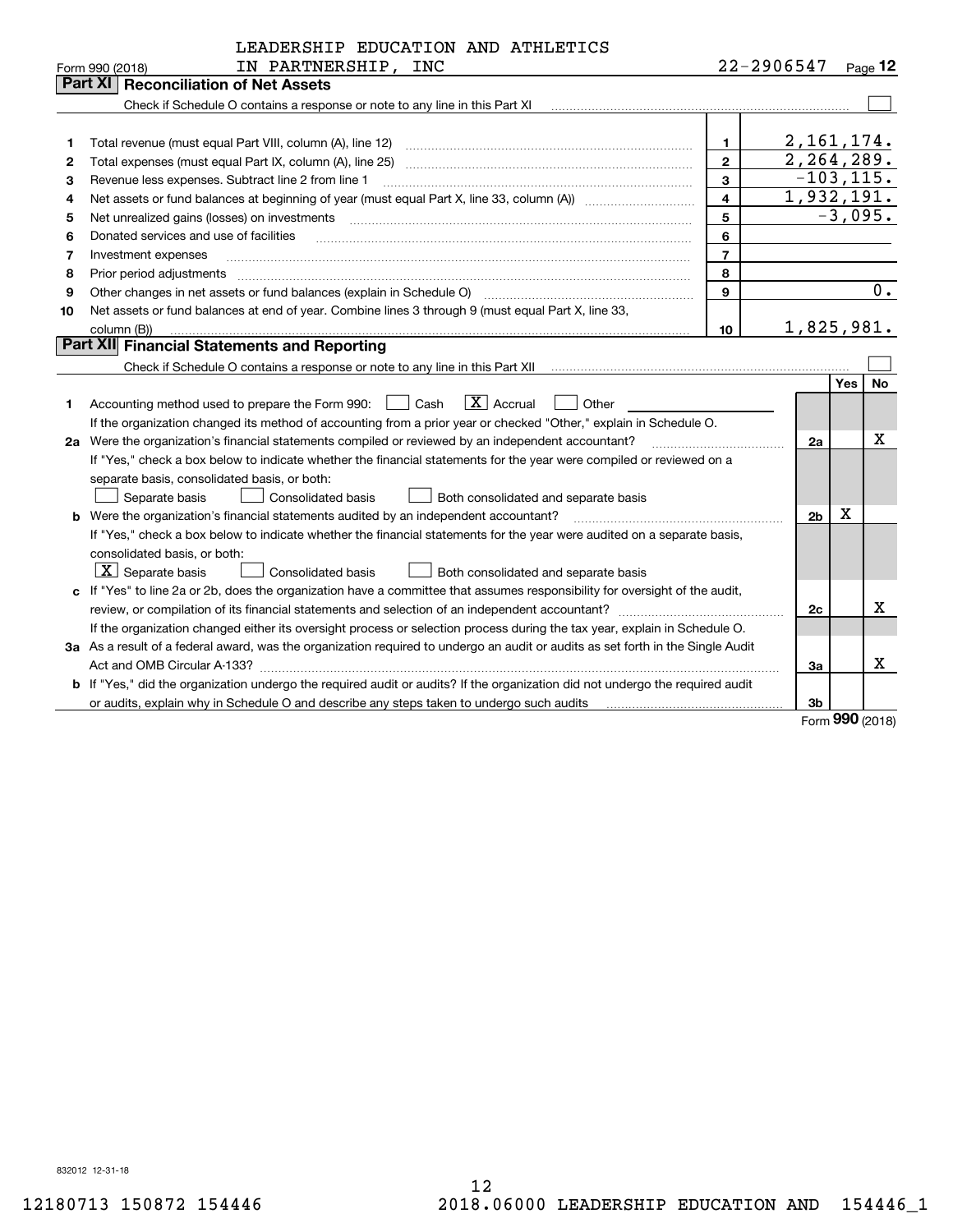| <b>SCHEDULE A</b> |              |                                               |  |                                                                                    |                                                                                                                                                                                                                                                                                            |                                    |                                 |                            | OMB No. 1545-0047                     |
|-------------------|--------------|-----------------------------------------------|--|------------------------------------------------------------------------------------|--------------------------------------------------------------------------------------------------------------------------------------------------------------------------------------------------------------------------------------------------------------------------------------------|------------------------------------|---------------------------------|----------------------------|---------------------------------------|
|                   |              | (Form 990 or 990-EZ)                          |  |                                                                                    | <b>Public Charity Status and Public Support</b>                                                                                                                                                                                                                                            |                                    |                                 |                            |                                       |
|                   |              |                                               |  |                                                                                    | Complete if the organization is a section 501(c)(3) organization or a section<br>4947(a)(1) nonexempt charitable trust.                                                                                                                                                                    |                                    |                                 |                            |                                       |
|                   |              | Department of the Treasury                    |  |                                                                                    | Attach to Form 990 or Form 990-EZ.                                                                                                                                                                                                                                                         |                                    |                                 |                            | <b>Open to Public</b>                 |
|                   |              | Internal Revenue Service                      |  |                                                                                    | Go to www.irs.gov/Form990 for instructions and the latest information.                                                                                                                                                                                                                     |                                    |                                 |                            | Inspection                            |
|                   |              | Name of the organization                      |  |                                                                                    | LEADERSHIP EDUCATION AND ATHLETICS                                                                                                                                                                                                                                                         |                                    |                                 |                            | <b>Employer identification number</b> |
|                   | Part I       |                                               |  | IN PARTNERSHIP, INC                                                                | Reason for Public Charity Status (All organizations must complete this part.) See instructions.                                                                                                                                                                                            |                                    |                                 |                            | 22-2906547                            |
|                   |              |                                               |  |                                                                                    |                                                                                                                                                                                                                                                                                            |                                    |                                 |                            |                                       |
| 1.                |              |                                               |  |                                                                                    | The organization is not a private foundation because it is: (For lines 1 through 12, check only one box.)<br>A church, convention of churches, or association of churches described in section 170(b)(1)(A)(i).                                                                            |                                    |                                 |                            |                                       |
| 2                 |              |                                               |  |                                                                                    | A school described in section 170(b)(1)(A)(ii). (Attach Schedule E (Form 990 or 990-EZ).)                                                                                                                                                                                                  |                                    |                                 |                            |                                       |
| 3                 |              |                                               |  |                                                                                    | A hospital or a cooperative hospital service organization described in section 170(b)(1)(A)(iii).                                                                                                                                                                                          |                                    |                                 |                            |                                       |
| 4                 |              |                                               |  |                                                                                    | A medical research organization operated in conjunction with a hospital described in section 170(b)(1)(A)(iii). Enter the hospital's name,                                                                                                                                                 |                                    |                                 |                            |                                       |
|                   |              | city, and state:                              |  |                                                                                    |                                                                                                                                                                                                                                                                                            |                                    |                                 |                            |                                       |
| 5                 |              |                                               |  |                                                                                    | An organization operated for the benefit of a college or university owned or operated by a governmental unit described in                                                                                                                                                                  |                                    |                                 |                            |                                       |
|                   |              |                                               |  | section 170(b)(1)(A)(iv). (Complete Part II.)                                      |                                                                                                                                                                                                                                                                                            |                                    |                                 |                            |                                       |
| 6                 |              |                                               |  |                                                                                    | A federal, state, or local government or governmental unit described in section 170(b)(1)(A)(v).                                                                                                                                                                                           |                                    |                                 |                            |                                       |
| $\overline{7}$    | $\mathbf{X}$ |                                               |  |                                                                                    | An organization that normally receives a substantial part of its support from a governmental unit or from the general public described in                                                                                                                                                  |                                    |                                 |                            |                                       |
|                   |              |                                               |  | section 170(b)(1)(A)(vi). (Complete Part II.)                                      |                                                                                                                                                                                                                                                                                            |                                    |                                 |                            |                                       |
| 8                 |              |                                               |  |                                                                                    | A community trust described in section 170(b)(1)(A)(vi). (Complete Part II.)                                                                                                                                                                                                               |                                    |                                 |                            |                                       |
| 9                 |              |                                               |  |                                                                                    | An agricultural research organization described in section 170(b)(1)(A)(ix) operated in conjunction with a land-grant college                                                                                                                                                              |                                    |                                 |                            |                                       |
|                   |              |                                               |  |                                                                                    | or university or a non-land-grant college of agriculture (see instructions). Enter the name, city, and state of the college or                                                                                                                                                             |                                    |                                 |                            |                                       |
|                   |              | university:                                   |  |                                                                                    |                                                                                                                                                                                                                                                                                            |                                    |                                 |                            |                                       |
| 10                |              |                                               |  |                                                                                    | An organization that normally receives: (1) more than 33 1/3% of its support from contributions, membership fees, and gross receipts from<br>activities related to its exempt functions - subject to certain exceptions, and (2) no more than 33 1/3% of its support from gross investment |                                    |                                 |                            |                                       |
|                   |              |                                               |  |                                                                                    | income and unrelated business taxable income (less section 511 tax) from businesses acquired by the organization after June 30, 1975.                                                                                                                                                      |                                    |                                 |                            |                                       |
|                   |              |                                               |  | See section 509(a)(2). (Complete Part III.)                                        |                                                                                                                                                                                                                                                                                            |                                    |                                 |                            |                                       |
| 11                |              |                                               |  |                                                                                    | An organization organized and operated exclusively to test for public safety. See section 509(a)(4).                                                                                                                                                                                       |                                    |                                 |                            |                                       |
| 12                |              |                                               |  |                                                                                    | An organization organized and operated exclusively for the benefit of, to perform the functions of, or to carry out the purposes of one or                                                                                                                                                 |                                    |                                 |                            |                                       |
|                   |              |                                               |  |                                                                                    | more publicly supported organizations described in section 509(a)(1) or section 509(a)(2). See section 509(a)(3). Check the box in                                                                                                                                                         |                                    |                                 |                            |                                       |
|                   |              |                                               |  |                                                                                    | lines 12a through 12d that describes the type of supporting organization and complete lines 12e, 12f, and 12g.                                                                                                                                                                             |                                    |                                 |                            |                                       |
| a                 |              |                                               |  |                                                                                    | Type I. A supporting organization operated, supervised, or controlled by its supported organization(s), typically by giving                                                                                                                                                                |                                    |                                 |                            |                                       |
|                   |              |                                               |  |                                                                                    | the supported organization(s) the power to regularly appoint or elect a majority of the directors or trustees of the supporting                                                                                                                                                            |                                    |                                 |                            |                                       |
|                   |              |                                               |  | organization. You must complete Part IV, Sections A and B.                         |                                                                                                                                                                                                                                                                                            |                                    |                                 |                            |                                       |
| b                 |              |                                               |  |                                                                                    | Type II. A supporting organization supervised or controlled in connection with its supported organization(s), by having                                                                                                                                                                    |                                    |                                 |                            |                                       |
|                   |              |                                               |  |                                                                                    | control or management of the supporting organization vested in the same persons that control or manage the supported                                                                                                                                                                       |                                    |                                 |                            |                                       |
| с                 |              |                                               |  | organization(s). You must complete Part IV, Sections A and C.                      | Type III functionally integrated. A supporting organization operated in connection with, and functionally integrated with,                                                                                                                                                                 |                                    |                                 |                            |                                       |
|                   |              |                                               |  |                                                                                    | its supported organization(s) (see instructions). You must complete Part IV, Sections A, D, and E.                                                                                                                                                                                         |                                    |                                 |                            |                                       |
| d                 |              |                                               |  |                                                                                    | Type III non-functionally integrated. A supporting organization operated in connection with its supported organization(s)                                                                                                                                                                  |                                    |                                 |                            |                                       |
|                   |              |                                               |  |                                                                                    | that is not functionally integrated. The organization generally must satisfy a distribution requirement and an attentiveness                                                                                                                                                               |                                    |                                 |                            |                                       |
|                   |              |                                               |  |                                                                                    | requirement (see instructions). You must complete Part IV, Sections A and D, and Part V.                                                                                                                                                                                                   |                                    |                                 |                            |                                       |
| е                 |              |                                               |  |                                                                                    | Check this box if the organization received a written determination from the IRS that it is a Type I, Type II, Type III                                                                                                                                                                    |                                    |                                 |                            |                                       |
|                   |              |                                               |  |                                                                                    | functionally integrated, or Type III non-functionally integrated supporting organization.                                                                                                                                                                                                  |                                    |                                 |                            |                                       |
|                   |              | f Enter the number of supported organizations |  |                                                                                    |                                                                                                                                                                                                                                                                                            |                                    |                                 |                            |                                       |
|                   |              | (i) Name of supported                         |  | Provide the following information about the supported organization(s).<br>(ii) EIN | (iii) Type of organization                                                                                                                                                                                                                                                                 |                                    | (iv) Is the organization listed | (v) Amount of monetary     | (vi) Amount of other                  |
|                   |              | organization                                  |  |                                                                                    | (described on lines 1-10                                                                                                                                                                                                                                                                   | in your governing document?<br>Yes | No                              | support (see instructions) | support (see instructions)            |
|                   |              |                                               |  |                                                                                    | above (see instructions))                                                                                                                                                                                                                                                                  |                                    |                                 |                            |                                       |
|                   |              |                                               |  |                                                                                    |                                                                                                                                                                                                                                                                                            |                                    |                                 |                            |                                       |
|                   |              |                                               |  |                                                                                    |                                                                                                                                                                                                                                                                                            |                                    |                                 |                            |                                       |
|                   |              |                                               |  |                                                                                    |                                                                                                                                                                                                                                                                                            |                                    |                                 |                            |                                       |
|                   |              |                                               |  |                                                                                    |                                                                                                                                                                                                                                                                                            |                                    |                                 |                            |                                       |
|                   |              |                                               |  |                                                                                    |                                                                                                                                                                                                                                                                                            |                                    |                                 |                            |                                       |
|                   |              |                                               |  |                                                                                    |                                                                                                                                                                                                                                                                                            |                                    |                                 |                            |                                       |
|                   |              |                                               |  |                                                                                    |                                                                                                                                                                                                                                                                                            |                                    |                                 |                            |                                       |
|                   |              |                                               |  |                                                                                    |                                                                                                                                                                                                                                                                                            |                                    |                                 |                            |                                       |
|                   |              |                                               |  |                                                                                    |                                                                                                                                                                                                                                                                                            |                                    |                                 |                            |                                       |
| Total             |              |                                               |  |                                                                                    | UA For Reperses Reduction Act Notice, and the Instructions for Form 000 or 000 FZ                                                                                                                                                                                                          |                                    | $000001$ $101110$               |                            | Schodule A (Form 000 or 000 F7) 2019  |

LHA For Paperwork Reduction Act Notice, see the Instructions for Form 990 or 990-EZ. 832021 10-11-18 Schedule A (Form 990 or 990-EZ) 2018 13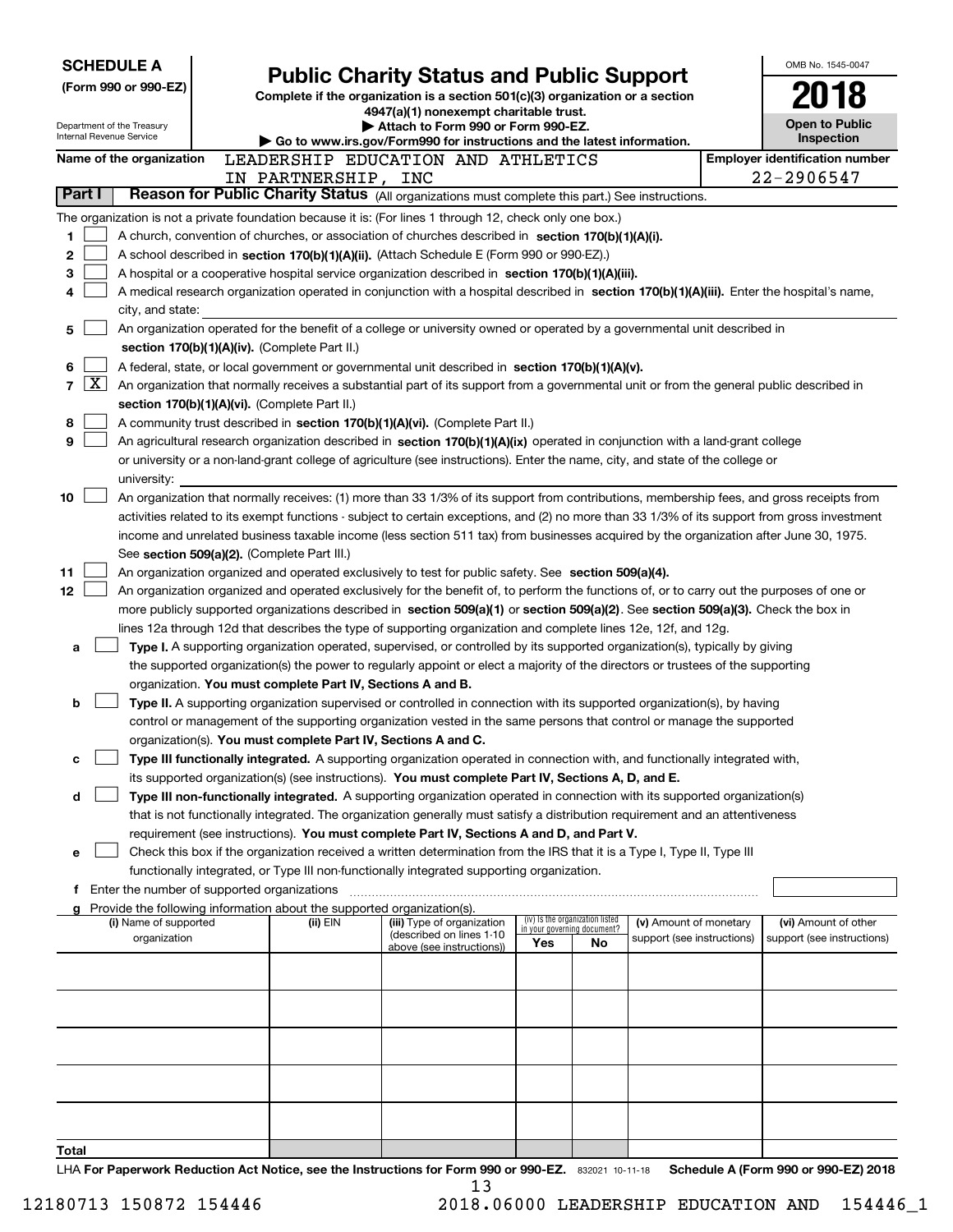### Schedule A (Form 990 or 990-EZ) 2018 Page IN PARTNERSHIP, INC 22-2906547 LEADERSHIP EDUCATION AND ATHLETICS

22-2906547 Page 2

(Complete only if you checked the box on line 5, 7, or 8 of Part I or if the organization failed to qualify under Part III. If the organization **Part II Support Schedule for Organizations Described in Sections 170(b)(1)(A)(iv) and 170(b)(1)(A)(vi)**

fails to qualify under the tests listed below, please complete Part III.)

|     | <b>Section A. Public Support</b>                                                                                                               |          |            |            |            |          |                                      |
|-----|------------------------------------------------------------------------------------------------------------------------------------------------|----------|------------|------------|------------|----------|--------------------------------------|
|     | Calendar year (or fiscal year beginning in)                                                                                                    | (a) 2014 | $(b)$ 2015 | $(c)$ 2016 | $(d)$ 2017 | (e) 2018 | (f) Total                            |
|     | 1 Gifts, grants, contributions, and                                                                                                            |          |            |            |            |          |                                      |
|     | membership fees received. (Do not                                                                                                              |          |            |            |            |          |                                      |
|     | include any "unusual grants.")                                                                                                                 | 1938387. | 2601828.   | 1804581.   | 2101169.   |          | 2121698.10567663.                    |
|     | 2 Tax revenues levied for the organ-                                                                                                           |          |            |            |            |          |                                      |
|     | ization's benefit and either paid to                                                                                                           |          |            |            |            |          |                                      |
|     | or expended on its behalf                                                                                                                      |          |            |            |            |          |                                      |
|     | 3 The value of services or facilities                                                                                                          |          |            |            |            |          |                                      |
|     | furnished by a governmental unit to                                                                                                            |          |            |            |            |          |                                      |
|     | the organization without charge                                                                                                                |          |            |            |            |          |                                      |
|     | Total. Add lines 1 through 3                                                                                                                   | 1938387. | 2601828.   | 1804581.   | 2101169.   |          | 2121698.10567663.                    |
| 5   | The portion of total contributions                                                                                                             |          |            |            |            |          |                                      |
|     | by each person (other than a                                                                                                                   |          |            |            |            |          |                                      |
|     | governmental unit or publicly                                                                                                                  |          |            |            |            |          |                                      |
|     | supported organization) included                                                                                                               |          |            |            |            |          |                                      |
|     | on line 1 that exceeds 2% of the                                                                                                               |          |            |            |            |          |                                      |
|     | amount shown on line 11,                                                                                                                       |          |            |            |            |          |                                      |
|     | column (f)                                                                                                                                     |          |            |            |            |          |                                      |
|     | 6 Public support. Subtract line 5 from line 4.                                                                                                 |          |            |            |            |          | 10567663.                            |
|     | <b>Section B. Total Support</b>                                                                                                                |          |            |            |            |          |                                      |
|     | Calendar year (or fiscal year beginning in) $\blacktriangleright$                                                                              | (a) 2014 | $(b)$ 2015 | $(c)$ 2016 | $(d)$ 2017 | (e) 2018 | (f) Total                            |
|     | <b>7</b> Amounts from line 4                                                                                                                   | 1938387. | 2601828.   | 1804581.   | 2101169.   |          | 2121698.10567663.                    |
| 8   | Gross income from interest,                                                                                                                    |          |            |            |            |          |                                      |
|     | dividends, payments received on                                                                                                                |          |            |            |            |          |                                      |
|     | securities loans, rents, royalties,                                                                                                            |          |            |            |            |          |                                      |
|     | and income from similar sources                                                                                                                | 5,055.   | 1,532.     | 13,145.    | 24,826.    | 8,816.   | 53,374.                              |
|     | <b>9</b> Net income from unrelated business                                                                                                    |          |            |            |            |          |                                      |
|     | activities, whether or not the                                                                                                                 |          |            |            |            |          |                                      |
|     | business is regularly carried on                                                                                                               |          |            |            |            |          |                                      |
|     | 10 Other income. Do not include gain                                                                                                           |          |            |            |            |          |                                      |
|     | or loss from the sale of capital                                                                                                               |          |            |            |            |          |                                      |
|     | assets (Explain in Part VI.)                                                                                                                   |          |            |            |            |          |                                      |
|     | 11 Total support. Add lines 7 through 10                                                                                                       |          |            |            |            |          | 10621037.                            |
| 12  | Gross receipts from related activities, etc. (see instructions)                                                                                |          |            |            |            | 12       | 36, 556.                             |
|     | 13 First five years. If the Form 990 is for the organization's first, second, third, fourth, or fifth tax year as a section 501(c)(3)          |          |            |            |            |          |                                      |
|     | organization, check this box and stop here                                                                                                     |          |            |            |            |          |                                      |
|     | Section C. Computation of Public Support Percentage                                                                                            |          |            |            |            |          |                                      |
|     |                                                                                                                                                |          |            |            |            | 14       | 99.50<br>%                           |
|     |                                                                                                                                                |          |            |            |            | 15       | 99.44<br>%                           |
|     | 16a 33 1/3% support test - 2018. If the organization did not check the box on line 13, and line 14 is 33 1/3% or more, check this box and      |          |            |            |            |          |                                      |
|     | stop here. The organization qualifies as a publicly supported organization                                                                     |          |            |            |            |          | $\blacktriangleright$ $\mid$ X       |
|     | b 33 1/3% support test - 2017. If the organization did not check a box on line 13 or 16a, and line 15 is 33 1/3% or more, check this box       |          |            |            |            |          |                                      |
|     | and stop here. The organization qualifies as a publicly supported organization                                                                 |          |            |            |            |          |                                      |
|     | 17a 10% -facts-and-circumstances test - 2018. If the organization did not check a box on line 13, 16a, or 16b, and line 14 is 10% or more,     |          |            |            |            |          |                                      |
|     | and if the organization meets the "facts-and-circumstances" test, check this box and stop here. Explain in Part VI how the organization        |          |            |            |            |          |                                      |
|     | meets the "facts-and-circumstances" test. The organization qualifies as a publicly supported organization                                      |          |            |            |            |          |                                      |
|     | <b>b 10% -facts-and-circumstances test - 2017.</b> If the organization did not check a box on line 13, 16a, 16b, or 17a, and line 15 is 10% or |          |            |            |            |          |                                      |
|     | more, and if the organization meets the "facts-and-circumstances" test, check this box and stop here. Explain in Part VI how the               |          |            |            |            |          |                                      |
|     | organization meets the "facts-and-circumstances" test. The organization qualifies as a publicly supported organization                         |          |            |            |            |          |                                      |
| 18. | Private foundation. If the organization did not check a box on line 13, 16a, 16b, 17a, or 17b, check this box and see instructions             |          |            |            |            |          |                                      |
|     |                                                                                                                                                |          |            |            |            |          | Schedule A (Form 990 or 990-F7) 2018 |

**Schedule A (Form 990 or 990-EZ) 2018**

832022 10-11-18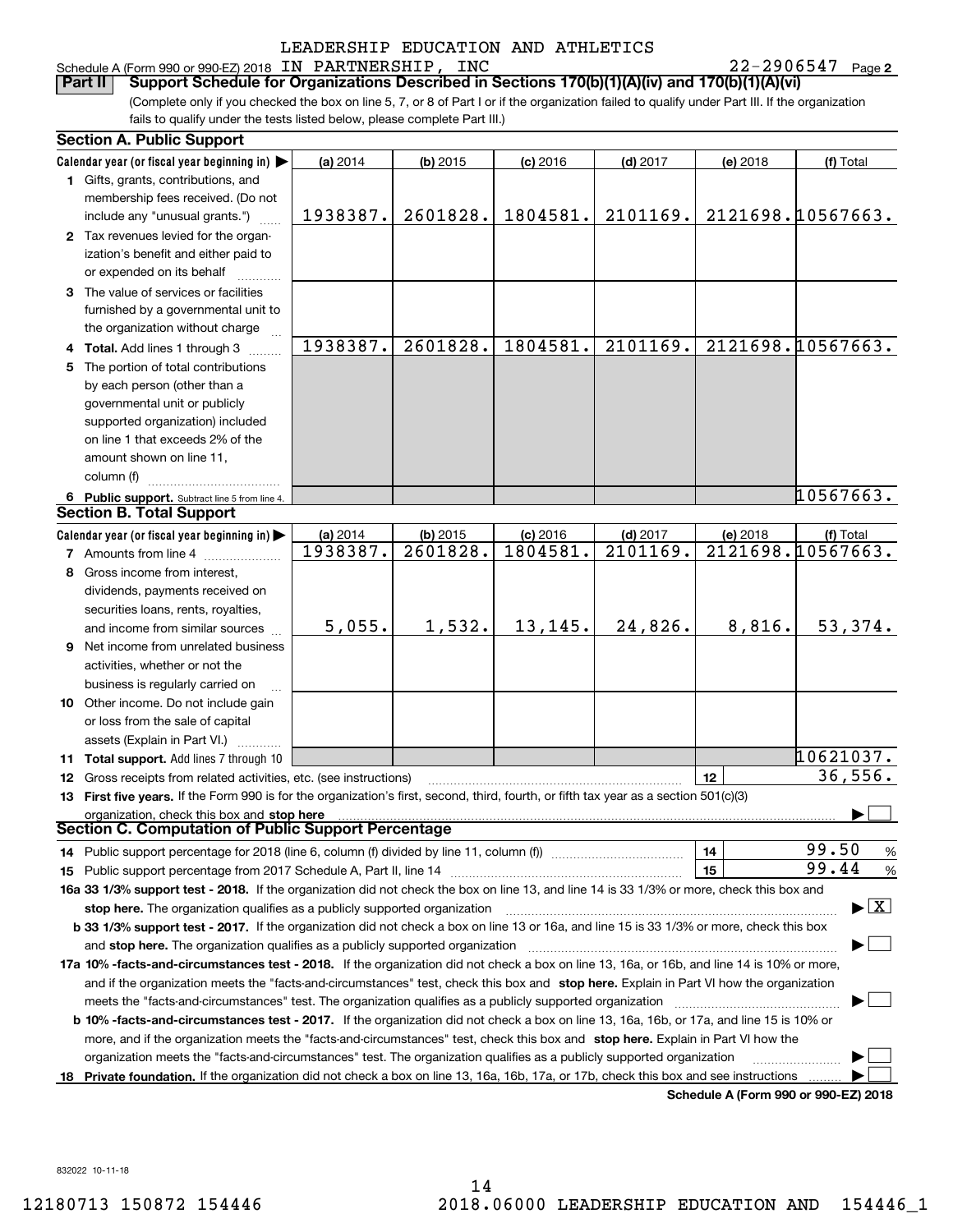Schedule A (Form 990 or 990-EZ) 2018 Page IN PARTNERSHIP, INC 22-2906547

**Part III Support Schedule for Organizations Described in Section 509(a)(2)** 

(Complete only if you checked the box on line 10 of Part I or if the organization failed to qualify under Part II. If the organization fails to qualify under the tests listed below, please complete Part II.)

|     | <b>Section A. Public Support</b>                                                                                                                                                                                                                                   |          |            |            |            |          |                                           |
|-----|--------------------------------------------------------------------------------------------------------------------------------------------------------------------------------------------------------------------------------------------------------------------|----------|------------|------------|------------|----------|-------------------------------------------|
|     | Calendar year (or fiscal year beginning in) $\blacktriangleright$                                                                                                                                                                                                  | (a) 2014 | (b) 2015   | $(c)$ 2016 | $(d)$ 2017 | (e) 2018 | (f) Total                                 |
|     | 1 Gifts, grants, contributions, and                                                                                                                                                                                                                                |          |            |            |            |          |                                           |
|     | membership fees received. (Do not                                                                                                                                                                                                                                  |          |            |            |            |          |                                           |
|     | include any "unusual grants.")                                                                                                                                                                                                                                     |          |            |            |            |          |                                           |
|     | <b>2</b> Gross receipts from admissions,<br>merchandise sold or services per-<br>formed, or facilities furnished in<br>any activity that is related to the<br>organization's tax-exempt purpose                                                                    |          |            |            |            |          |                                           |
|     | 3 Gross receipts from activities that<br>are not an unrelated trade or bus-                                                                                                                                                                                        |          |            |            |            |          |                                           |
|     | iness under section 513                                                                                                                                                                                                                                            |          |            |            |            |          |                                           |
|     | 4 Tax revenues levied for the organ-<br>ization's benefit and either paid to                                                                                                                                                                                       |          |            |            |            |          |                                           |
|     | or expended on its behalf                                                                                                                                                                                                                                          |          |            |            |            |          |                                           |
|     | 5 The value of services or facilities<br>furnished by a governmental unit to                                                                                                                                                                                       |          |            |            |            |          |                                           |
|     | the organization without charge                                                                                                                                                                                                                                    |          |            |            |            |          |                                           |
|     | <b>6 Total.</b> Add lines 1 through 5                                                                                                                                                                                                                              |          |            |            |            |          |                                           |
|     | 7a Amounts included on lines 1, 2, and<br>3 received from disqualified persons                                                                                                                                                                                     |          |            |            |            |          |                                           |
|     | <b>b</b> Amounts included on lines 2 and 3 received<br>from other than disqualified persons that<br>exceed the greater of \$5,000 or 1% of the<br>amount on line 13 for the year                                                                                   |          |            |            |            |          |                                           |
|     | c Add lines 7a and 7b                                                                                                                                                                                                                                              |          |            |            |            |          |                                           |
|     | 8 Public support. (Subtract line 7c from line 6.)<br><b>Section B. Total Support</b>                                                                                                                                                                               |          |            |            |            |          |                                           |
|     | Calendar year (or fiscal year beginning in)                                                                                                                                                                                                                        | (a) 2014 | $(b)$ 2015 | $(c)$ 2016 | $(d)$ 2017 | (e) 2018 | (f) Total                                 |
|     | 9 Amounts from line 6                                                                                                                                                                                                                                              |          |            |            |            |          |                                           |
|     | <b>10a</b> Gross income from interest,<br>dividends, payments received on<br>securities loans, rents, royalties,<br>and income from similar sources                                                                                                                |          |            |            |            |          |                                           |
|     | <b>b</b> Unrelated business taxable income<br>(less section 511 taxes) from businesses                                                                                                                                                                             |          |            |            |            |          |                                           |
|     | acquired after June 30, 1975                                                                                                                                                                                                                                       |          |            |            |            |          |                                           |
|     | c Add lines 10a and 10b                                                                                                                                                                                                                                            |          |            |            |            |          |                                           |
|     | 11 Net income from unrelated business<br>activities not included in line 10b,<br>whether or not the business is<br>regularly carried on                                                                                                                            |          |            |            |            |          |                                           |
|     | <b>12</b> Other income. Do not include gain<br>or loss from the sale of capital<br>assets (Explain in Part VI.)                                                                                                                                                    |          |            |            |            |          |                                           |
|     | 13 Total support. (Add lines 9, 10c, 11, and 12.)                                                                                                                                                                                                                  |          |            |            |            |          |                                           |
|     | 14 First five years. If the Form 990 is for the organization's first, second, third, fourth, or fifth tax year as a section 501(c)(3) organization,                                                                                                                |          |            |            |            |          |                                           |
|     | check this box and stop here measurements and contact the contract of the contract of the contract of the contract of the contract of the contract of the contract of the contract of the contract of the contract of the cont                                     |          |            |            |            |          |                                           |
|     | <b>Section C. Computation of Public Support Percentage</b>                                                                                                                                                                                                         |          |            |            |            |          |                                           |
|     |                                                                                                                                                                                                                                                                    |          |            |            |            | 15       | %                                         |
| 16. | Public support percentage from 2017 Schedule A, Part III, line 15                                                                                                                                                                                                  |          |            |            |            | 16       | %                                         |
|     | <b>Section D. Computation of Investment Income Percentage</b>                                                                                                                                                                                                      |          |            |            |            |          |                                           |
|     | 17 Investment income percentage for 2018 (line 10c, column (f), divided by line 13, column (f))                                                                                                                                                                    |          |            |            |            | 17<br>18 | %                                         |
|     | 18 Investment income percentage from 2017 Schedule A, Part III, line 17<br>19a 33 1/3% support tests - 2018. If the organization did not check the box on line 14, and line 15 is more than 33 1/3%, and line 17 is not                                            |          |            |            |            |          | %                                         |
|     |                                                                                                                                                                                                                                                                    |          |            |            |            |          |                                           |
|     | more than 33 1/3%, check this box and stop here. The organization qualifies as a publicly supported organization                                                                                                                                                   |          |            |            |            |          |                                           |
|     | <b>b 33 1/3% support tests - 2017.</b> If the organization did not check a box on line 14 or line 19a, and line 16 is more than 33 1/3%, and                                                                                                                       |          |            |            |            |          |                                           |
|     | line 18 is not more than 33 1/3%, check this box and stop here. The organization qualifies as a publicly supported organization<br><b>Private foundation.</b> If the organization did not check a box on line 14, 19a, or 19b, check this box and see instructions |          |            |            |            |          |                                           |
| 20  | 832023 10-11-18                                                                                                                                                                                                                                                    |          |            |            |            |          | .<br>Schedule A (Form 990 or 990-EZ) 2018 |
|     |                                                                                                                                                                                                                                                                    |          | 15         |            |            |          |                                           |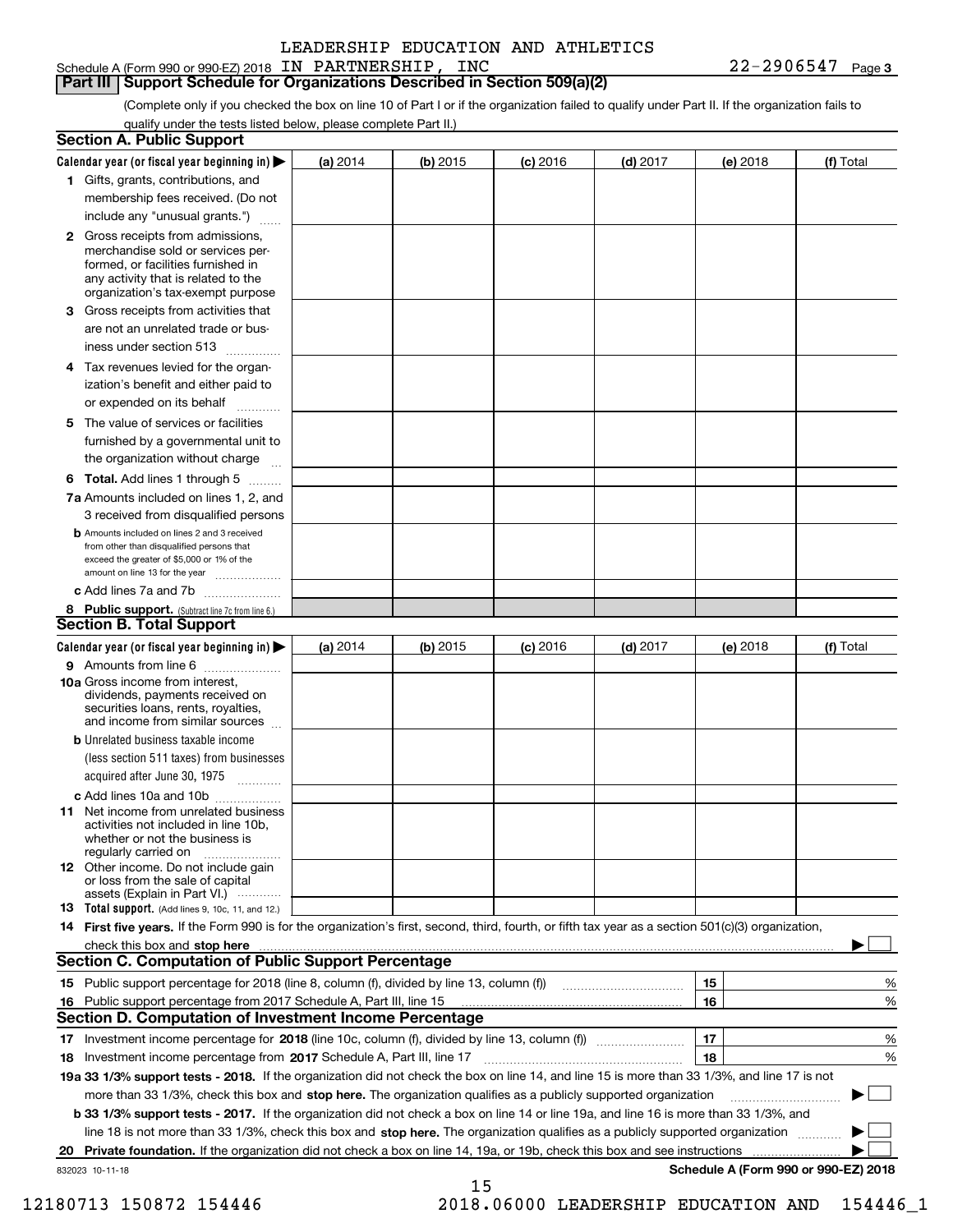# **Part IV Supporting Organizations**

(Complete only if you checked a box in line 12 on Part I. If you checked 12a of Part I, complete Sections A and B. If you checked 12b of Part I, complete Sections A and C. If you checked 12c of Part I, complete Sections A, D, and E. If you checked 12d of Part I, complete Sections A and D, and complete Part V.)

#### **Section A. All Supporting Organizations**

- **1** Are all of the organization's supported organizations listed by name in the organization's governing documents? If "No," describe in **Part VI** how the supported organizations are designated. If designated by *class or purpose, describe the designation. If historic and continuing relationship, explain.*
- **2** Did the organization have any supported organization that does not have an IRS determination of status under section 509(a)(1) or (2)? If "Yes," explain in Part VI how the organization determined that the supported *organization was described in section 509(a)(1) or (2).*
- **3a** Did the organization have a supported organization described in section 501(c)(4), (5), or (6)? If "Yes," answer *(b) and (c) below.*
- **b** Did the organization confirm that each supported organization qualified under section 501(c)(4), (5), or (6) and satisfied the public support tests under section 509(a)(2)? If "Yes," describe in **Part VI** when and how the *organization made the determination.*
- **c**Did the organization ensure that all support to such organizations was used exclusively for section 170(c)(2)(B) purposes? If "Yes," explain in **Part VI** what controls the organization put in place to ensure such use.
- **4a***If* Was any supported organization not organized in the United States ("foreign supported organization")? *"Yes," and if you checked 12a or 12b in Part I, answer (b) and (c) below.*
- **b** Did the organization have ultimate control and discretion in deciding whether to make grants to the foreign supported organization? If "Yes," describe in **Part VI** how the organization had such control and discretion *despite being controlled or supervised by or in connection with its supported organizations.*
- **c** Did the organization support any foreign supported organization that does not have an IRS determination under sections 501(c)(3) and 509(a)(1) or (2)? If "Yes," explain in **Part VI** what controls the organization used *to ensure that all support to the foreign supported organization was used exclusively for section 170(c)(2)(B) purposes.*
- **5a** Did the organization add, substitute, or remove any supported organizations during the tax year? If "Yes," answer (b) and (c) below (if applicable). Also, provide detail in **Part VI,** including (i) the names and EIN *numbers of the supported organizations added, substituted, or removed; (ii) the reasons for each such action; (iii) the authority under the organization's organizing document authorizing such action; and (iv) how the action was accomplished (such as by amendment to the organizing document).*
- **b** Type I or Type II only. Was any added or substituted supported organization part of a class already designated in the organization's organizing document?
- **cSubstitutions only.**  Was the substitution the result of an event beyond the organization's control?
- **6** Did the organization provide support (whether in the form of grants or the provision of services or facilities) to **Part VI.** *If "Yes," provide detail in* support or benefit one or more of the filing organization's supported organizations? anyone other than (i) its supported organizations, (ii) individuals that are part of the charitable class benefited by one or more of its supported organizations, or (iii) other supporting organizations that also
- **7**Did the organization provide a grant, loan, compensation, or other similar payment to a substantial contributor *If "Yes," complete Part I of Schedule L (Form 990 or 990-EZ).* regard to a substantial contributor? (as defined in section 4958(c)(3)(C)), a family member of a substantial contributor, or a 35% controlled entity with
- **8** Did the organization make a loan to a disqualified person (as defined in section 4958) not described in line 7? *If "Yes," complete Part I of Schedule L (Form 990 or 990-EZ).*
- **9a** Was the organization controlled directly or indirectly at any time during the tax year by one or more in section 509(a)(1) or (2))? If "Yes," *provide detail in* <code>Part VI.</code> disqualified persons as defined in section 4946 (other than foundation managers and organizations described
- **b** Did one or more disqualified persons (as defined in line 9a) hold a controlling interest in any entity in which the supporting organization had an interest? If "Yes," provide detail in P**art VI**.
- **c**Did a disqualified person (as defined in line 9a) have an ownership interest in, or derive any personal benefit from, assets in which the supporting organization also had an interest? If "Yes," provide detail in P**art VI.**
- **10a** Was the organization subject to the excess business holdings rules of section 4943 because of section supporting organizations)? If "Yes," answer 10b below. 4943(f) (regarding certain Type II supporting organizations, and all Type III non-functionally integrated
- **b** Did the organization have any excess business holdings in the tax year? (Use Schedule C, Form 4720, to *determine whether the organization had excess business holdings.)*

832024 10-11-18

**4a4b4c5a 5b5c6789a 9b9c10a10b**

**Schedule A (Form 990 or 990-EZ) 2018**

22-2906547 Page 4 Schedule A (Form 990 or 990-EZ) 2018 Page IN PARTNERSHIP, INC 22-2906547

> **YesNo**

**1**

**2**

**3a**

**3b**

**3c**

16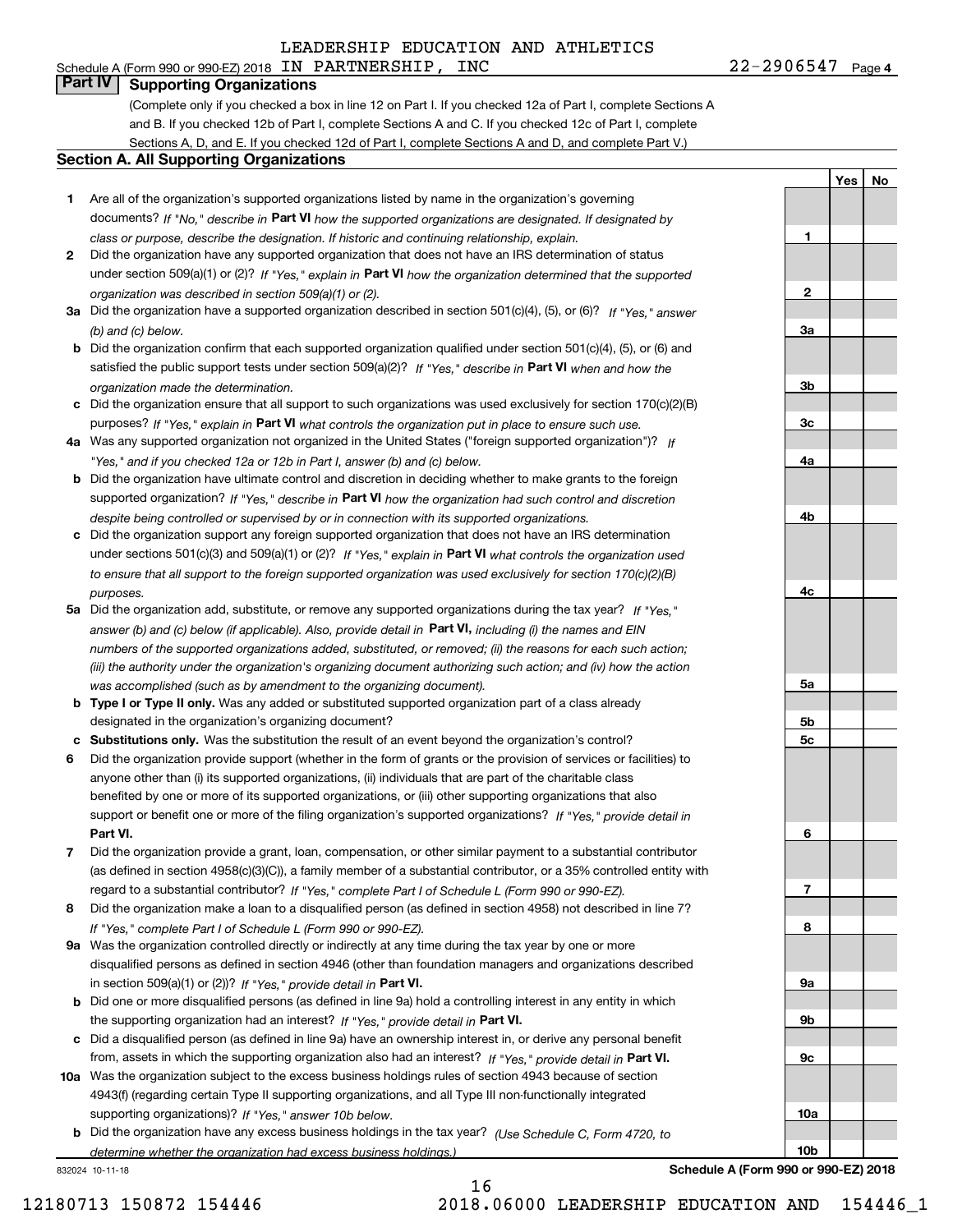**5** Schedule A (Form 990 or 990-EZ) 2018 IN PARTNERSHIP, INC ZZ-ZYU654 / Page IN PARTNERSHIP, INC 22-2906547

|    | Part IV<br><b>Supporting Organizations (continued)</b>                                                                                                                       |                 |     |    |
|----|------------------------------------------------------------------------------------------------------------------------------------------------------------------------------|-----------------|-----|----|
|    |                                                                                                                                                                              |                 | Yes | No |
| 11 | Has the organization accepted a gift or contribution from any of the following persons?                                                                                      |                 |     |    |
|    | a A person who directly or indirectly controls, either alone or together with persons described in (b) and (c)                                                               |                 |     |    |
|    | below, the governing body of a supported organization?                                                                                                                       | 11a             |     |    |
|    | <b>b</b> A family member of a person described in (a) above?                                                                                                                 | 11 <sub>b</sub> |     |    |
|    |                                                                                                                                                                              | 11c             |     |    |
|    | c A 35% controlled entity of a person described in (a) or (b) above? If "Yes" to a, b, or c, provide detail in Part VI.<br><b>Section B. Type I Supporting Organizations</b> |                 |     |    |
|    |                                                                                                                                                                              |                 |     |    |
|    |                                                                                                                                                                              |                 | Yes | No |
| 1  | Did the directors, trustees, or membership of one or more supported organizations have the power to                                                                          |                 |     |    |
|    | regularly appoint or elect at least a majority of the organization's directors or trustees at all times during the                                                           |                 |     |    |
|    | tax year? If "No," describe in Part VI how the supported organization(s) effectively operated, supervised, or                                                                |                 |     |    |
|    | controlled the organization's activities. If the organization had more than one supported organization,                                                                      |                 |     |    |
|    | describe how the powers to appoint and/or remove directors or trustees were allocated among the supported                                                                    |                 |     |    |
|    | organizations and what conditions or restrictions, if any, applied to such powers during the tax year.                                                                       | 1               |     |    |
| 2  | Did the organization operate for the benefit of any supported organization other than the supported                                                                          |                 |     |    |
|    | organization(s) that operated, supervised, or controlled the supporting organization? If "Yes," explain in                                                                   |                 |     |    |
|    | Part VI how providing such benefit carried out the purposes of the supported organization(s) that operated,                                                                  |                 |     |    |
|    | supervised, or controlled the supporting organization.                                                                                                                       | 2               |     |    |
|    | <b>Section C. Type II Supporting Organizations</b>                                                                                                                           |                 |     |    |
|    |                                                                                                                                                                              |                 | Yes | No |
| 1  | Were a majority of the organization's directors or trustees during the tax year also a majority of the directors                                                             |                 |     |    |
|    | or trustees of each of the organization's supported organization(s)? If "No." describe in Part VI how control                                                                |                 |     |    |
|    | or management of the supporting organization was vested in the same persons that controlled or managed                                                                       |                 |     |    |
|    | the supported organization(s).                                                                                                                                               | 1               |     |    |
|    | <b>Section D. All Type III Supporting Organizations</b>                                                                                                                      |                 |     |    |
|    |                                                                                                                                                                              |                 | Yes | No |
| 1  | Did the organization provide to each of its supported organizations, by the last day of the fifth month of the                                                               |                 |     |    |
|    | organization's tax year, (i) a written notice describing the type and amount of support provided during the prior tax                                                        |                 |     |    |
|    | year, (ii) a copy of the Form 990 that was most recently filed as of the date of notification, and (iii) copies of the                                                       |                 |     |    |
|    | organization's governing documents in effect on the date of notification, to the extent not previously provided?                                                             | 1               |     |    |
| 2  | Were any of the organization's officers, directors, or trustees either (i) appointed or elected by the supported                                                             |                 |     |    |
|    | organization(s) or (ii) serving on the governing body of a supported organization? If "No," explain in Part VI how                                                           |                 |     |    |
|    |                                                                                                                                                                              | 2               |     |    |
|    | the organization maintained a close and continuous working relationship with the supported organization(s).                                                                  |                 |     |    |
| 3  | By reason of the relationship described in (2), did the organization's supported organizations have a                                                                        |                 |     |    |
|    | significant voice in the organization's investment policies and in directing the use of the organization's                                                                   |                 |     |    |
|    | income or assets at all times during the tax year? If "Yes," describe in Part VI the role the organization's                                                                 |                 |     |    |
|    | supported organizations played in this regard.                                                                                                                               | 3               |     |    |
|    | Section E. Type III Functionally Integrated Supporting Organizations                                                                                                         |                 |     |    |
| 1  | Check the box next to the method that the organization used to satisfy the Integral Part Test during the year (see instructions).                                            |                 |     |    |
| a  | The organization satisfied the Activities Test. Complete line 2 below.                                                                                                       |                 |     |    |
| b  | The organization is the parent of each of its supported organizations. Complete line 3 below.                                                                                |                 |     |    |
| c  | The organization supported a governmental entity. Describe in Part VI how you supported a government entity (see instructions).                                              |                 |     |    |
| 2  | Activities Test. Answer (a) and (b) below.                                                                                                                                   |                 | Yes | No |
| а  | Did substantially all of the organization's activities during the tax year directly further the exempt purposes of                                                           |                 |     |    |
|    | the supported organization(s) to which the organization was responsive? If "Yes," then in Part VI identify                                                                   |                 |     |    |
|    | those supported organizations and explain how these activities directly furthered their exempt purposes,                                                                     |                 |     |    |
|    | how the organization was responsive to those supported organizations, and how the organization determined                                                                    |                 |     |    |
|    | that these activities constituted substantially all of its activities.                                                                                                       | 2a              |     |    |
|    | <b>b</b> Did the activities described in (a) constitute activities that, but for the organization's involvement, one or more                                                 |                 |     |    |
|    | of the organization's supported organization(s) would have been engaged in? If "Yes," explain in Part VI the                                                                 |                 |     |    |
|    | reasons for the organization's position that its supported organization(s) would have engaged in these                                                                       |                 |     |    |
|    | activities but for the organization's involvement.                                                                                                                           | 2b              |     |    |
| з  | Parent of Supported Organizations. Answer (a) and (b) below.                                                                                                                 |                 |     |    |
|    | a Did the organization have the power to regularly appoint or elect a majority of the officers, directors, or                                                                |                 |     |    |
|    | trustees of each of the supported organizations? Provide details in Part VI.                                                                                                 | За              |     |    |
|    | <b>b</b> Did the organization exercise a substantial degree of direction over the policies, programs, and activities of each                                                 |                 |     |    |
|    | of its supported organizations? If "Yes," describe in Part VI the role played by the organization in this regard                                                             | Зb              |     |    |
|    | Schedule A (Form 990 or 990-EZ) 2018<br>832025 10-11-18                                                                                                                      |                 |     |    |

17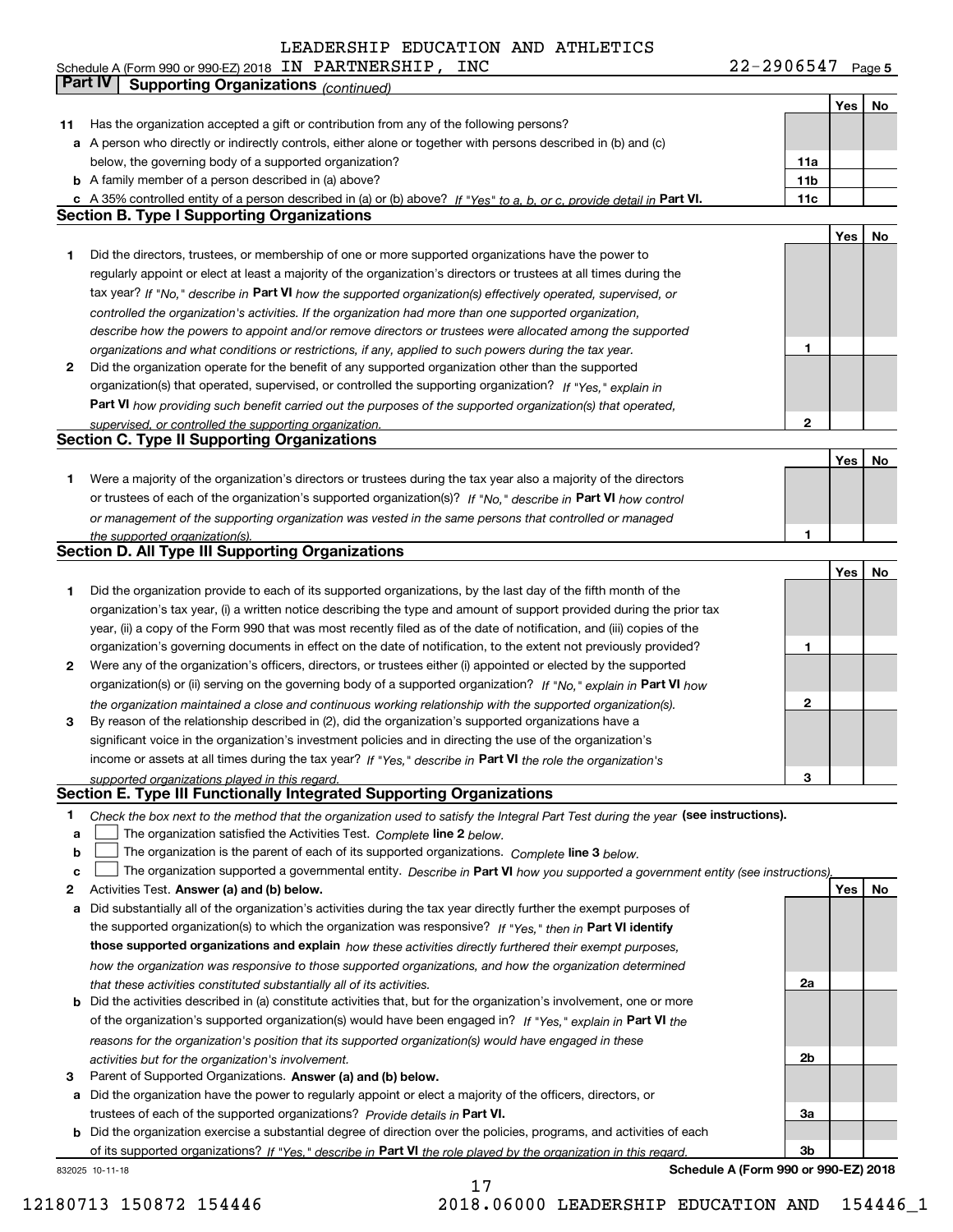#### **1SEP 10. See instructions.** All antegral Part Test as a qualifying trust on Nov. 20, 1970 (explain in Part VI.) See instructions. All **Section A - Adjusted Net Income 123** Other gross income (see instructions) **4**Add lines 1 through 3 **56** Portion of operating expenses paid or incurred for production or **7** Other expenses (see instructions) **8** Adjusted Net Income (subtract lines 5, 6, and 7 from line 4) **8 8 1234567Section B - Minimum Asset Amount 1**Aggregate fair market value of all non-exempt-use assets (see **2**Acquisition indebtedness applicable to non-exempt-use assets **3** Subtract line 2 from line 1d **4**Cash deemed held for exempt use. Enter 1-1/2% of line 3 (for greater amount, **5** Net value of non-exempt-use assets (subtract line 4 from line 3) **678a** Average monthly value of securities **b** Average monthly cash balances **c**Fair market value of other non-exempt-use assets **dTotal**  (add lines 1a, 1b, and 1c) **eDiscount** claimed for blockage or other **1a1b1c1d2345678**factors (explain in detail in **Part VI**): **Minimum Asset Amount**  (add line 7 to line 6) **Section C - Distributable Amount 123456123456Distributable Amount.** Subtract line 5 from line 4, unless subject to Schedule A (Form 990 or 990-EZ) 2018 Page IN PARTNERSHIP, INC 22-2906547 other Type III non-functionally integrated supporting organizations must complete Sections A through E. (B) Current Year (optional)(A) Prior Year Net short-term capital gain Recoveries of prior-year distributions Depreciation and depletion collection of gross income or for management, conservation, or maintenance of property held for production of income (see instructions) (B) Current Year (optional)(A) Prior Year instructions for short tax year or assets held for part of year): see instructions) Multiply line 5 by .035 Recoveries of prior-year distributions Current Year Adjusted net income for prior year (from Section A, line 8, Column A) Enter 85% of line 1 Minimum asset amount for prior year (from Section B, line 8, Column A) Enter greater of line 2 or line 3 Income tax imposed in prior year emergency temporary reduction (see instructions) **Part V** Type III Non-Functionally Integrated 509(a)(3) Supporting Organizations  $\mathcal{L}^{\text{max}}$

**7**Check here if the current year is the organization's first as a non-functionally integrated Type III supporting organization (see instructions). $\mathcal{L}^{\text{max}}$ 

**Schedule A (Form 990 or 990-EZ) 2018**

832026 10-11-18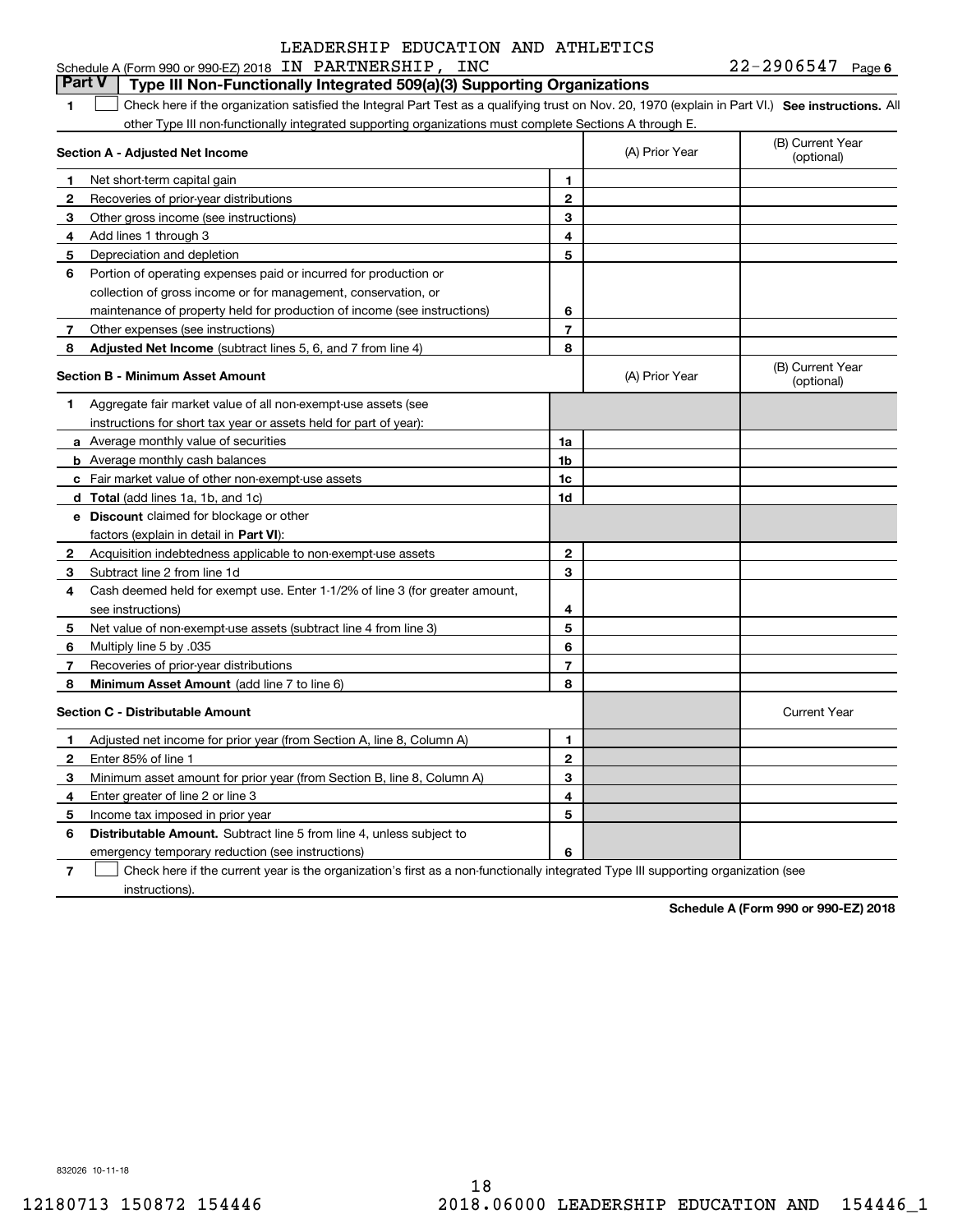|        | Schedule A (Form 990 or 990-EZ) 2018 IN PARTNERSHIP, INC                                   |                                    |                                               | $22 - 2906547$ Page 7                            |  |
|--------|--------------------------------------------------------------------------------------------|------------------------------------|-----------------------------------------------|--------------------------------------------------|--|
| Part V | Type III Non-Functionally Integrated 509(a)(3) Supporting Organizations                    |                                    | (continued)                                   |                                                  |  |
|        | <b>Section D - Distributions</b>                                                           |                                    |                                               | <b>Current Year</b>                              |  |
| 1.     | Amounts paid to supported organizations to accomplish exempt purposes                      |                                    |                                               |                                                  |  |
| 2      | Amounts paid to perform activity that directly furthers exempt purposes of supported       |                                    |                                               |                                                  |  |
|        | organizations, in excess of income from activity                                           |                                    |                                               |                                                  |  |
| 3      | Administrative expenses paid to accomplish exempt purposes of supported organizations      |                                    |                                               |                                                  |  |
| 4      | Amounts paid to acquire exempt-use assets                                                  |                                    |                                               |                                                  |  |
| 5      | Qualified set-aside amounts (prior IRS approval required)                                  |                                    |                                               |                                                  |  |
| 6      | Other distributions (describe in Part VI). See instructions.                               |                                    |                                               |                                                  |  |
| 7      | Total annual distributions. Add lines 1 through 6.                                         |                                    |                                               |                                                  |  |
| 8      | Distributions to attentive supported organizations to which the organization is responsive |                                    |                                               |                                                  |  |
|        | (provide details in Part VI). See instructions.                                            |                                    |                                               |                                                  |  |
| 9      | Distributable amount for 2018 from Section C, line 6                                       |                                    |                                               |                                                  |  |
| 10     | Line 8 amount divided by line 9 amount                                                     |                                    |                                               |                                                  |  |
|        | <b>Section E - Distribution Allocations</b> (see instructions)                             | (i)<br><b>Excess Distributions</b> | (ii)<br><b>Underdistributions</b><br>Pre-2018 | (iii)<br><b>Distributable</b><br>Amount for 2018 |  |
| 1      | Distributable amount for 2018 from Section C, line 6                                       |                                    |                                               |                                                  |  |
| 2      | Underdistributions, if any, for years prior to 2018 (reason-                               |                                    |                                               |                                                  |  |
|        | able cause required-explain in Part VI). See instructions.                                 |                                    |                                               |                                                  |  |
| 3      | Excess distributions carryover, if any, to 2018                                            |                                    |                                               |                                                  |  |
|        | <b>a</b> From 2013                                                                         |                                    |                                               |                                                  |  |
|        | $b$ From 2014                                                                              |                                    |                                               |                                                  |  |
|        | <b>c</b> From 2015                                                                         |                                    |                                               |                                                  |  |
|        | d From 2016                                                                                |                                    |                                               |                                                  |  |
|        | e From 2017                                                                                |                                    |                                               |                                                  |  |
|        | f Total of lines 3a through e                                                              |                                    |                                               |                                                  |  |
|        | g Applied to underdistributions of prior years                                             |                                    |                                               |                                                  |  |
|        | <b>h</b> Applied to 2018 distributable amount                                              |                                    |                                               |                                                  |  |
|        | Carryover from 2013 not applied (see instructions)                                         |                                    |                                               |                                                  |  |
|        | Remainder. Subtract lines 3g, 3h, and 3i from 3f.                                          |                                    |                                               |                                                  |  |
| 4      | Distributions for 2018 from Section D.                                                     |                                    |                                               |                                                  |  |
|        | \$<br>line $7:$                                                                            |                                    |                                               |                                                  |  |
|        | a Applied to underdistributions of prior years                                             |                                    |                                               |                                                  |  |
|        | <b>b</b> Applied to 2018 distributable amount                                              |                                    |                                               |                                                  |  |
|        | <b>c</b> Remainder. Subtract lines 4a and 4b from 4.                                       |                                    |                                               |                                                  |  |
|        | Remaining underdistributions for years prior to 2018, if                                   |                                    |                                               |                                                  |  |
|        | any. Subtract lines 3q and 4a from line 2. For result greater                              |                                    |                                               |                                                  |  |
|        | than zero, explain in Part VI. See instructions.                                           |                                    |                                               |                                                  |  |
| 6      | Remaining underdistributions for 2018. Subtract lines 3h                                   |                                    |                                               |                                                  |  |
|        | and 4b from line 1. For result greater than zero, explain in                               |                                    |                                               |                                                  |  |
|        | <b>Part VI.</b> See instructions.                                                          |                                    |                                               |                                                  |  |
| 7      | Excess distributions carryover to 2019. Add lines 3j                                       |                                    |                                               |                                                  |  |
|        | and 4c.                                                                                    |                                    |                                               |                                                  |  |
| 8      | Breakdown of line 7:                                                                       |                                    |                                               |                                                  |  |
|        | a Excess from 2014                                                                         |                                    |                                               |                                                  |  |
|        | <b>b</b> Excess from 2015                                                                  |                                    |                                               |                                                  |  |
|        | c Excess from 2016                                                                         |                                    |                                               |                                                  |  |
|        | d Excess from 2017                                                                         |                                    |                                               |                                                  |  |
|        | e Excess from 2018                                                                         |                                    |                                               |                                                  |  |
|        |                                                                                            |                                    |                                               |                                                  |  |

**Schedule A (Form 990 or 990-EZ) 2018**

832027 10-11-18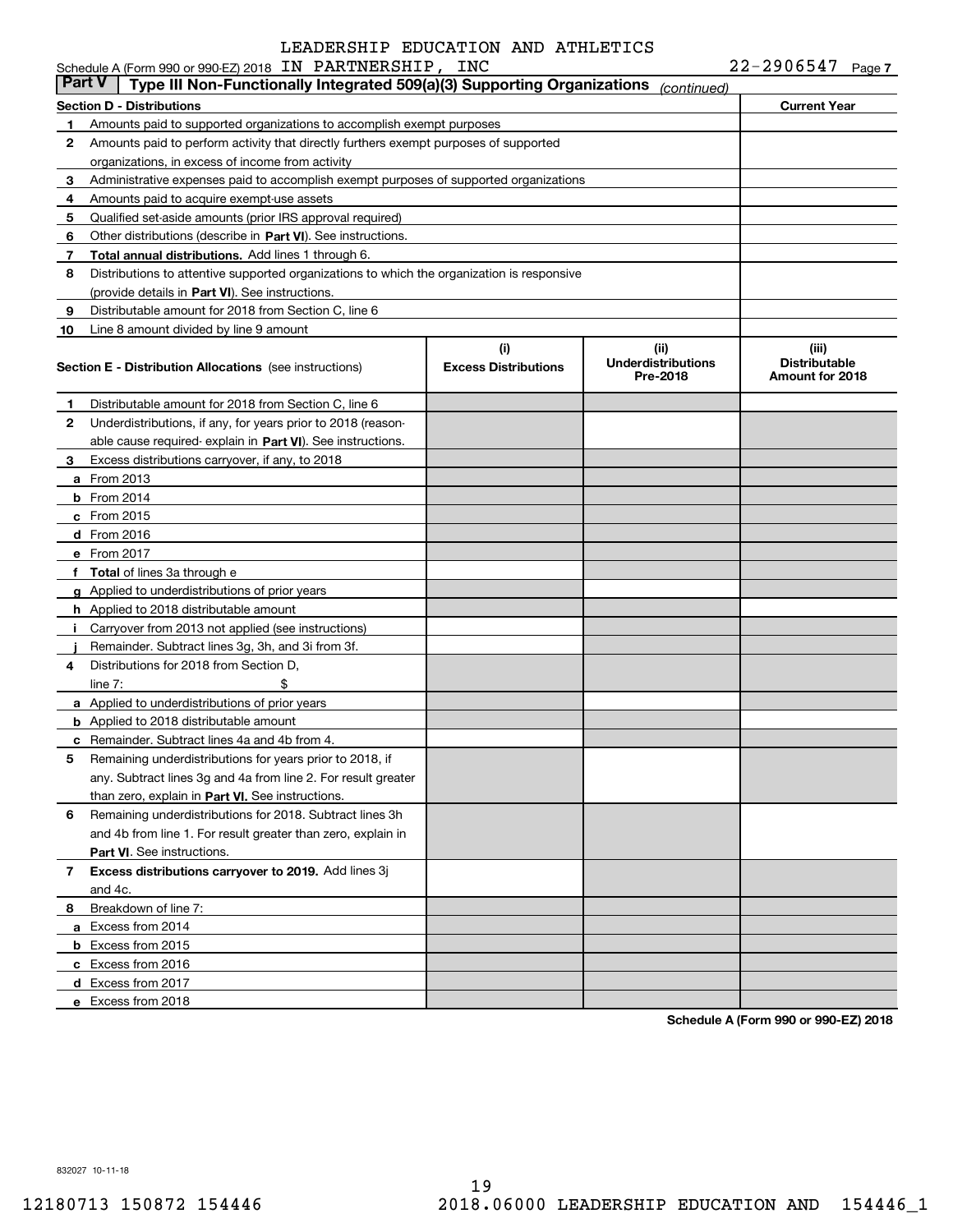|                 |                                                                                                                                                                                                                                                                                                                                                                                                                                                                                                                                                                                             | LEADERSHIP EDUCATION AND ATHLETICS |    |                                      |  |
|-----------------|---------------------------------------------------------------------------------------------------------------------------------------------------------------------------------------------------------------------------------------------------------------------------------------------------------------------------------------------------------------------------------------------------------------------------------------------------------------------------------------------------------------------------------------------------------------------------------------------|------------------------------------|----|--------------------------------------|--|
|                 | Schedule A (Form 990 or 990-EZ) 2018 IN PARTNERSHIP, INC                                                                                                                                                                                                                                                                                                                                                                                                                                                                                                                                    |                                    |    | $22 - 2906547$ Page 8                |  |
| <b>Part VI</b>  | Supplemental Information. Provide the explanations required by Part II, line 10; Part II, line 17a or 17b; Part III, line 12;<br>Part IV, Section A, lines 1, 2, 3b, 3c, 4b, 4c, 5a, 6, 9a, 9b, 9c, 11a, 11b, and 11c; Part IV, Section B, lines 1 and 2; Part IV, Section C,<br>line 1; Part IV, Section D, lines 2 and 3; Part IV, Section E, lines 1c, 2a, 2b, 3a, and 3b; Part V, line 1; Part V, Section B, line 1e; Part V,<br>Section D, lines 5, 6, and 8; and Part V, Section E, lines 2, 5, and 6. Also complete this part for any additional information.<br>(See instructions.) |                                    |    |                                      |  |
|                 |                                                                                                                                                                                                                                                                                                                                                                                                                                                                                                                                                                                             |                                    |    |                                      |  |
|                 |                                                                                                                                                                                                                                                                                                                                                                                                                                                                                                                                                                                             |                                    |    |                                      |  |
|                 |                                                                                                                                                                                                                                                                                                                                                                                                                                                                                                                                                                                             |                                    |    |                                      |  |
|                 |                                                                                                                                                                                                                                                                                                                                                                                                                                                                                                                                                                                             |                                    |    |                                      |  |
|                 |                                                                                                                                                                                                                                                                                                                                                                                                                                                                                                                                                                                             |                                    |    |                                      |  |
|                 |                                                                                                                                                                                                                                                                                                                                                                                                                                                                                                                                                                                             |                                    |    |                                      |  |
|                 |                                                                                                                                                                                                                                                                                                                                                                                                                                                                                                                                                                                             |                                    |    |                                      |  |
|                 |                                                                                                                                                                                                                                                                                                                                                                                                                                                                                                                                                                                             |                                    |    |                                      |  |
|                 |                                                                                                                                                                                                                                                                                                                                                                                                                                                                                                                                                                                             |                                    |    |                                      |  |
|                 |                                                                                                                                                                                                                                                                                                                                                                                                                                                                                                                                                                                             |                                    |    |                                      |  |
|                 |                                                                                                                                                                                                                                                                                                                                                                                                                                                                                                                                                                                             |                                    |    |                                      |  |
|                 |                                                                                                                                                                                                                                                                                                                                                                                                                                                                                                                                                                                             |                                    |    |                                      |  |
|                 |                                                                                                                                                                                                                                                                                                                                                                                                                                                                                                                                                                                             |                                    |    |                                      |  |
|                 |                                                                                                                                                                                                                                                                                                                                                                                                                                                                                                                                                                                             |                                    |    |                                      |  |
|                 |                                                                                                                                                                                                                                                                                                                                                                                                                                                                                                                                                                                             |                                    |    |                                      |  |
|                 |                                                                                                                                                                                                                                                                                                                                                                                                                                                                                                                                                                                             |                                    |    |                                      |  |
|                 |                                                                                                                                                                                                                                                                                                                                                                                                                                                                                                                                                                                             |                                    |    |                                      |  |
|                 |                                                                                                                                                                                                                                                                                                                                                                                                                                                                                                                                                                                             |                                    |    |                                      |  |
|                 |                                                                                                                                                                                                                                                                                                                                                                                                                                                                                                                                                                                             |                                    |    |                                      |  |
|                 |                                                                                                                                                                                                                                                                                                                                                                                                                                                                                                                                                                                             |                                    |    |                                      |  |
|                 |                                                                                                                                                                                                                                                                                                                                                                                                                                                                                                                                                                                             |                                    |    |                                      |  |
|                 |                                                                                                                                                                                                                                                                                                                                                                                                                                                                                                                                                                                             |                                    |    |                                      |  |
|                 |                                                                                                                                                                                                                                                                                                                                                                                                                                                                                                                                                                                             |                                    |    |                                      |  |
|                 |                                                                                                                                                                                                                                                                                                                                                                                                                                                                                                                                                                                             |                                    |    |                                      |  |
|                 |                                                                                                                                                                                                                                                                                                                                                                                                                                                                                                                                                                                             |                                    |    |                                      |  |
|                 |                                                                                                                                                                                                                                                                                                                                                                                                                                                                                                                                                                                             |                                    |    |                                      |  |
|                 |                                                                                                                                                                                                                                                                                                                                                                                                                                                                                                                                                                                             |                                    |    |                                      |  |
|                 |                                                                                                                                                                                                                                                                                                                                                                                                                                                                                                                                                                                             |                                    |    |                                      |  |
|                 |                                                                                                                                                                                                                                                                                                                                                                                                                                                                                                                                                                                             |                                    |    |                                      |  |
| 832028 10-11-18 |                                                                                                                                                                                                                                                                                                                                                                                                                                                                                                                                                                                             |                                    | 20 | Schedule A (Form 990 or 990-EZ) 2018 |  |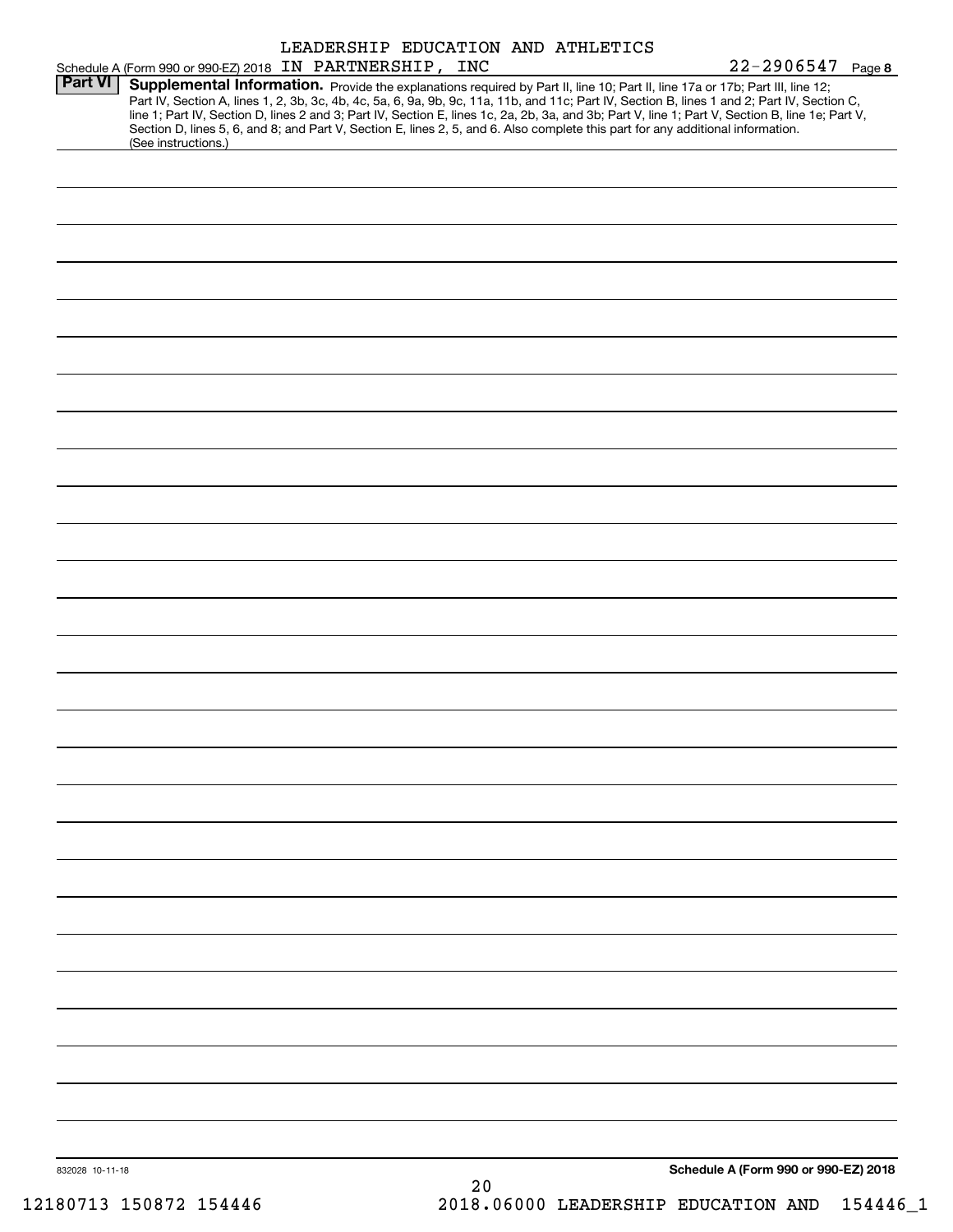|         | <b>SCHEDULE D</b>                                    |                                                                                                        | <b>Supplemental Financial Statements</b>                                                                                                                   |                                  | OMB No. 1545-0047                     |
|---------|------------------------------------------------------|--------------------------------------------------------------------------------------------------------|------------------------------------------------------------------------------------------------------------------------------------------------------------|----------------------------------|---------------------------------------|
|         | (Form 990)                                           |                                                                                                        | Complete if the organization answered "Yes" on Form 990,<br>Part IV, line 6, 7, 8, 9, 10, 11a, 11b, 11c, 11d, 11e, 11f, 12a, or 12b.                       |                                  |                                       |
|         | Department of the Treasury                           |                                                                                                        | Attach to Form 990.                                                                                                                                        |                                  | Open to Public<br><b>Inspection</b>   |
|         | Internal Revenue Service<br>Name of the organization | LEADERSHIP EDUCATION AND ATHLETICS                                                                     | Go to www.irs.gov/Form990 for instructions and the latest information.                                                                                     |                                  | <b>Employer identification number</b> |
|         |                                                      | IN PARTNERSHIP, INC                                                                                    |                                                                                                                                                            |                                  | 22-2906547                            |
| Part I  |                                                      |                                                                                                        | Organizations Maintaining Donor Advised Funds or Other Similar Funds or Accounts. Complete if the                                                          |                                  |                                       |
|         |                                                      | organization answered "Yes" on Form 990, Part IV, line 6.                                              |                                                                                                                                                            |                                  |                                       |
|         |                                                      |                                                                                                        | (a) Donor advised funds                                                                                                                                    |                                  | (b) Funds and other accounts          |
| 1       |                                                      |                                                                                                        |                                                                                                                                                            |                                  |                                       |
| 2       |                                                      | Aggregate value of contributions to (during year)                                                      |                                                                                                                                                            |                                  |                                       |
| З       |                                                      | Aggregate value of grants from (during year) <i>mimimimimial</i>                                       |                                                                                                                                                            |                                  |                                       |
| 4       |                                                      |                                                                                                        | Did the organization inform all donors and donor advisors in writing that the assets held in donor advised funds                                           |                                  |                                       |
| 5       |                                                      |                                                                                                        |                                                                                                                                                            |                                  | Yes<br><b>No</b>                      |
| 6       |                                                      |                                                                                                        | Did the organization inform all grantees, donors, and donor advisors in writing that grant funds can be used only                                          |                                  |                                       |
|         |                                                      |                                                                                                        | for charitable purposes and not for the benefit of the donor or donor advisor, or for any other purpose conferring                                         |                                  |                                       |
|         |                                                      |                                                                                                        |                                                                                                                                                            |                                  | <b>Yes</b><br>No                      |
| Part II |                                                      |                                                                                                        | Conservation Easements. Complete if the organization answered "Yes" on Form 990, Part IV, line 7.                                                          |                                  |                                       |
| 1       |                                                      | Purpose(s) of conservation easements held by the organization (check all that apply).                  |                                                                                                                                                            |                                  |                                       |
|         |                                                      | Preservation of land for public use (e.g., recreation or education)                                    | Preservation of a historically important land area                                                                                                         |                                  |                                       |
|         |                                                      | Protection of natural habitat                                                                          | Preservation of a certified historic structure                                                                                                             |                                  |                                       |
|         |                                                      | Preservation of open space                                                                             |                                                                                                                                                            |                                  |                                       |
| 2       |                                                      |                                                                                                        | Complete lines 2a through 2d if the organization held a qualified conservation contribution in the form of a conservation easement on the last             |                                  |                                       |
|         | day of the tax year.                                 |                                                                                                        |                                                                                                                                                            |                                  | Held at the End of the Tax Year       |
| a       |                                                      |                                                                                                        |                                                                                                                                                            | 2a                               |                                       |
| b       |                                                      | Total acreage restricted by conservation easements                                                     |                                                                                                                                                            | 2 <sub>b</sub><br>2 <sub>c</sub> |                                       |
| c<br>d  |                                                      |                                                                                                        | Number of conservation easements included in (c) acquired after 7/25/06, and not on a historic structure                                                   |                                  |                                       |
|         |                                                      |                                                                                                        |                                                                                                                                                            | 2d                               |                                       |
| З       |                                                      |                                                                                                        | Number of conservation easements modified, transferred, released, extinguished, or terminated by the organization during the tax                           |                                  |                                       |
|         | year                                                 |                                                                                                        |                                                                                                                                                            |                                  |                                       |
| 4       |                                                      | Number of states where property subject to conservation easement is located $\blacktriangleright$      |                                                                                                                                                            |                                  |                                       |
| 5       |                                                      | Does the organization have a written policy regarding the periodic monitoring, inspection, handling of |                                                                                                                                                            |                                  |                                       |
|         |                                                      | violations, and enforcement of the conservation easements it holds?                                    |                                                                                                                                                            |                                  | Yes<br><b>No</b>                      |
| 6       |                                                      |                                                                                                        | Staff and volunteer hours devoted to monitoring, inspecting, handling of violations, and enforcing conservation easements during the year                  |                                  |                                       |
|         |                                                      |                                                                                                        |                                                                                                                                                            |                                  |                                       |
| 7       | $\blacktriangleright$ \$                             |                                                                                                        | Amount of expenses incurred in monitoring, inspecting, handling of violations, and enforcing conservation easements during the year                        |                                  |                                       |
| 8       |                                                      |                                                                                                        | Does each conservation easement reported on line 2(d) above satisfy the requirements of section 170(h)(4)(B)(i)                                            |                                  |                                       |
|         | and section $170(h)(4)(B)(ii)?$                      |                                                                                                        |                                                                                                                                                            |                                  | Yes<br>No                             |
| 9       |                                                      |                                                                                                        | In Part XIII, describe how the organization reports conservation easements in its revenue and expense statement, and balance sheet, and                    |                                  |                                       |
|         |                                                      |                                                                                                        | include, if applicable, the text of the footnote to the organization's financial statements that describes the organization's accounting for               |                                  |                                       |
|         | conservation easements.                              |                                                                                                        |                                                                                                                                                            |                                  |                                       |
|         | Part III                                             |                                                                                                        | Organizations Maintaining Collections of Art, Historical Treasures, or Other Similar Assets.                                                               |                                  |                                       |
|         |                                                      | Complete if the organization answered "Yes" on Form 990, Part IV, line 8.                              |                                                                                                                                                            |                                  |                                       |
|         |                                                      |                                                                                                        | 1a If the organization elected, as permitted under SFAS 116 (ASC 958), not to report in its revenue statement and balance sheet works of art,              |                                  |                                       |
|         |                                                      |                                                                                                        | historical treasures, or other similar assets held for public exhibition, education, or research in furtherance of public service, provide, in Part XIII,  |                                  |                                       |
|         |                                                      | the text of the footnote to its financial statements that describes these items.                       |                                                                                                                                                            |                                  |                                       |
|         |                                                      |                                                                                                        | <b>b</b> If the organization elected, as permitted under SFAS 116 (ASC 958), to report in its revenue statement and balance sheet works of art, historical |                                  |                                       |
|         | relating to these items:                             |                                                                                                        | treasures, or other similar assets held for public exhibition, education, or research in furtherance of public service, provide the following amounts      |                                  |                                       |
|         |                                                      |                                                                                                        |                                                                                                                                                            |                                  |                                       |
|         |                                                      | (ii) Assets included in Form 990, Part X                                                               |                                                                                                                                                            | $\blacktriangleright$ \$         |                                       |
| 2       |                                                      |                                                                                                        | If the organization received or held works of art, historical treasures, or other similar assets for financial gain, provide                               |                                  |                                       |
|         |                                                      | the following amounts required to be reported under SFAS 116 (ASC 958) relating to these items:        |                                                                                                                                                            |                                  |                                       |
|         |                                                      |                                                                                                        |                                                                                                                                                            | $\blacktriangleright$ \$         |                                       |
|         |                                                      |                                                                                                        |                                                                                                                                                            | $\blacktriangleright$ \$         |                                       |
|         |                                                      | LHA For Paperwork Reduction Act Notice, see the Instructions for Form 990.                             |                                                                                                                                                            |                                  | Schedule D (Form 990) 2018            |
|         | 832051 10-29-18                                      |                                                                                                        | 21                                                                                                                                                         |                                  |                                       |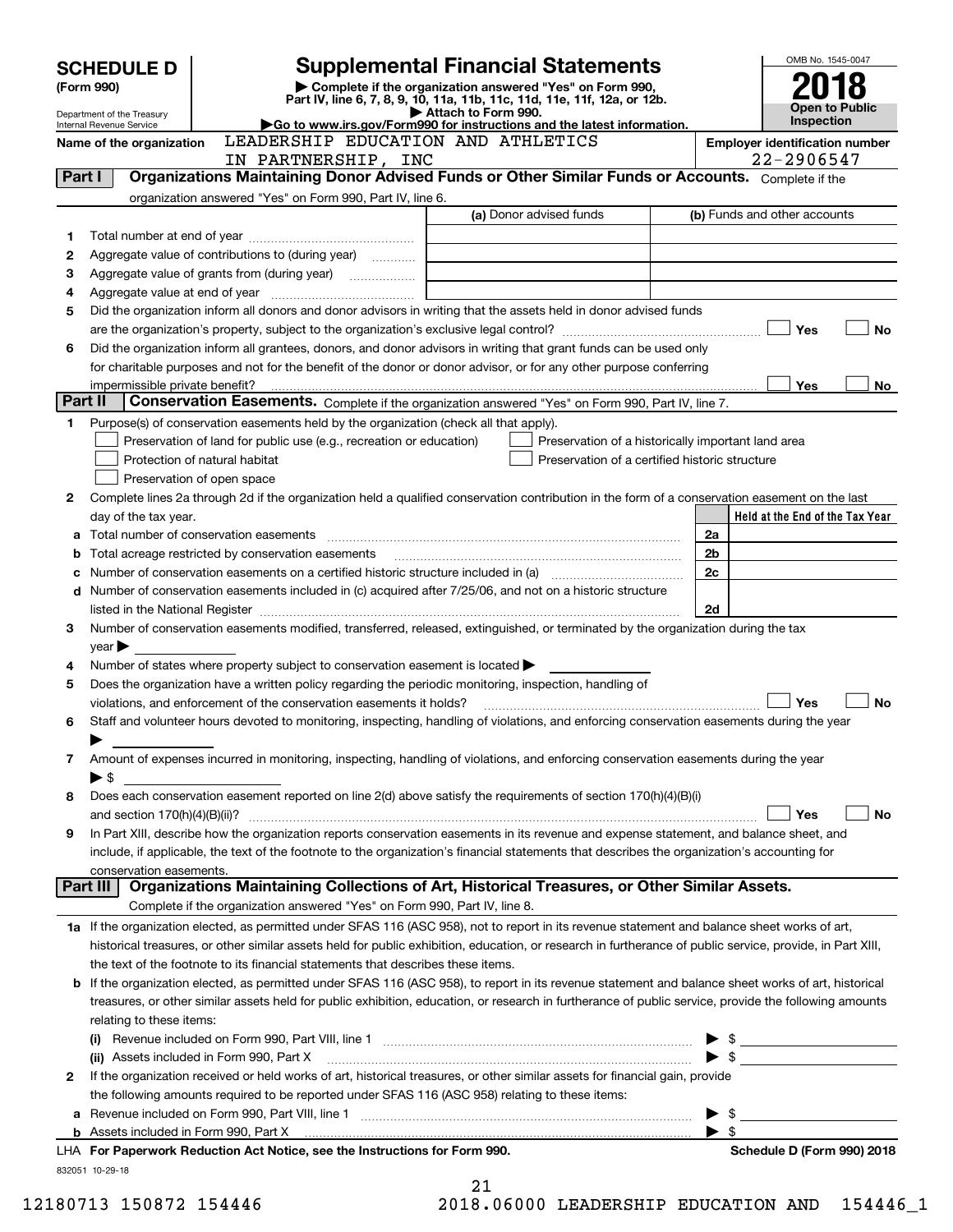|               |                                                                                                                                                                                                                                      | LEADERSHIP EDUCATION AND ATHLETICS |                |                           |  |                      |  |                            |     |           |
|---------------|--------------------------------------------------------------------------------------------------------------------------------------------------------------------------------------------------------------------------------------|------------------------------------|----------------|---------------------------|--|----------------------|--|----------------------------|-----|-----------|
|               | Schedule D (Form 990) 2018                                                                                                                                                                                                           | IN PARTNERSHIP, INC                |                |                           |  |                      |  | $22 - 2906547$ Page 2      |     |           |
|               | Organizations Maintaining Collections of Art, Historical Treasures, or Other Similar Assets (continued)<br><b>Part III</b>                                                                                                           |                                    |                |                           |  |                      |  |                            |     |           |
| 3             | Using the organization's acquisition, accession, and other records, check any of the following that are a significant use of its collection items                                                                                    |                                    |                |                           |  |                      |  |                            |     |           |
|               | (check all that apply):                                                                                                                                                                                                              |                                    |                |                           |  |                      |  |                            |     |           |
| a             | Public exhibition                                                                                                                                                                                                                    |                                    |                | Loan or exchange programs |  |                      |  |                            |     |           |
| b             | Scholarly research                                                                                                                                                                                                                   | e                                  |                |                           |  |                      |  |                            |     |           |
| c             | Preservation for future generations                                                                                                                                                                                                  |                                    |                |                           |  |                      |  |                            |     |           |
|               | Provide a description of the organization's collections and explain how they further the organization's exempt purpose in Part XIII.                                                                                                 |                                    |                |                           |  |                      |  |                            |     |           |
| 5             | During the year, did the organization solicit or receive donations of art, historical treasures, or other similar assets                                                                                                             |                                    |                |                           |  |                      |  |                            |     |           |
|               | to be sold to raise funds rather than to be maintained as part of the organization's collection?                                                                                                                                     |                                    |                |                           |  |                      |  | Yes                        |     | No        |
|               | Part IV<br>Escrow and Custodial Arrangements. Complete if the organization answered "Yes" on Form 990, Part IV, line 9, or                                                                                                           |                                    |                |                           |  |                      |  |                            |     |           |
|               | reported an amount on Form 990, Part X, line 21.                                                                                                                                                                                     |                                    |                |                           |  |                      |  |                            |     |           |
|               | 1a Is the organization an agent, trustee, custodian or other intermediary for contributions or other assets not included                                                                                                             |                                    |                |                           |  |                      |  |                            |     |           |
|               |                                                                                                                                                                                                                                      |                                    |                |                           |  |                      |  | Yes                        |     | No        |
|               | b If "Yes," explain the arrangement in Part XIII and complete the following table:                                                                                                                                                   |                                    |                |                           |  |                      |  |                            |     |           |
|               |                                                                                                                                                                                                                                      |                                    |                |                           |  |                      |  | Amount                     |     |           |
|               | c Beginning balance <b>contract to the contract of the contract of the contract of the contract of the contract of the contract of the contract of the contract of the contract of the contract of the contract of the contract </b> |                                    |                |                           |  | 1c                   |  |                            |     |           |
|               |                                                                                                                                                                                                                                      |                                    |                |                           |  | 1d                   |  |                            |     |           |
|               | e Distributions during the year manufactured and continuum and contact the year manufactured and contact the year manufactured and contact the year manufactured and contact the year manufactured and contact the year manufa       |                                    |                |                           |  | 1e                   |  |                            |     |           |
|               |                                                                                                                                                                                                                                      |                                    |                |                           |  | 1f                   |  |                            |     |           |
|               | 2a Did the organization include an amount on Form 990, Part X, line 21, for escrow or custodial account liability?                                                                                                                   |                                    |                |                           |  |                      |  | Yes                        |     | No        |
|               | <b>b</b> If "Yes," explain the arrangement in Part XIII. Check here if the explanation has been provided on Part XIII                                                                                                                |                                    |                |                           |  |                      |  |                            |     |           |
| <b>Part V</b> | Endowment Funds. Complete if the organization answered "Yes" on Form 990, Part IV, line 10.                                                                                                                                          |                                    |                |                           |  |                      |  |                            |     |           |
|               |                                                                                                                                                                                                                                      | (a) Current year                   | (b) Prior year | (c) Two years back        |  | (d) Three years back |  | (e) Four years back        |     |           |
|               | 1a Beginning of year balance                                                                                                                                                                                                         | 125,405.                           | 121,286.       | 112,568.                  |  | 114,459.             |  | 114,880.                   |     |           |
| b             |                                                                                                                                                                                                                                      |                                    |                |                           |  |                      |  |                            |     |           |
|               | Net investment earnings, gains, and losses                                                                                                                                                                                           | $-1,435.$                          | 10,815.        | 15,184.                   |  |                      |  | 4,357.                     |     |           |
|               |                                                                                                                                                                                                                                      | 4,359.                             |                |                           |  |                      |  |                            |     |           |
|               |                                                                                                                                                                                                                                      |                                    |                |                           |  |                      |  |                            |     |           |
|               | e Other expenditures for facilities                                                                                                                                                                                                  | 5,683.                             | 6,696.         | 6,466.                    |  | 6,250.               |  |                            |     | 4,778.    |
|               | and programs                                                                                                                                                                                                                         |                                    |                |                           |  |                      |  |                            |     |           |
|               |                                                                                                                                                                                                                                      | 118, 287.                          | 125, 405.      | 121.286.                  |  | 112,568.             |  |                            |     | 114,459.  |
| g             | End of year balance                                                                                                                                                                                                                  |                                    |                |                           |  |                      |  |                            |     |           |
| 2             | Provide the estimated percentage of the current year end balance (line 1g, column (a)) held as:                                                                                                                                      |                                    |                |                           |  |                      |  |                            |     |           |
|               | Board designated or quasi-endowment                                                                                                                                                                                                  |                                    | %              |                           |  |                      |  |                            |     |           |
|               | Permanent endowment $\triangleright$ 68.00                                                                                                                                                                                           | %                                  |                |                           |  |                      |  |                            |     |           |
|               | <b>c</b> Temporarily restricted endowment $\triangleright$ 32.00                                                                                                                                                                     | %                                  |                |                           |  |                      |  |                            |     |           |
|               | The percentages on lines 2a, 2b, and 2c should equal 100%.                                                                                                                                                                           |                                    |                |                           |  |                      |  |                            |     |           |
|               | 3a Are there endowment funds not in the possession of the organization that are held and administered for the organization                                                                                                           |                                    |                |                           |  |                      |  |                            |     |           |
|               | by:                                                                                                                                                                                                                                  |                                    |                |                           |  |                      |  |                            | Yes | No        |
|               | (i)                                                                                                                                                                                                                                  |                                    |                |                           |  |                      |  | 3a(i)                      | X   |           |
|               | related organizations<br>(ii)                                                                                                                                                                                                        |                                    |                |                           |  |                      |  | 3a(ii)                     |     | х         |
|               |                                                                                                                                                                                                                                      |                                    |                |                           |  |                      |  | 3b                         |     |           |
|               | Describe in Part XIII the intended uses of the organization's endowment funds.                                                                                                                                                       |                                    |                |                           |  |                      |  |                            |     |           |
|               | Land, Buildings, and Equipment.<br><b>Part VI</b>                                                                                                                                                                                    |                                    |                |                           |  |                      |  |                            |     |           |
|               | Complete if the organization answered "Yes" on Form 990, Part IV, line 11a. See Form 990, Part X, line 10.                                                                                                                           |                                    |                |                           |  |                      |  |                            |     |           |
|               | Description of property                                                                                                                                                                                                              | (a) Cost or other                  |                | (b) Cost or other         |  | (c) Accumulated      |  | (d) Book value             |     |           |
|               |                                                                                                                                                                                                                                      | basis (investment)                 |                | basis (other)             |  | depreciation         |  |                            |     |           |
|               |                                                                                                                                                                                                                                      |                                    |                |                           |  |                      |  |                            |     |           |
|               |                                                                                                                                                                                                                                      |                                    |                |                           |  |                      |  |                            |     |           |
|               |                                                                                                                                                                                                                                      |                                    |                | 814,156.                  |  | 460,898.             |  |                            |     | 353, 258. |
|               |                                                                                                                                                                                                                                      |                                    |                | 120,287.                  |  | 108,644.             |  |                            |     | 11,643.   |
|               |                                                                                                                                                                                                                                      |                                    |                | 35,694.                   |  | 30,605.              |  |                            |     | 5,089.    |
|               | Total. Add lines 1a through 1e. (Column (d) must equal Form 990. Part X. column (B). line 10c.)                                                                                                                                      |                                    |                |                           |  |                      |  | 369,990.                   |     |           |
|               |                                                                                                                                                                                                                                      |                                    |                |                           |  |                      |  | Schedule D (Form 990) 2018 |     |           |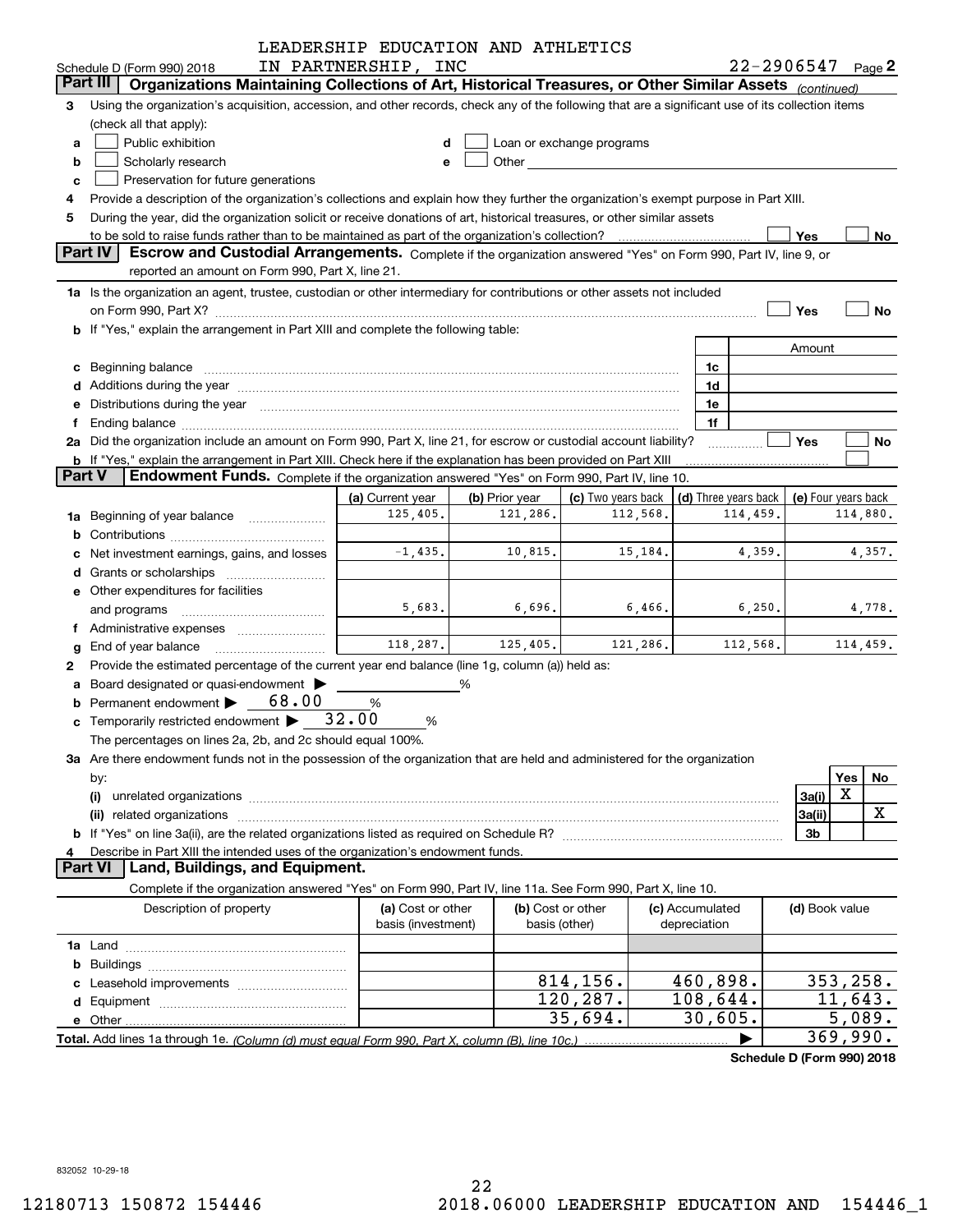#### Schedule D (Form 990) 2018 IN PARTNERSHIP,INC 22-2906547 Page LEADERSHIP EDUCATION AND ATHLETICS

| Schedule D (Form 990) 2018 |  | PARTNERSHIP<br>IN                               | INC | $22 - 2906547$ | نة Page |
|----------------------------|--|-------------------------------------------------|-----|----------------|---------|
|                            |  | <b>Part VII</b> Investments - Other Securities. |     |                |         |

Complete if the organization answered "Yes" on Form 990, Part IV, line 11b. See Form 990, Part X, line 12.

| (a) Description of security or category (including name of security)       | (b) Book value | (c) Method of valuation: Cost or end-of-year market value |
|----------------------------------------------------------------------------|----------------|-----------------------------------------------------------|
| (1) Financial derivatives                                                  |                |                                                           |
| (2) Closely-held equity interests                                          |                |                                                           |
| (3) Other                                                                  |                |                                                           |
| ENDOWMENT<br><b>CFGNH</b><br>$\overline{\phantom{0}}$<br>(A)               | 118, 296.      | <b>COST</b>                                               |
| BOVILSKY FUND<br><b>CFGNH</b><br>$-$<br>(B)                                | 34,568.        | <b>COST</b>                                               |
| (C)                                                                        |                |                                                           |
| (D)                                                                        |                |                                                           |
| (E)                                                                        |                |                                                           |
| (F)                                                                        |                |                                                           |
| (G)                                                                        |                |                                                           |
| (H)                                                                        |                |                                                           |
| <b>Total.</b> (Col. (b) must equal Form 990, Part X, col. (B) line $12$ .) | 152,864.       |                                                           |

# **Part VIII Investments - Program Related.**

Complete if the organization answered "Yes" on Form 990, Part IV, line 11c. See Form 990, Part X, line 13.

| (a) Description of investment                                       | (b) Book value | (c) Method of valuation: Cost or end-of-year market value |
|---------------------------------------------------------------------|----------------|-----------------------------------------------------------|
| (1)                                                                 |                |                                                           |
| (2)                                                                 |                |                                                           |
| $\frac{1}{2}$                                                       |                |                                                           |
| (4)                                                                 |                |                                                           |
| $\left(5\right)$                                                    |                |                                                           |
| (6)                                                                 |                |                                                           |
| (7)                                                                 |                |                                                           |
| (8)                                                                 |                |                                                           |
| (9)                                                                 |                |                                                           |
| Total. (Col. (b) must equal Form 990, Part X, col. (B) line $13.$ ) |                |                                                           |

### **Part IX Other Assets.**

Complete if the organization answered "Yes" on Form 990, Part IV, line 11d. See Form 990, Part X, line 15.

| (a) Description | (b) Book value |
|-----------------|----------------|
| (1)             |                |
| (2)             |                |
| (3)             |                |
| (4)             |                |
| $\frac{1}{2}$   |                |
| (6)             |                |
|                 |                |
| (8)             |                |
| (9)             |                |
|                 |                |

#### **Part X Other Liabilities.**

Complete if the organization answered "Yes" on Form 990, Part IV, line 11e or 11f. See Form 990, Part X, line 25.

| 1.  | (a) Description of liability                                       | (b) Book value |
|-----|--------------------------------------------------------------------|----------------|
| (1) | Federal income taxes                                               |                |
| (2) |                                                                    |                |
| (3) |                                                                    |                |
| (4) |                                                                    |                |
| (5) |                                                                    |                |
| (6) |                                                                    |                |
| (7) |                                                                    |                |
| (8) |                                                                    |                |
| (9) |                                                                    |                |
|     | $Total (Colving (b) must equal Form 000. Part X, and (D) line 25)$ |                |

**Total.**  *(Column (b) must equal Form 990, Part X, col. (B) line 25.)* . . . . . . . . . . . . . . . …. ▶

**2.**Liability for uncertain tax positions. In Part XIII, provide the text of the footnote to the organization's financial statements that reports the organization's liability for uncertain tax positions under FIN 48 (ASC 740). Check here if the text of the footnote has been provided in Part XIII  $~\boxed{\rm X}$ 

**Schedule D (Form 990) 2018**

832053 10-29-18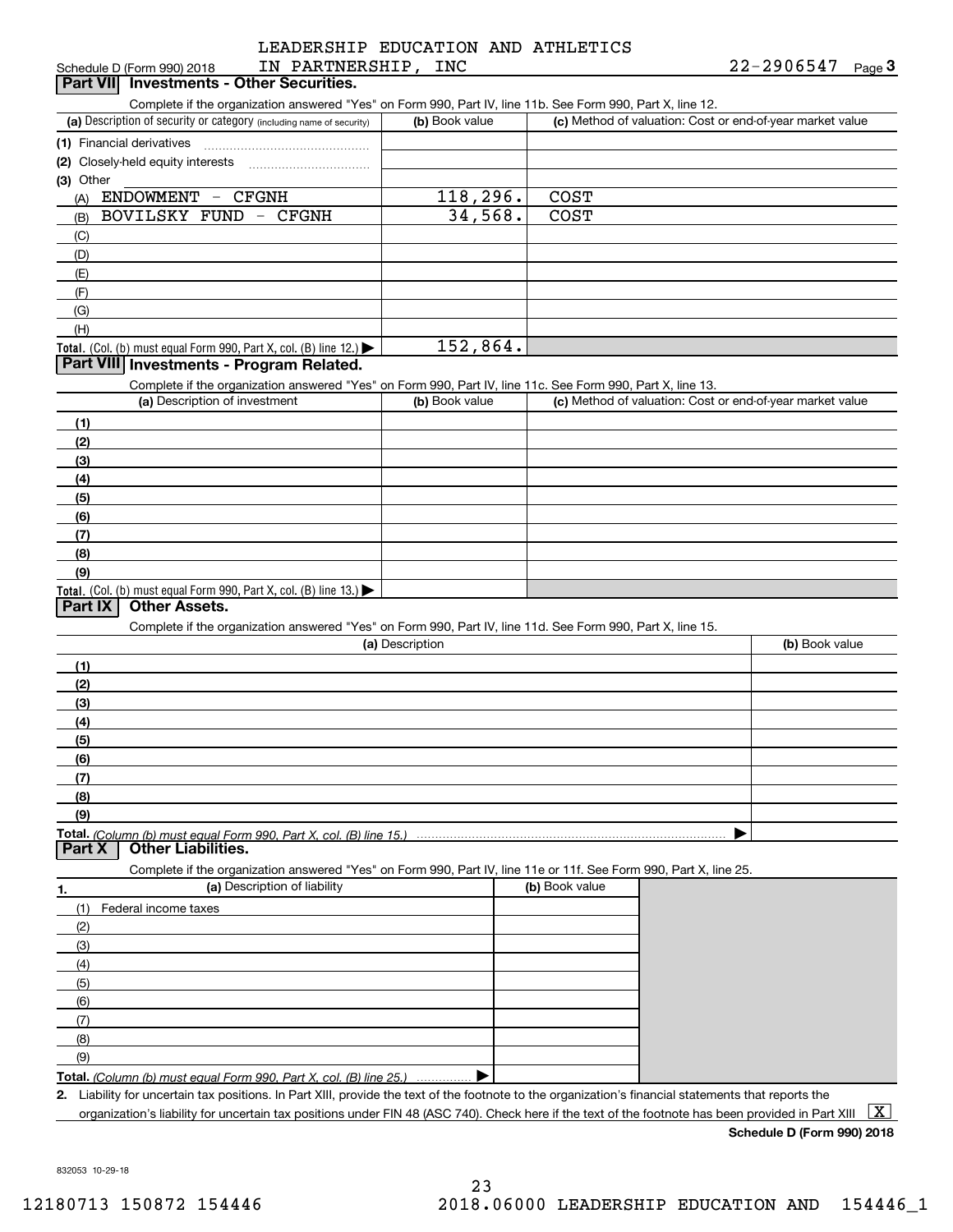|              | LEADERSHIP EDUCATION AND ATHLETICS                                                                                                                                                                                                 |                |           |                       |                          |                |  |  |  |  |
|--------------|------------------------------------------------------------------------------------------------------------------------------------------------------------------------------------------------------------------------------------|----------------|-----------|-----------------------|--------------------------|----------------|--|--|--|--|
|              | IN PARTNERSHIP, INC<br>Schedule D (Form 990) 2018                                                                                                                                                                                  |                |           | $22 - 2906547$ Page 4 |                          |                |  |  |  |  |
|              | Reconciliation of Revenue per Audited Financial Statements With Revenue per Return.<br><b>Part XI</b>                                                                                                                              |                |           |                       |                          |                |  |  |  |  |
|              | Complete if the organization answered "Yes" on Form 990, Part IV, line 12a.                                                                                                                                                        |                |           |                       |                          |                |  |  |  |  |
| 1            | Total revenue, gains, and other support per audited financial statements                                                                                                                                                           |                |           | $\mathbf{1}$          | 2,192,432.               |                |  |  |  |  |
| $\mathbf{2}$ | Amounts included on line 1 but not on Form 990, Part VIII, line 12:                                                                                                                                                                |                |           |                       |                          |                |  |  |  |  |
| a            | Net unrealized gains (losses) on investments [11] matter contracts and the unrealized gains (losses) on investments                                                                                                                | 2a             | $-3,095.$ |                       |                          |                |  |  |  |  |
| b            |                                                                                                                                                                                                                                    | 2 <sub>b</sub> | 28,000.   |                       |                          |                |  |  |  |  |
| c            |                                                                                                                                                                                                                                    | 2c             |           |                       |                          |                |  |  |  |  |
| d            | Other (Describe in Part XIII.)                                                                                                                                                                                                     | 2d             | 7,917.    |                       |                          |                |  |  |  |  |
| е            | Add lines 2a through 2d                                                                                                                                                                                                            |                |           | <b>2e</b>             |                          | <u>32,822.</u> |  |  |  |  |
| З            |                                                                                                                                                                                                                                    |                |           | 3                     | 2,159,610.               |                |  |  |  |  |
| 4            | Amounts included on Form 990, Part VIII, line 12, but not on line 1:                                                                                                                                                               |                |           |                       |                          |                |  |  |  |  |
| a            |                                                                                                                                                                                                                                    | 4a             |           |                       |                          |                |  |  |  |  |
|              |                                                                                                                                                                                                                                    | 4 <sub>b</sub> | 1,564.    |                       |                          |                |  |  |  |  |
|              | c Add lines 4a and 4b                                                                                                                                                                                                              |                |           | 4c                    |                          | 1,564.         |  |  |  |  |
| 5            |                                                                                                                                                                                                                                    |                |           | 5                     | 2,161,174.               |                |  |  |  |  |
|              | Part XII   Reconciliation of Expenses per Audited Financial Statements With Expenses per Return.                                                                                                                                   |                |           |                       |                          |                |  |  |  |  |
|              | Complete if the organization answered "Yes" on Form 990, Part IV, line 12a.                                                                                                                                                        |                |           |                       |                          |                |  |  |  |  |
| 1            |                                                                                                                                                                                                                                    |                |           | $\mathbf{1}$          | 2,298,642.               |                |  |  |  |  |
| 2            | Amounts included on line 1 but not on Form 990, Part IX, line 25:                                                                                                                                                                  |                |           |                       |                          |                |  |  |  |  |
| a            |                                                                                                                                                                                                                                    | 2a             | 28,000.   |                       |                          |                |  |  |  |  |
|              | Prior year adjustments <i>www.www.www.www.www.www.www.www.www.</i> ww.                                                                                                                                                             | 2 <sub>b</sub> |           |                       |                          |                |  |  |  |  |
| c.           |                                                                                                                                                                                                                                    | 2c             |           |                       |                          |                |  |  |  |  |
|              |                                                                                                                                                                                                                                    | 2d             | 7,917.    |                       |                          |                |  |  |  |  |
| е            | Add lines 2a through 2d <b>manufactures</b> in the contract of the contract of the contract of the contract of the contract of the contract of the contract of the contract of the contract of the contract of the contract of the |                |           | <b>2e</b>             |                          | 35,917.        |  |  |  |  |
| З            |                                                                                                                                                                                                                                    |                |           | 3                     | $\overline{2,262,725}$ . |                |  |  |  |  |
| 4            | Amounts included on Form 990, Part IX, line 25, but not on line 1:                                                                                                                                                                 |                |           |                       |                          |                |  |  |  |  |
| a            |                                                                                                                                                                                                                                    | 4a             |           |                       |                          |                |  |  |  |  |
|              | Other (Describe in Part XIII.)                                                                                                                                                                                                     | 4 <sub>b</sub> | 1.564.    |                       |                          |                |  |  |  |  |
|              | Add lines 4a and 4b                                                                                                                                                                                                                |                |           | 4c                    |                          | 1,564.         |  |  |  |  |
|              |                                                                                                                                                                                                                                    |                |           | 5                     | 2,264,289.               |                |  |  |  |  |
|              | Part XIII Supplemental Information.                                                                                                                                                                                                |                |           |                       |                          |                |  |  |  |  |

Provide the descriptions required for Part II, lines 3, 5, and 9; Part III, lines 1a and 4; Part IV, lines 1b and 2b; Part V, line 4; Part X, line 2; Part XI, lines 2d and 4b; and Part XII, lines 2d and 4b. Also complete this part to provide any additional information.

PART V, LINE 4:

|                 |  |  |  |  |  |                                                                    | THE INVESTMENT AND SPENDING POLICY GUIDELINES ARE DESIGNED TO OPERATE IN   |  |
|-----------------|--|--|--|--|--|--------------------------------------------------------------------|----------------------------------------------------------------------------|--|
|                 |  |  |  |  |  |                                                                    | CONCERT IN ORDER TO PROVIDE A SIGNIFICANT AND STABLE FLOW OF FUNDS OVER    |  |
|                 |  |  |  |  |  |                                                                    | THE SHORT-TERM TO PROVIDE RESOURCES TO MEET CURRENT OPERATING NEEDS AND,   |  |
|                 |  |  |  |  |  |                                                                    | AT THE SAME TIME, MAINTAIN THE PURCHASING POWER OF THE FUNDS OVER THE LONG |  |
| TERM.           |  |  |  |  |  |                                                                    |                                                                            |  |
|                 |  |  |  |  |  |                                                                    |                                                                            |  |
| PART X, LINE 2: |  |  |  |  |  |                                                                    |                                                                            |  |
|                 |  |  |  |  |  |                                                                    | THE ORGANIZATION IS EXEMPT FROM FEDERAL INCOME TAXES UNDER THE PROVISIONS  |  |
|                 |  |  |  |  |  | OF INTERNAL REVENUE CODE SECTION 501 (C)(3). ACCOUNTING PRINCIPLES |                                                                            |  |
|                 |  |  |  |  |  |                                                                    |                                                                            |  |

GENERALLY ACCEPTED IN THE UNITED STATES OF AMERICA REQUIRE MANAGEMENT TO

832054 10-29-18 EVALUATE TAX POSITIONS TAKEN AND RECOGNIZE A TAX LIABILITY (OR ASSET) IF

**Schedule D (Form 990) 2018**

24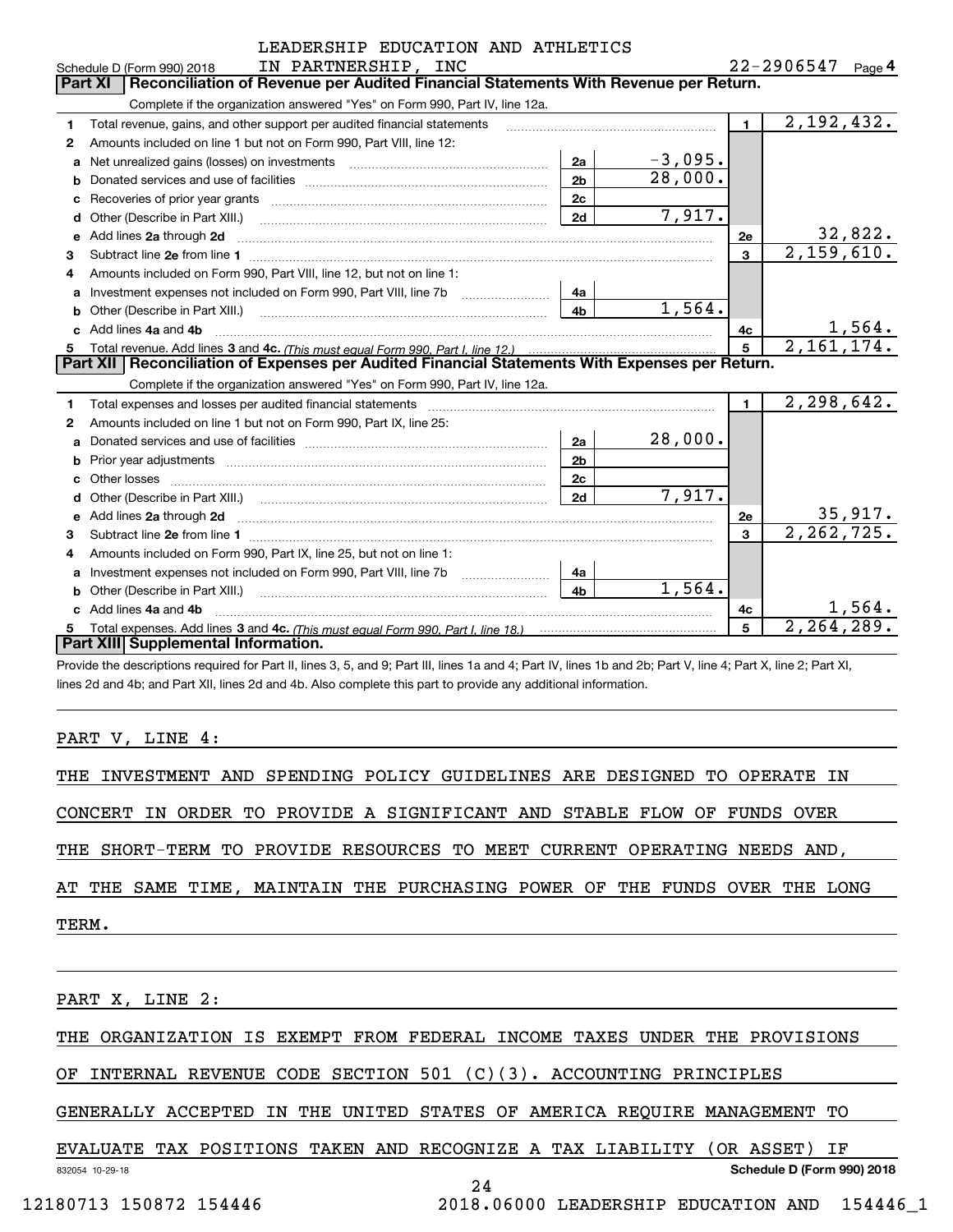| LEADERSHIP EDUCATION AND ATHLETICS                                                                                                             |
|------------------------------------------------------------------------------------------------------------------------------------------------|
| $22-2906547$ Page 5<br>IN PARTNERSHIP, INC<br>Schedule D (Form 990) 2018<br>Part XIII Supplemental Information (continued) <b>Supplemental</b> |
|                                                                                                                                                |
| THE ORGANIZATION HAS TAKEN AN UNCERTAIN POSITION THAT MORE LIKELY THAN NOT                                                                     |
| WOULD NOT BE SUSTAINED UPON EXAMINATION BY TAXING AUTHORITIES. MANAGEMENT                                                                      |
| HAS ANALYZED THE TAX POSITIONS TAKEN AND HAS CONCLUDED THAT AS OF AUGUST                                                                       |
| 31, 2019, THERE ARE NO UNCERTAIN POSITIONS TAKEN OR EXPECTED TO BE TAKEN                                                                       |
| THAT WOULD REQUIRE RECOGNITION OF A LIABILITY (OR ASSET) OR DISCLOSURE IN                                                                      |
| THE FINANCIAL STATEMENTS. LEAP IS SUBJECT TO ROUTINE AUDITS BY TAXING                                                                          |
| JURISDICTIONS; HOWEVER, THERE ARE CURRENTLY NO AUDITS FOR ANY TAX PERIODS                                                                      |
| PENDING OR IN PROGRESS.                                                                                                                        |
|                                                                                                                                                |
| PART XI, LINE 2D - OTHER ADJUSTMENTS:                                                                                                          |
| DIRECT FUNDRAISING EXPENSES                                                                                                                    |
|                                                                                                                                                |
|                                                                                                                                                |
| PART XI, LINE 4B - OTHER ADJUSTMENTS:                                                                                                          |
| INVESTMENT MANAGEMENT FEES                                                                                                                     |
|                                                                                                                                                |
| PART XII, LINE 2D - OTHER ADJUSTMENTS:                                                                                                         |
| DIRECT FUNDRAISING EXPENSES                                                                                                                    |
|                                                                                                                                                |
| PART XII, LINE 4B - OTHER ADJUSTMENTS:                                                                                                         |
| INVESTMENT MANAGEMENT FEES                                                                                                                     |
|                                                                                                                                                |
|                                                                                                                                                |
|                                                                                                                                                |
|                                                                                                                                                |
|                                                                                                                                                |
|                                                                                                                                                |
|                                                                                                                                                |
|                                                                                                                                                |
|                                                                                                                                                |

**Schedule D (Form 990) 2018**

832055 10-29-18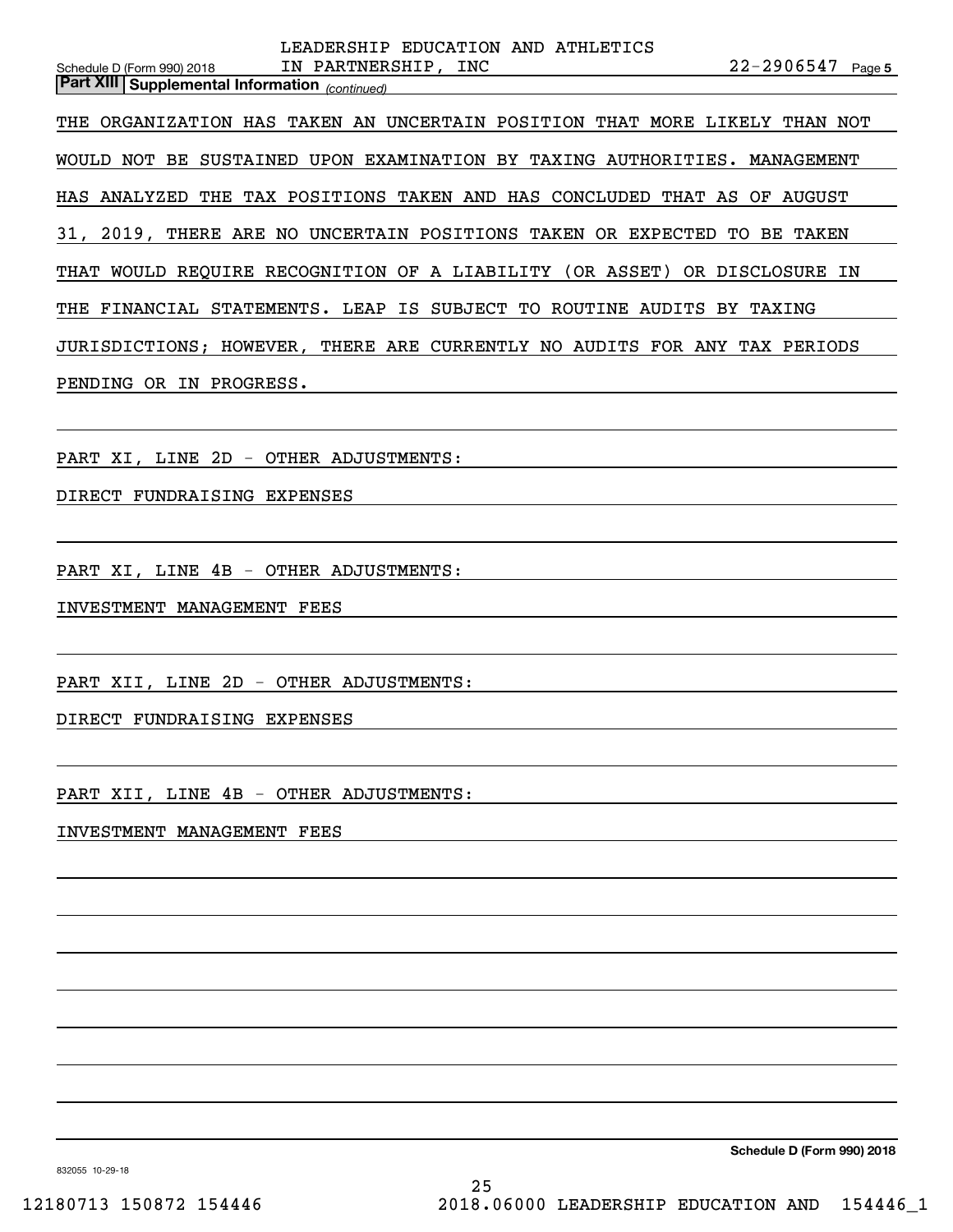| <b>SCHEDULE G</b>                                                                        |                                                                                                                                                                              | <b>Supplemental Information Regarding Fundraising or Gaming Activities</b>                                                                                                                                                                                                                                                                                                                           |                                                                            |           |                                                                            |  |                                                                            | OMB No. 1545-0047                                       |  |  |  |  |
|------------------------------------------------------------------------------------------|------------------------------------------------------------------------------------------------------------------------------------------------------------------------------|------------------------------------------------------------------------------------------------------------------------------------------------------------------------------------------------------------------------------------------------------------------------------------------------------------------------------------------------------------------------------------------------------|----------------------------------------------------------------------------|-----------|----------------------------------------------------------------------------|--|----------------------------------------------------------------------------|---------------------------------------------------------|--|--|--|--|
| (Form 990 or 990-EZ)                                                                     | Complete if the organization answered "Yes" on Form 990, Part IV, line 17, 18, or 19, or if the                                                                              |                                                                                                                                                                                                                                                                                                                                                                                                      | 2018                                                                       |           |                                                                            |  |                                                                            |                                                         |  |  |  |  |
|                                                                                          | organization entered more than \$15,000 on Form 990-EZ, line 6a.                                                                                                             |                                                                                                                                                                                                                                                                                                                                                                                                      | <b>Open to Public</b>                                                      |           |                                                                            |  |                                                                            |                                                         |  |  |  |  |
| Department of the Treasury<br>Internal Revenue Service                                   | Go to www.irs.gov/Form990 for instructions and the latest information.                                                                                                       |                                                                                                                                                                                                                                                                                                                                                                                                      | Inspection                                                                 |           |                                                                            |  |                                                                            |                                                         |  |  |  |  |
| Name of the organization                                                                 | LEADERSHIP EDUCATION AND ATHLETICS                                                                                                                                           |                                                                                                                                                                                                                                                                                                                                                                                                      | <b>Employer identification number</b>                                      |           |                                                                            |  |                                                                            |                                                         |  |  |  |  |
|                                                                                          | 22-2906547<br>IN PARTNERSHIP, INC<br>Part I<br>Fundraising Activities. Complete if the organization answered "Yes" on Form 990, Part IV, line 17. Form 990-EZ filers are not |                                                                                                                                                                                                                                                                                                                                                                                                      |                                                                            |           |                                                                            |  |                                                                            |                                                         |  |  |  |  |
|                                                                                          | required to complete this part.                                                                                                                                              |                                                                                                                                                                                                                                                                                                                                                                                                      |                                                                            |           |                                                                            |  |                                                                            |                                                         |  |  |  |  |
| Mail solicitations<br>a<br>b<br>Phone solicitations<br>с<br>In-person solicitations<br>d | Internet and email solicitations                                                                                                                                             | 1 Indicate whether the organization raised funds through any of the following activities. Check all that apply.<br>e<br>Special fundraising events<br>g<br>2 a Did the organization have a written or oral agreement with any individual (including officers, directors, trustees, or<br>key employees listed in Form 990, Part VII) or entity in connection with professional fundraising services? |                                                                            |           | Solicitation of non-government grants<br>Solicitation of government grants |  | Yes                                                                        | No                                                      |  |  |  |  |
| compensated at least \$5,000 by the organization.                                        |                                                                                                                                                                              | <b>b</b> If "Yes," list the 10 highest paid individuals or entities (fundraisers) pursuant to agreements under which the fundraiser is to be                                                                                                                                                                                                                                                         |                                                                            |           |                                                                            |  |                                                                            |                                                         |  |  |  |  |
| (i) Name and address of individual<br>or entity (fundraiser)                             |                                                                                                                                                                              | (ii) Activity                                                                                                                                                                                                                                                                                                                                                                                        | (iii) Did<br>fundraiser<br>have custody<br>or control of<br>contributions? |           | (iv) Gross receipts<br>from activity                                       |  | (v) Amount paid<br>to (or retained by)<br>fundraiser<br>listed in col. (i) | (vi) Amount paid<br>to (or retained by)<br>organization |  |  |  |  |
|                                                                                          |                                                                                                                                                                              |                                                                                                                                                                                                                                                                                                                                                                                                      | Yes                                                                        | <b>No</b> |                                                                            |  |                                                                            |                                                         |  |  |  |  |
|                                                                                          |                                                                                                                                                                              |                                                                                                                                                                                                                                                                                                                                                                                                      |                                                                            |           |                                                                            |  |                                                                            |                                                         |  |  |  |  |
|                                                                                          |                                                                                                                                                                              |                                                                                                                                                                                                                                                                                                                                                                                                      |                                                                            |           |                                                                            |  |                                                                            |                                                         |  |  |  |  |
|                                                                                          |                                                                                                                                                                              |                                                                                                                                                                                                                                                                                                                                                                                                      |                                                                            |           |                                                                            |  |                                                                            |                                                         |  |  |  |  |
|                                                                                          |                                                                                                                                                                              |                                                                                                                                                                                                                                                                                                                                                                                                      |                                                                            |           |                                                                            |  |                                                                            |                                                         |  |  |  |  |
|                                                                                          |                                                                                                                                                                              |                                                                                                                                                                                                                                                                                                                                                                                                      |                                                                            |           |                                                                            |  |                                                                            |                                                         |  |  |  |  |
|                                                                                          |                                                                                                                                                                              |                                                                                                                                                                                                                                                                                                                                                                                                      |                                                                            |           |                                                                            |  |                                                                            |                                                         |  |  |  |  |
|                                                                                          |                                                                                                                                                                              |                                                                                                                                                                                                                                                                                                                                                                                                      |                                                                            |           |                                                                            |  |                                                                            |                                                         |  |  |  |  |
|                                                                                          |                                                                                                                                                                              |                                                                                                                                                                                                                                                                                                                                                                                                      |                                                                            |           |                                                                            |  |                                                                            |                                                         |  |  |  |  |
|                                                                                          |                                                                                                                                                                              |                                                                                                                                                                                                                                                                                                                                                                                                      |                                                                            |           |                                                                            |  |                                                                            |                                                         |  |  |  |  |
|                                                                                          |                                                                                                                                                                              |                                                                                                                                                                                                                                                                                                                                                                                                      |                                                                            |           |                                                                            |  |                                                                            |                                                         |  |  |  |  |
|                                                                                          |                                                                                                                                                                              |                                                                                                                                                                                                                                                                                                                                                                                                      |                                                                            |           |                                                                            |  |                                                                            |                                                         |  |  |  |  |
| Total                                                                                    |                                                                                                                                                                              | 3 List all states in which the organization is registered or licensed to solicit contributions or has been notified it is exempt from registration                                                                                                                                                                                                                                                   |                                                                            |           |                                                                            |  |                                                                            |                                                         |  |  |  |  |
| or licensing.                                                                            |                                                                                                                                                                              |                                                                                                                                                                                                                                                                                                                                                                                                      |                                                                            |           |                                                                            |  |                                                                            |                                                         |  |  |  |  |
|                                                                                          |                                                                                                                                                                              |                                                                                                                                                                                                                                                                                                                                                                                                      |                                                                            |           |                                                                            |  |                                                                            |                                                         |  |  |  |  |
|                                                                                          |                                                                                                                                                                              |                                                                                                                                                                                                                                                                                                                                                                                                      |                                                                            |           |                                                                            |  |                                                                            |                                                         |  |  |  |  |
|                                                                                          |                                                                                                                                                                              |                                                                                                                                                                                                                                                                                                                                                                                                      |                                                                            |           |                                                                            |  |                                                                            |                                                         |  |  |  |  |
|                                                                                          |                                                                                                                                                                              |                                                                                                                                                                                                                                                                                                                                                                                                      |                                                                            |           |                                                                            |  |                                                                            |                                                         |  |  |  |  |
|                                                                                          |                                                                                                                                                                              |                                                                                                                                                                                                                                                                                                                                                                                                      |                                                                            |           |                                                                            |  |                                                                            |                                                         |  |  |  |  |
|                                                                                          |                                                                                                                                                                              |                                                                                                                                                                                                                                                                                                                                                                                                      |                                                                            |           |                                                                            |  |                                                                            |                                                         |  |  |  |  |
|                                                                                          |                                                                                                                                                                              | LHA For Paperwork Reduction Act Notice, see the Instructions for Form 990 or 990-EZ.                                                                                                                                                                                                                                                                                                                 |                                                                            |           |                                                                            |  |                                                                            | Schedule G (Form 990 or 990-EZ) 2018                    |  |  |  |  |

832081 10-03-18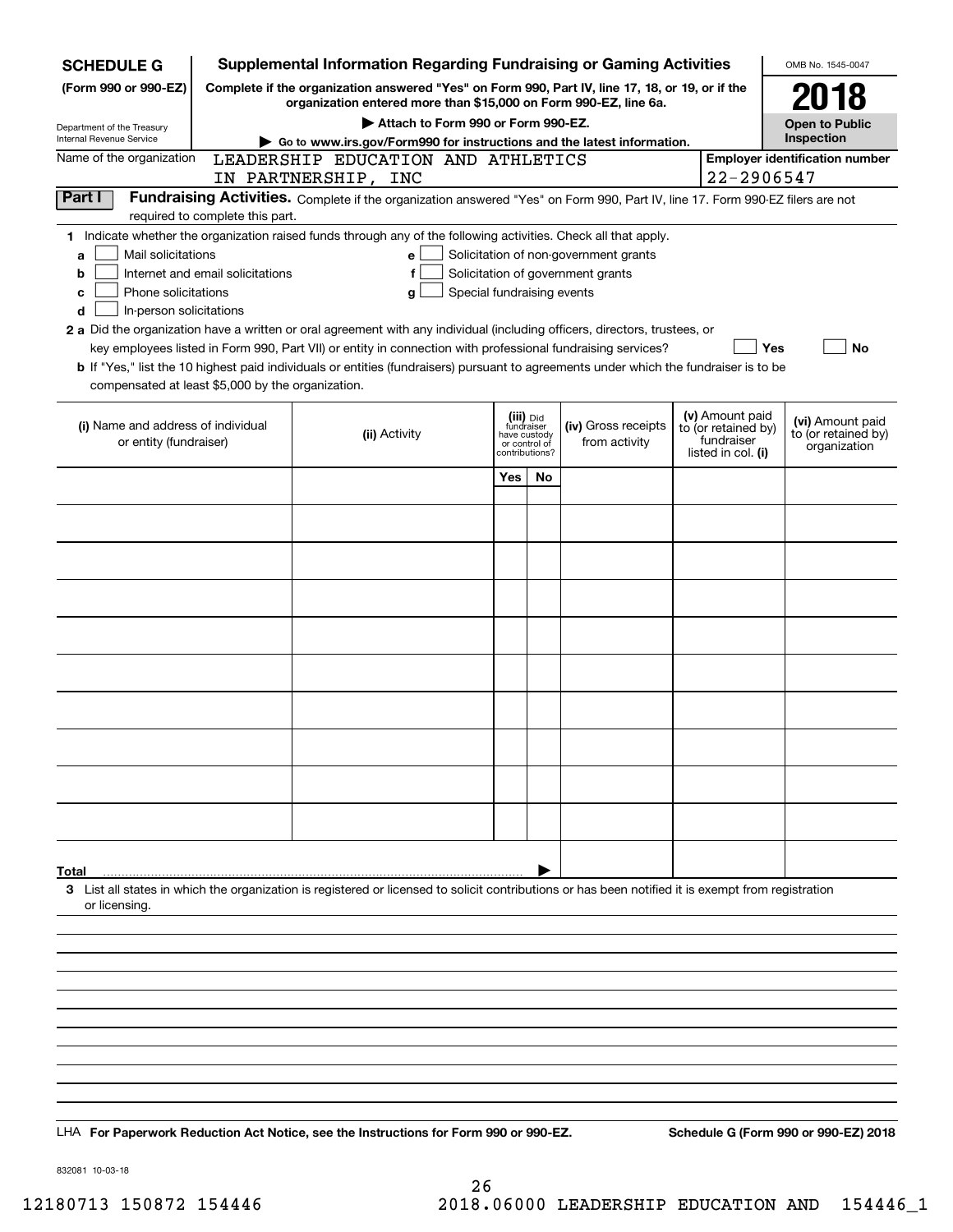### Schedule G (Form 990 or 990-EZ) 2018 Page IN PARTNERSHIP, INC 22-2906547 LEADERSHIP EDUCATION AND ATHLETICS

**Part II** | Fundraising Events. Complete if the organization answered "Yes" on Form 990, Part IV, line 18, or reported more than \$15,000 of fundraising event contributions and gross income on Form 990-EZ, lines 1 and 6b. List events with gross receipts greater than \$5,000.

|                 |          | of fundraising event contributions and gross income on Form 990-EZ, lines 1 and 6b. List events with gross receipts greater than \$5,000. |                         |                                                  |                  |                                                     |  |
|-----------------|----------|-------------------------------------------------------------------------------------------------------------------------------------------|-------------------------|--------------------------------------------------|------------------|-----------------------------------------------------|--|
|                 |          |                                                                                                                                           | (a) Event $#1$          | (b) Event #2                                     | (c) Other events | (d) Total events                                    |  |
|                 |          |                                                                                                                                           | LEAP YEAR               |                                                  | <b>NONE</b>      |                                                     |  |
|                 |          |                                                                                                                                           | END FUNDRAISUULIA'S RUN |                                                  |                  | (add col. (a) through                               |  |
|                 |          |                                                                                                                                           | (event type)            | (event type)                                     | (total number)   | col. (c)                                            |  |
|                 |          |                                                                                                                                           |                         |                                                  |                  |                                                     |  |
| Revenue         |          |                                                                                                                                           | 210, 355.               | 21,611.                                          |                  | 231,966.                                            |  |
|                 |          |                                                                                                                                           |                         |                                                  |                  |                                                     |  |
|                 |          |                                                                                                                                           | 11,679.                 | 17,630.                                          |                  | <u>29,309.</u>                                      |  |
|                 |          |                                                                                                                                           |                         |                                                  |                  |                                                     |  |
|                 | 3        | Gross income (line 1 minus line 2)                                                                                                        | 198,676.                | 3,981.                                           |                  | 202,657.                                            |  |
|                 |          |                                                                                                                                           |                         |                                                  |                  |                                                     |  |
|                 |          |                                                                                                                                           |                         |                                                  |                  |                                                     |  |
|                 |          |                                                                                                                                           |                         |                                                  |                  |                                                     |  |
|                 |          |                                                                                                                                           |                         |                                                  |                  |                                                     |  |
| Direct Expenses |          |                                                                                                                                           |                         |                                                  |                  |                                                     |  |
|                 |          |                                                                                                                                           |                         |                                                  |                  |                                                     |  |
|                 |          |                                                                                                                                           |                         |                                                  |                  |                                                     |  |
|                 |          | 7 Food and beverages                                                                                                                      | 3,540.                  |                                                  |                  | 3,540.                                              |  |
|                 |          |                                                                                                                                           |                         |                                                  |                  |                                                     |  |
|                 | 8        |                                                                                                                                           |                         |                                                  |                  |                                                     |  |
|                 | 9        |                                                                                                                                           | 4,198.                  | $\overline{179}$ .                               |                  | 4,377.                                              |  |
|                 | 10       | Direct expense summary. Add lines 4 through 9 in column (d)                                                                               |                         |                                                  |                  | 7,917.                                              |  |
|                 |          | 11 Net income summary. Subtract line 10 from line 3, column (d)                                                                           |                         |                                                  |                  | 194,740.                                            |  |
|                 | Part III | Gaming. Complete if the organization answered "Yes" on Form 990, Part IV, line 19, or reported more than                                  |                         |                                                  |                  |                                                     |  |
|                 |          | \$15,000 on Form 990-EZ, line 6a.                                                                                                         |                         |                                                  |                  |                                                     |  |
|                 |          |                                                                                                                                           | (a) Bingo               | (b) Pull tabs/instant<br>bingo/progressive bingo | (c) Other gaming | (d) Total gaming (add<br>col. (a) through col. (c)) |  |
| Revenue         |          |                                                                                                                                           |                         |                                                  |                  |                                                     |  |
|                 |          |                                                                                                                                           |                         |                                                  |                  |                                                     |  |
|                 |          |                                                                                                                                           |                         |                                                  |                  |                                                     |  |
|                 |          |                                                                                                                                           |                         |                                                  |                  |                                                     |  |
|                 |          |                                                                                                                                           |                         |                                                  |                  |                                                     |  |
|                 |          |                                                                                                                                           |                         |                                                  |                  |                                                     |  |
| Expenses        | 3        |                                                                                                                                           |                         |                                                  |                  |                                                     |  |
|                 |          |                                                                                                                                           |                         |                                                  |                  |                                                     |  |
| Direct          |          |                                                                                                                                           |                         |                                                  |                  |                                                     |  |
|                 |          |                                                                                                                                           |                         |                                                  |                  |                                                     |  |
|                 |          | 5 Other direct expenses                                                                                                                   |                         |                                                  |                  |                                                     |  |
|                 |          |                                                                                                                                           | $\%$<br>Yes             | %<br>Yes                                         | Yes<br>%         |                                                     |  |
|                 |          | 6 Volunteer labor                                                                                                                         | No                      | No                                               | No               |                                                     |  |
|                 |          |                                                                                                                                           |                         |                                                  |                  |                                                     |  |
|                 | 7        | Direct expense summary. Add lines 2 through 5 in column (d)                                                                               |                         |                                                  |                  |                                                     |  |
|                 |          |                                                                                                                                           |                         |                                                  |                  |                                                     |  |
|                 |          |                                                                                                                                           |                         |                                                  |                  |                                                     |  |
|                 |          |                                                                                                                                           |                         |                                                  |                  |                                                     |  |
| 9               |          | Enter the state(s) in which the organization conducts gaming activities:                                                                  |                         |                                                  |                  | No                                                  |  |
| Yes             |          |                                                                                                                                           |                         |                                                  |                  |                                                     |  |
|                 |          | <b>b</b> If "No," explain: $\qquad \qquad$                                                                                                |                         |                                                  |                  |                                                     |  |
|                 |          |                                                                                                                                           |                         |                                                  |                  |                                                     |  |
|                 |          |                                                                                                                                           |                         |                                                  |                  |                                                     |  |
|                 |          |                                                                                                                                           |                         |                                                  |                  | Yes<br>No                                           |  |
|                 |          |                                                                                                                                           |                         |                                                  |                  |                                                     |  |
|                 |          |                                                                                                                                           |                         |                                                  |                  |                                                     |  |
|                 |          |                                                                                                                                           |                         |                                                  |                  |                                                     |  |
|                 |          |                                                                                                                                           |                         |                                                  |                  |                                                     |  |

832082 10-03-18

**Schedule G (Form 990 or 990-EZ) 2018**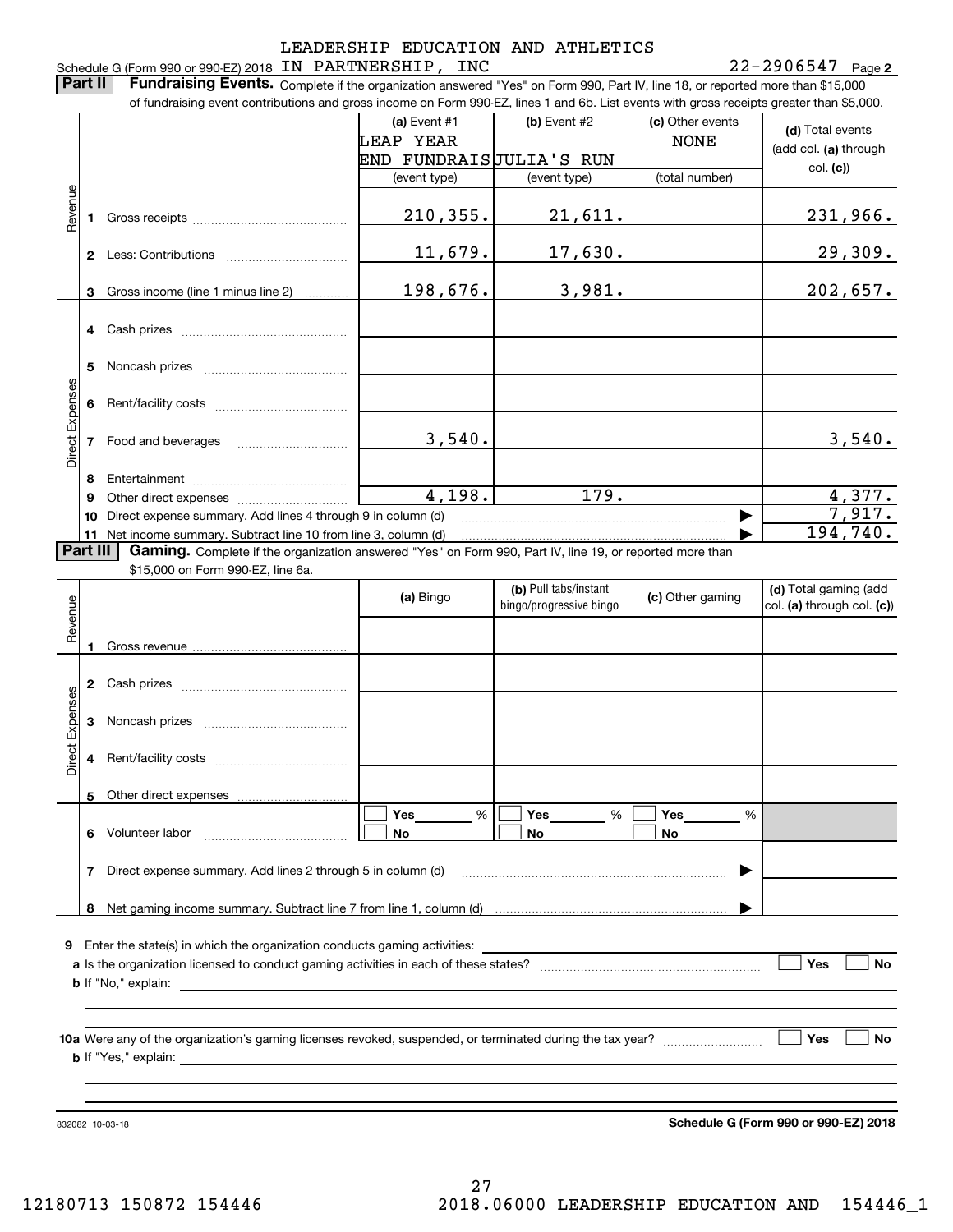| LEADERSHIP EDUCATION AND ATHLETICS                                                                                                                                                                                                                           |            |                     |        |
|--------------------------------------------------------------------------------------------------------------------------------------------------------------------------------------------------------------------------------------------------------------|------------|---------------------|--------|
| Schedule G (Form 990 or 990-EZ) 2018 IN PARTNERSHIP, INC                                                                                                                                                                                                     | 22-2906547 |                     | Page 3 |
| 12 Is the organization a grantor, beneficiary or trustee of a trust, or a member of a partnership or other entity formed                                                                                                                                     |            | Yes<br>$\mathbb{R}$ | No     |
|                                                                                                                                                                                                                                                              |            | $\Box$ Yes          | No     |
| 13 Indicate the percentage of gaming activity conducted in:                                                                                                                                                                                                  |            |                     |        |
|                                                                                                                                                                                                                                                              |            | 13а                 | %      |
| <b>b</b> An outside facility <b>contained a contract and a contract of the contract of the contract of the contract of the contract of the contract of the contract of the contract of the contract of the contract of the contract o</b>                    |            | 13 <sub>b</sub>     | %      |
| 14 Enter the name and address of the person who prepares the organization's gaming/special events books and records:                                                                                                                                         |            |                     |        |
|                                                                                                                                                                                                                                                              |            |                     |        |
|                                                                                                                                                                                                                                                              |            |                     |        |
| 15 Yes                                                                                                                                                                                                                                                       |            |                     | No     |
|                                                                                                                                                                                                                                                              |            |                     |        |
| of gaming revenue retained by the third party $\triangleright$ \$                                                                                                                                                                                            |            |                     |        |
| c If "Yes," enter name and address of the third party:                                                                                                                                                                                                       |            |                     |        |
|                                                                                                                                                                                                                                                              |            |                     |        |
|                                                                                                                                                                                                                                                              |            |                     |        |
| 16 Gaming manager information:                                                                                                                                                                                                                               |            |                     |        |
| <u> 1989 - Johann Barbara, martin amerikan basal dan berasal dan berasal dalam basal dan berasal dan berasal dan</u><br>Name $\blacktriangleright$                                                                                                           |            |                     |        |
| Gaming manager compensation > \$                                                                                                                                                                                                                             |            |                     |        |
| $Description of services provided$ $\triangleright$                                                                                                                                                                                                          |            |                     |        |
|                                                                                                                                                                                                                                                              |            |                     |        |
| Director/officer<br>Employee<br>Independent contractor                                                                                                                                                                                                       |            |                     |        |
| <b>17</b> Mandatory distributions:                                                                                                                                                                                                                           |            |                     |        |
| a Is the organization required under state law to make charitable distributions from the gaming proceeds to<br>retain the state gaming license?                                                                                                              |            | Yes                 | No     |
| <b>b</b> Enter the amount of distributions required under state law to be distributed to other exempt organizations or spent in the                                                                                                                          |            |                     |        |
| organization's own exempt activities during the tax year $\triangleright$ \$                                                                                                                                                                                 |            |                     |        |
| <b>Part IV</b><br>Supplemental Information. Provide the explanations required by Part I, line 2b, columns (iii) and (v); and Part III, lines 9, 9b, 10b,<br>15b, 15c, 16, and 17b, as applicable. Also provide any additional information. See instructions. |            |                     |        |
|                                                                                                                                                                                                                                                              |            |                     |        |
|                                                                                                                                                                                                                                                              |            |                     |        |
|                                                                                                                                                                                                                                                              |            |                     |        |
|                                                                                                                                                                                                                                                              |            |                     |        |
|                                                                                                                                                                                                                                                              |            |                     |        |
|                                                                                                                                                                                                                                                              |            |                     |        |
|                                                                                                                                                                                                                                                              |            |                     |        |
|                                                                                                                                                                                                                                                              |            |                     |        |
|                                                                                                                                                                                                                                                              |            |                     |        |
| Schedule G (Form 990 or 990-EZ) 2018<br>832083 10-03-18<br>28                                                                                                                                                                                                |            |                     |        |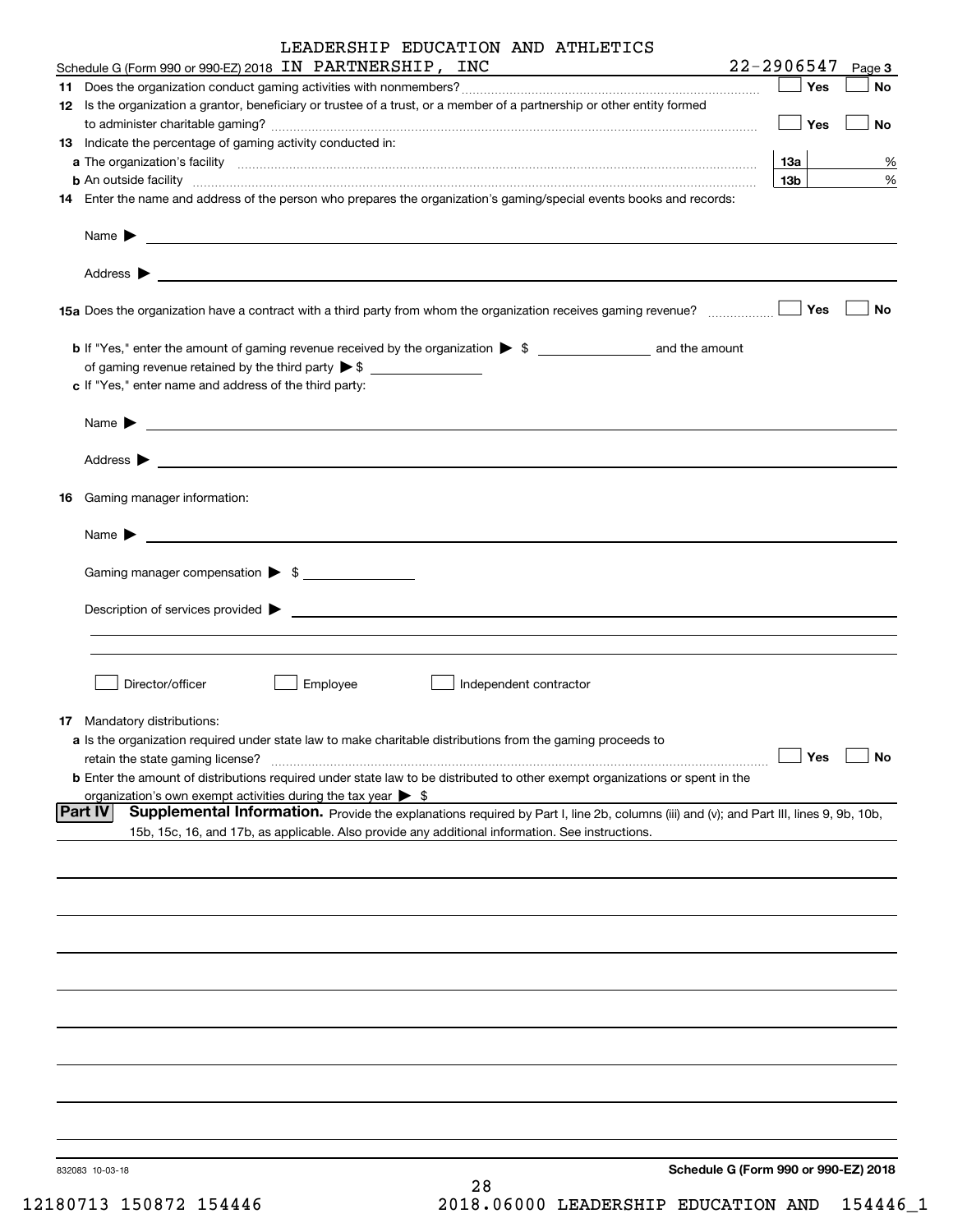|                                                                                            |                     |  | LEADERSHIP EDUCATION AND ATHLETICS |                                 |  |
|--------------------------------------------------------------------------------------------|---------------------|--|------------------------------------|---------------------------------|--|
| Schedule G (Form 990 or 990-EZ) IN PARTNER<br>Part IV Supplemental Information (continued) | IN PARTNERSHIP, INC |  |                                    | $22 - 2906547$ Page 4           |  |
|                                                                                            |                     |  |                                    |                                 |  |
|                                                                                            |                     |  |                                    |                                 |  |
|                                                                                            |                     |  |                                    |                                 |  |
|                                                                                            |                     |  |                                    |                                 |  |
|                                                                                            |                     |  |                                    |                                 |  |
|                                                                                            |                     |  |                                    |                                 |  |
|                                                                                            |                     |  |                                    |                                 |  |
|                                                                                            |                     |  |                                    |                                 |  |
|                                                                                            |                     |  |                                    |                                 |  |
|                                                                                            |                     |  |                                    |                                 |  |
|                                                                                            |                     |  |                                    |                                 |  |
|                                                                                            |                     |  |                                    |                                 |  |
|                                                                                            |                     |  |                                    |                                 |  |
|                                                                                            |                     |  |                                    |                                 |  |
|                                                                                            |                     |  |                                    |                                 |  |
|                                                                                            |                     |  |                                    |                                 |  |
|                                                                                            |                     |  |                                    |                                 |  |
|                                                                                            |                     |  |                                    |                                 |  |
|                                                                                            |                     |  |                                    |                                 |  |
|                                                                                            |                     |  |                                    |                                 |  |
|                                                                                            |                     |  |                                    |                                 |  |
|                                                                                            |                     |  |                                    |                                 |  |
|                                                                                            |                     |  |                                    |                                 |  |
|                                                                                            |                     |  |                                    |                                 |  |
|                                                                                            |                     |  |                                    |                                 |  |
|                                                                                            |                     |  |                                    |                                 |  |
|                                                                                            |                     |  |                                    |                                 |  |
|                                                                                            |                     |  |                                    |                                 |  |
|                                                                                            |                     |  |                                    |                                 |  |
|                                                                                            |                     |  |                                    |                                 |  |
|                                                                                            |                     |  |                                    |                                 |  |
|                                                                                            |                     |  |                                    |                                 |  |
|                                                                                            |                     |  |                                    |                                 |  |
|                                                                                            |                     |  |                                    |                                 |  |
|                                                                                            |                     |  |                                    |                                 |  |
|                                                                                            |                     |  |                                    |                                 |  |
|                                                                                            |                     |  |                                    |                                 |  |
|                                                                                            |                     |  |                                    |                                 |  |
|                                                                                            |                     |  |                                    |                                 |  |
|                                                                                            |                     |  |                                    |                                 |  |
|                                                                                            |                     |  |                                    |                                 |  |
|                                                                                            |                     |  |                                    |                                 |  |
|                                                                                            |                     |  |                                    |                                 |  |
|                                                                                            |                     |  |                                    |                                 |  |
|                                                                                            |                     |  |                                    |                                 |  |
|                                                                                            |                     |  |                                    |                                 |  |
|                                                                                            |                     |  |                                    |                                 |  |
|                                                                                            |                     |  |                                    |                                 |  |
|                                                                                            |                     |  |                                    |                                 |  |
|                                                                                            |                     |  |                                    |                                 |  |
|                                                                                            |                     |  |                                    |                                 |  |
|                                                                                            |                     |  |                                    |                                 |  |
|                                                                                            |                     |  |                                    | Schedule G (Form 990 or 990-EZ) |  |

832084 04-01-18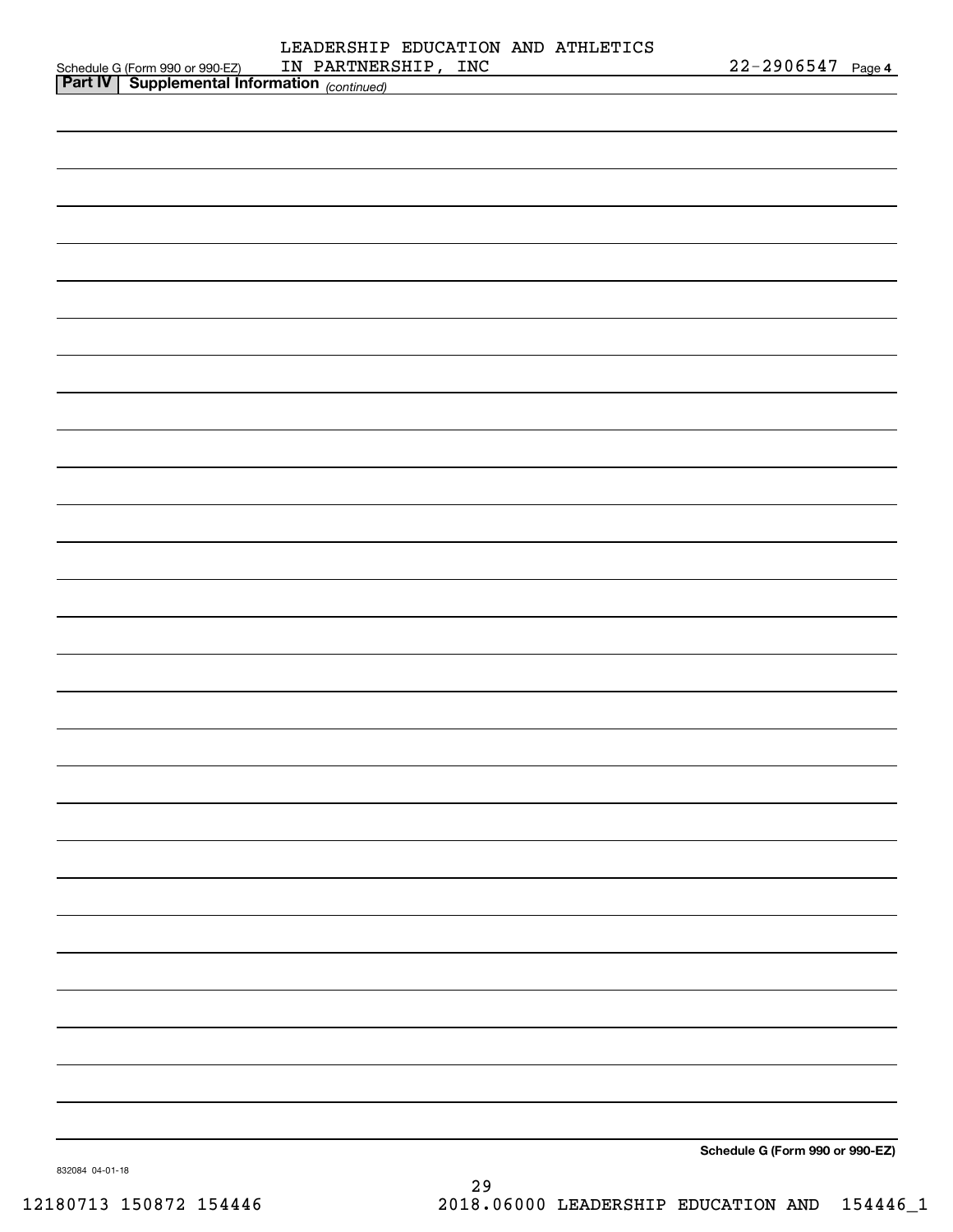|                                                                                                                                                                                                                                                                                                                          | OMB No. 1545-0047                     |  |  |  |  |  |  |  |
|--------------------------------------------------------------------------------------------------------------------------------------------------------------------------------------------------------------------------------------------------------------------------------------------------------------------------|---------------------------------------|--|--|--|--|--|--|--|
| (Form 990)<br>Governments, and Individuals in the United States<br>Complete if the organization answered "Yes" on Form 990, Part IV, line 21 or 22.                                                                                                                                                                      | 2018                                  |  |  |  |  |  |  |  |
| Attach to Form 990.<br>Department of the Treasury<br><b>Internal Revenue Service</b><br>Go to www.irs.gov/Form990 for the latest information.                                                                                                                                                                            | <b>Open to Public</b><br>Inspection   |  |  |  |  |  |  |  |
| LEADERSHIP EDUCATION AND ATHLETICS<br><b>Employer identification number</b><br>Name of the organization<br>IN PARTNERSHIP, INC                                                                                                                                                                                           |                                       |  |  |  |  |  |  |  |
| Part I<br><b>General Information on Grants and Assistance</b>                                                                                                                                                                                                                                                            |                                       |  |  |  |  |  |  |  |
| Does the organization maintain records to substantiate the amount of the grants or assistance, the grantees' eligibility for the grants or assistance, and the selection<br>$\mathbf 1$<br>Describe in Part IV the organization's procedures for monitoring the use of grant funds in the United States.<br>$\mathbf{2}$ | $\boxed{\text{X}}$ No<br>Yes          |  |  |  |  |  |  |  |
| Part II<br>Grants and Other Assistance to Domestic Organizations and Domestic Governments. Complete if the organization answered "Yes" on Form 990, Part IV, line 21, for any                                                                                                                                            |                                       |  |  |  |  |  |  |  |
| recipient that received more than \$5,000. Part II can be duplicated if additional space is needed.<br>(f) Method of                                                                                                                                                                                                     |                                       |  |  |  |  |  |  |  |
| 1 (a) Name and address of organization<br>(b) EIN<br>(c) IRC section<br>(d) Amount of<br>(e) Amount of<br>(g) Description of<br>valuation (book,<br>or government<br>(if applicable)<br>cash grant<br>non-cash<br>noncash assistance<br>FMV, appraisal,<br>assistance<br>other)                                          | (h) Purpose of grant<br>or assistance |  |  |  |  |  |  |  |
|                                                                                                                                                                                                                                                                                                                          |                                       |  |  |  |  |  |  |  |
|                                                                                                                                                                                                                                                                                                                          |                                       |  |  |  |  |  |  |  |
|                                                                                                                                                                                                                                                                                                                          |                                       |  |  |  |  |  |  |  |
|                                                                                                                                                                                                                                                                                                                          |                                       |  |  |  |  |  |  |  |
|                                                                                                                                                                                                                                                                                                                          |                                       |  |  |  |  |  |  |  |
|                                                                                                                                                                                                                                                                                                                          |                                       |  |  |  |  |  |  |  |
|                                                                                                                                                                                                                                                                                                                          |                                       |  |  |  |  |  |  |  |
|                                                                                                                                                                                                                                                                                                                          |                                       |  |  |  |  |  |  |  |
|                                                                                                                                                                                                                                                                                                                          |                                       |  |  |  |  |  |  |  |
|                                                                                                                                                                                                                                                                                                                          |                                       |  |  |  |  |  |  |  |
|                                                                                                                                                                                                                                                                                                                          |                                       |  |  |  |  |  |  |  |
|                                                                                                                                                                                                                                                                                                                          |                                       |  |  |  |  |  |  |  |
| $\mathbf{2}$<br>▶<br>Enter total number of other organizations listed in the line 1 table <i>[1] table</i> [1] manufactured in the line of the response of the line of the line of the line of the line of the line of the line of the line of the line<br>3                                                             |                                       |  |  |  |  |  |  |  |

**For Paperwork Reduction Act Notice, see the Instructions for Form 990. Schedule I (Form 990) (2018)** LHA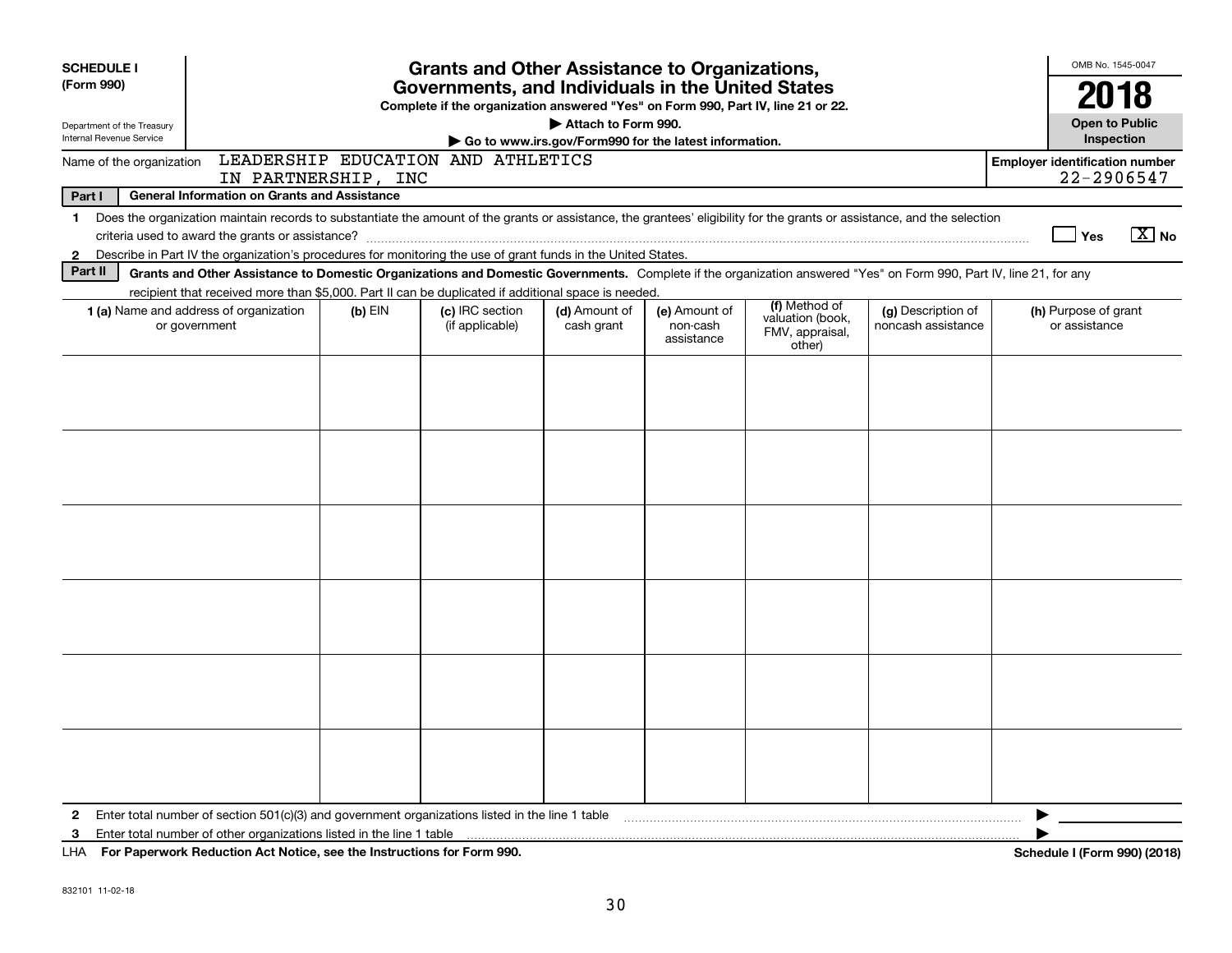#### **Part III** | Grants and Other Assistance to Domestic Individuals. Complete if the organization answered "Yes" on Form 990, Part IV, line 22. Schedule I (Form 990) (2018) Page IN PARTNERSHIP, INC 22-2906547

Part III can be duplicated if additional space is needed.

| (a) Type of grant or assistance             | (b) Number of<br>recipients | (c) Amount of<br>cash grant | (d) Amount of non-<br>cash assistance | (e) Method of valuation<br>(book, FMV, appraisal, other)      | (f) Description of noncash assistance |
|---------------------------------------------|-----------------------------|-----------------------------|---------------------------------------|---------------------------------------------------------------|---------------------------------------|
|                                             |                             |                             |                                       |                                                               |                                       |
| SCHOLARSHIPS                                | 14                          | 15,982.                     |                                       | $0$ . $CASH/BOOK$                                             |                                       |
|                                             |                             |                             |                                       |                                                               |                                       |
|                                             |                             |                             |                                       |                                                               |                                       |
|                                             |                             |                             |                                       |                                                               |                                       |
|                                             |                             |                             |                                       |                                                               |                                       |
|                                             |                             |                             |                                       |                                                               |                                       |
|                                             |                             |                             |                                       |                                                               |                                       |
|                                             |                             |                             |                                       |                                                               |                                       |
|                                             |                             |                             |                                       |                                                               |                                       |
| المناسب المسامين المعددة المستحدث والمستحدث | .                           | $\cdots$<br>$\sim$ $\sim$   | $\sim$<br>$\cdot$ .                   | $\sim$ $\sim$ $\sim$ $\sim$ $\sim$ $\sim$ $\sim$<br>$\cdot$ . |                                       |

Part IV | Supplemental Information. Provide the information required in Part I, line 2; Part III, column (b); and any other additional information.

**2**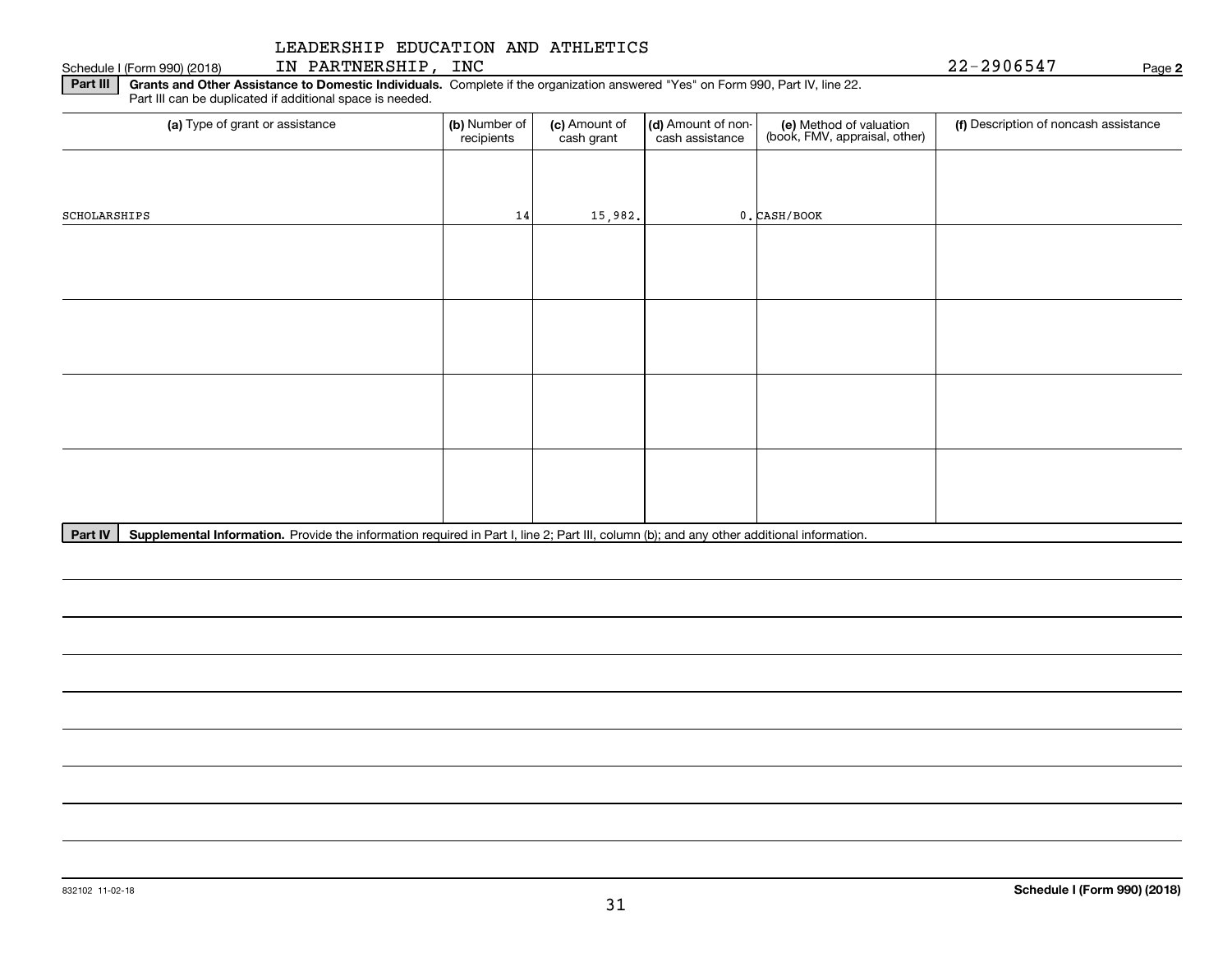| <b>SCHEDULE M</b> |                                                        | <b>Noncash Contributions</b>                                                            |                                                                                                                                              |                  |                                                                                                                                |                              |                                       | OMB No. 1545-0047 |    |
|-------------------|--------------------------------------------------------|-----------------------------------------------------------------------------------------|----------------------------------------------------------------------------------------------------------------------------------------------|------------------|--------------------------------------------------------------------------------------------------------------------------------|------------------------------|---------------------------------------|-------------------|----|
|                   | (Form 990)                                             |                                                                                         | 2018<br>> Complete if the organizations answered "Yes" on Form 990, Part IV, lines 29 or 30.<br>Attach to Form 990.<br><b>Open to Public</b> |                  |                                                                                                                                |                              |                                       |                   |    |
|                   |                                                        |                                                                                         |                                                                                                                                              |                  |                                                                                                                                |                              |                                       |                   |    |
|                   | Department of the Treasury<br>Internal Revenue Service |                                                                                         |                                                                                                                                              |                  |                                                                                                                                |                              |                                       |                   |    |
|                   |                                                        |                                                                                         |                                                                                                                                              |                  | Go to www.irs.gov/Form990 for instructions and the latest information.                                                         |                              | Inspection                            |                   |    |
|                   | Name of the organization                               | LEADERSHIP EDUCATION AND ATHLETICS                                                      |                                                                                                                                              |                  |                                                                                                                                |                              | <b>Employer identification number</b> |                   |    |
| Part I            |                                                        | IN PARTNERSHIP, INC<br><b>Types of Property</b>                                         |                                                                                                                                              |                  |                                                                                                                                |                              | 22-2906547                            |                   |    |
|                   |                                                        |                                                                                         | (a)                                                                                                                                          | (b)              | (c)                                                                                                                            |                              | (d)                                   |                   |    |
|                   |                                                        |                                                                                         | Check if                                                                                                                                     | Number of        | Noncash contribution                                                                                                           |                              | Method of determining                 |                   |    |
|                   |                                                        |                                                                                         | applicable                                                                                                                                   | contributions or | amounts reported on                                                                                                            | noncash contribution amounts |                                       |                   |    |
|                   |                                                        |                                                                                         |                                                                                                                                              |                  | litems contributed Form 990, Part VIII, line 1g                                                                                |                              |                                       |                   |    |
| 1.                |                                                        |                                                                                         |                                                                                                                                              |                  |                                                                                                                                |                              |                                       |                   |    |
| 2                 |                                                        |                                                                                         |                                                                                                                                              |                  |                                                                                                                                |                              |                                       |                   |    |
| 3                 |                                                        |                                                                                         |                                                                                                                                              |                  |                                                                                                                                |                              |                                       |                   |    |
| 4                 |                                                        |                                                                                         |                                                                                                                                              |                  |                                                                                                                                |                              |                                       |                   |    |
| 5                 |                                                        | Clothing and household goods                                                            |                                                                                                                                              |                  |                                                                                                                                |                              |                                       |                   |    |
| 6                 |                                                        |                                                                                         |                                                                                                                                              |                  |                                                                                                                                |                              |                                       |                   |    |
| 7                 |                                                        |                                                                                         |                                                                                                                                              |                  |                                                                                                                                |                              |                                       |                   |    |
| 8                 |                                                        |                                                                                         | $\mathbf X$                                                                                                                                  | 4                |                                                                                                                                | <b>FAIR MARKET VALUE</b>     |                                       |                   |    |
| 9                 |                                                        |                                                                                         |                                                                                                                                              |                  |                                                                                                                                |                              |                                       |                   |    |
| 10                |                                                        | Securities - Closely held stock                                                         |                                                                                                                                              |                  |                                                                                                                                |                              |                                       |                   |    |
| 11                | Securities - Partnership, LLC, or                      |                                                                                         |                                                                                                                                              |                  |                                                                                                                                |                              |                                       |                   |    |
|                   | trust interests                                        |                                                                                         |                                                                                                                                              |                  |                                                                                                                                |                              |                                       |                   |    |
| 12<br>13          | Qualified conservation contribution -                  |                                                                                         |                                                                                                                                              |                  |                                                                                                                                |                              |                                       |                   |    |
|                   | Historic structures                                    |                                                                                         |                                                                                                                                              |                  |                                                                                                                                |                              |                                       |                   |    |
| 14                |                                                        | Qualified conservation contribution - Other                                             |                                                                                                                                              |                  |                                                                                                                                |                              |                                       |                   |    |
| 15                |                                                        | Real estate - Residential                                                               |                                                                                                                                              |                  |                                                                                                                                |                              |                                       |                   |    |
| 16                |                                                        | Real estate - Commercial                                                                |                                                                                                                                              |                  |                                                                                                                                |                              |                                       |                   |    |
| 17                |                                                        |                                                                                         |                                                                                                                                              |                  |                                                                                                                                |                              |                                       |                   |    |
| 18                |                                                        |                                                                                         |                                                                                                                                              |                  |                                                                                                                                |                              |                                       |                   |    |
| 19                |                                                        |                                                                                         |                                                                                                                                              |                  |                                                                                                                                |                              |                                       |                   |    |
| 20                |                                                        | Drugs and medical supplies                                                              |                                                                                                                                              |                  |                                                                                                                                |                              |                                       |                   |    |
| 21                |                                                        |                                                                                         |                                                                                                                                              |                  |                                                                                                                                |                              |                                       |                   |    |
| 22                |                                                        |                                                                                         |                                                                                                                                              |                  |                                                                                                                                |                              |                                       |                   |    |
| 23                |                                                        |                                                                                         |                                                                                                                                              |                  |                                                                                                                                |                              |                                       |                   |    |
| 24                |                                                        |                                                                                         |                                                                                                                                              |                  |                                                                                                                                |                              |                                       |                   |    |
| 25                | Other                                                  |                                                                                         |                                                                                                                                              |                  |                                                                                                                                |                              |                                       |                   |    |
| 26                | Other                                                  | $\overline{\phantom{a}}$ )                                                              |                                                                                                                                              |                  |                                                                                                                                |                              |                                       |                   |    |
| 27                | Other                                                  |                                                                                         |                                                                                                                                              |                  |                                                                                                                                |                              |                                       |                   |    |
| 28                | Other                                                  |                                                                                         |                                                                                                                                              |                  |                                                                                                                                |                              |                                       |                   |    |
| 29                |                                                        | Number of Forms 8283 received by the organization during the tax year for contributions |                                                                                                                                              |                  |                                                                                                                                |                              |                                       |                   |    |
|                   |                                                        | for which the organization completed Form 8283, Part IV, Donee Acknowledgement          |                                                                                                                                              |                  | 29                                                                                                                             |                              |                                       |                   |    |
|                   |                                                        |                                                                                         |                                                                                                                                              |                  |                                                                                                                                |                              |                                       | Yes               | No |
|                   |                                                        |                                                                                         |                                                                                                                                              |                  | 30a During the year, did the organization receive by contribution any property reported in Part I, lines 1 through 28, that it |                              |                                       |                   |    |
|                   |                                                        |                                                                                         |                                                                                                                                              |                  | must hold for at least three years from the date of the initial contribution, and which isn't required to be used for          |                              |                                       |                   |    |
|                   |                                                        | exempt purposes for the entire holding period?                                          |                                                                                                                                              |                  |                                                                                                                                |                              | 30a                                   |                   | х  |
|                   |                                                        | <b>b</b> If "Yes," describe the arrangement in Part II.                                 |                                                                                                                                              |                  |                                                                                                                                |                              |                                       |                   |    |
| 31                |                                                        |                                                                                         |                                                                                                                                              |                  | Does the organization have a gift acceptance policy that requires the review of any nonstandard contributions?                 |                              | 31                                    |                   | х  |
|                   |                                                        |                                                                                         |                                                                                                                                              |                  | 32a Does the organization hire or use third parties or related organizations to solicit, process, or sell noncash              |                              |                                       |                   |    |
|                   | contributions?                                         |                                                                                         |                                                                                                                                              |                  |                                                                                                                                |                              | 32a                                   |                   | X  |
|                   | <b>b</b> If "Yes," describe in Part II.                |                                                                                         |                                                                                                                                              |                  |                                                                                                                                |                              |                                       |                   |    |
| 33                |                                                        |                                                                                         |                                                                                                                                              |                  | If the organization didn't report an amount in column (c) for a type of property for which column (a) is checked,              |                              |                                       |                   |    |
|                   | describe in Part II.                                   |                                                                                         |                                                                                                                                              |                  |                                                                                                                                |                              |                                       |                   |    |

**For Paperwork Reduction Act Notice, see the Instructions for Form 990. Schedule M (Form 990) 2018** LHA

832141 10-18-18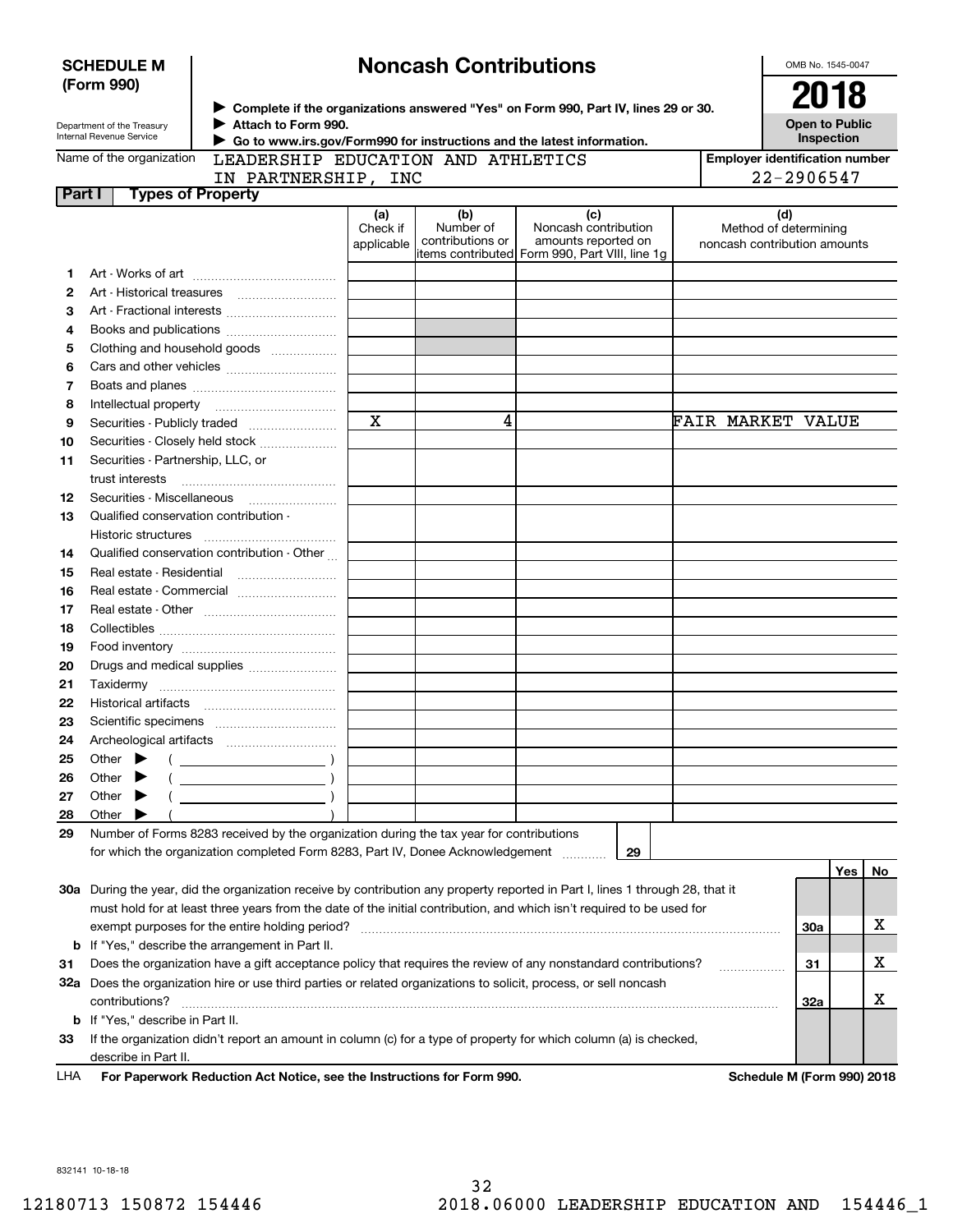|                 |                            | LEADERSHIP EDUCATION AND ATHLETICS                                                                                                                                                                                                                                                                                |                            |        |
|-----------------|----------------------------|-------------------------------------------------------------------------------------------------------------------------------------------------------------------------------------------------------------------------------------------------------------------------------------------------------------------|----------------------------|--------|
| Part II         | Schedule M (Form 990) 2018 | IN PARTNERSHIP, INC                                                                                                                                                                                                                                                                                               | 22-2906547                 | Page 2 |
|                 |                            | Supplemental Information. Provide the information required by Part I, lines 30b, 32b, and 33, and whether the organization<br>is reporting in Part I, column (b), the number of contributions, the number of items received, or a combination of both. Also complete<br>this part for any additional information. |                            |        |
|                 |                            |                                                                                                                                                                                                                                                                                                                   |                            |        |
|                 |                            |                                                                                                                                                                                                                                                                                                                   |                            |        |
|                 |                            |                                                                                                                                                                                                                                                                                                                   |                            |        |
|                 |                            |                                                                                                                                                                                                                                                                                                                   |                            |        |
|                 |                            |                                                                                                                                                                                                                                                                                                                   |                            |        |
|                 |                            |                                                                                                                                                                                                                                                                                                                   |                            |        |
|                 |                            |                                                                                                                                                                                                                                                                                                                   |                            |        |
|                 |                            |                                                                                                                                                                                                                                                                                                                   |                            |        |
|                 |                            |                                                                                                                                                                                                                                                                                                                   |                            |        |
|                 |                            |                                                                                                                                                                                                                                                                                                                   |                            |        |
|                 |                            |                                                                                                                                                                                                                                                                                                                   |                            |        |
|                 |                            |                                                                                                                                                                                                                                                                                                                   |                            |        |
|                 |                            |                                                                                                                                                                                                                                                                                                                   |                            |        |
|                 |                            |                                                                                                                                                                                                                                                                                                                   |                            |        |
|                 |                            |                                                                                                                                                                                                                                                                                                                   |                            |        |
|                 |                            |                                                                                                                                                                                                                                                                                                                   |                            |        |
|                 |                            |                                                                                                                                                                                                                                                                                                                   |                            |        |
|                 |                            |                                                                                                                                                                                                                                                                                                                   |                            |        |
|                 |                            |                                                                                                                                                                                                                                                                                                                   |                            |        |
|                 |                            |                                                                                                                                                                                                                                                                                                                   |                            |        |
|                 |                            |                                                                                                                                                                                                                                                                                                                   |                            |        |
|                 |                            |                                                                                                                                                                                                                                                                                                                   |                            |        |
|                 |                            |                                                                                                                                                                                                                                                                                                                   |                            |        |
|                 |                            |                                                                                                                                                                                                                                                                                                                   |                            |        |
|                 |                            |                                                                                                                                                                                                                                                                                                                   |                            |        |
|                 |                            |                                                                                                                                                                                                                                                                                                                   |                            |        |
|                 |                            |                                                                                                                                                                                                                                                                                                                   |                            |        |
|                 |                            |                                                                                                                                                                                                                                                                                                                   |                            |        |
|                 |                            |                                                                                                                                                                                                                                                                                                                   |                            |        |
|                 |                            |                                                                                                                                                                                                                                                                                                                   |                            |        |
|                 |                            |                                                                                                                                                                                                                                                                                                                   |                            |        |
| 832142 10-18-18 |                            |                                                                                                                                                                                                                                                                                                                   | Schedule M (Form 990) 2018 |        |
|                 |                            | 33                                                                                                                                                                                                                                                                                                                |                            |        |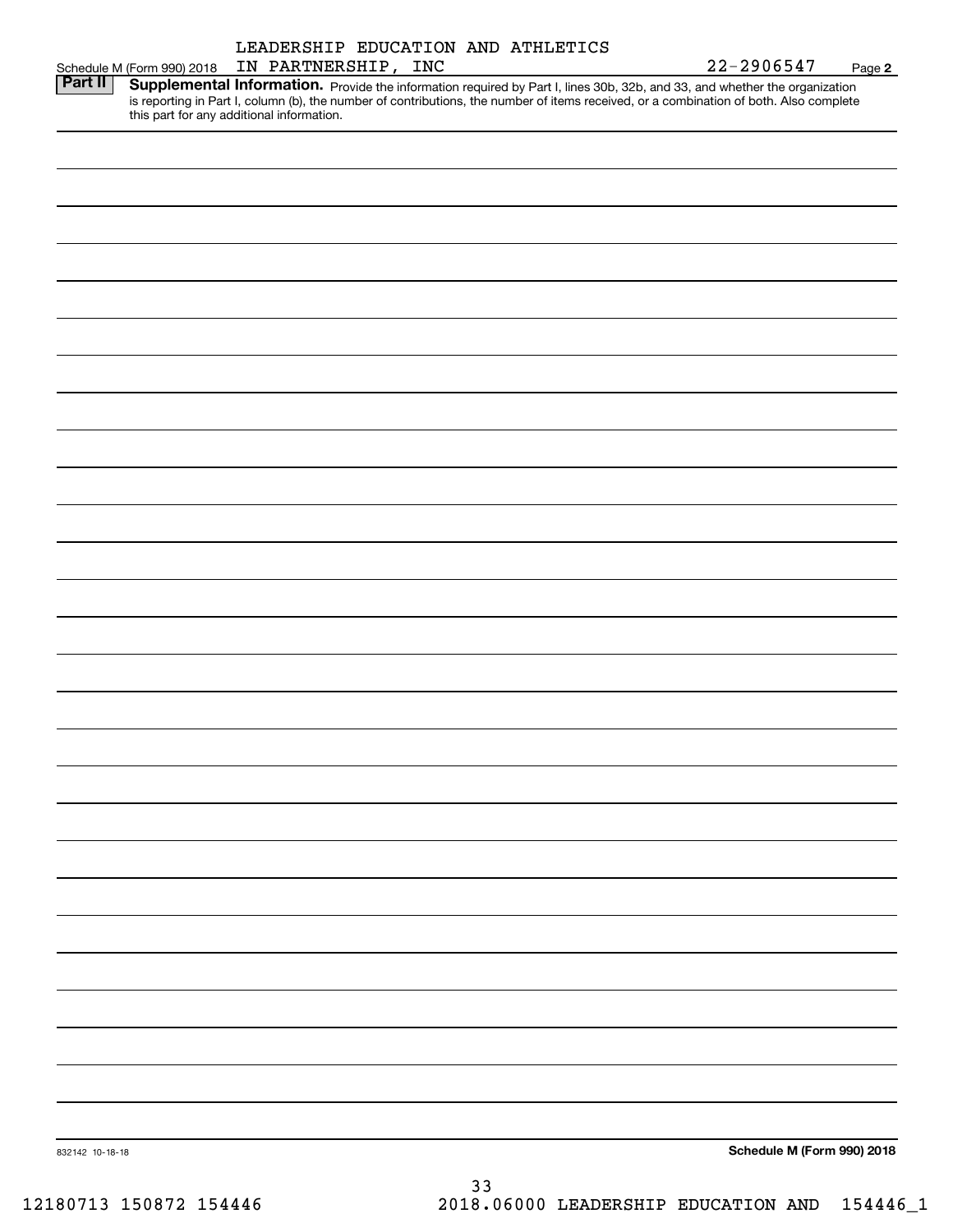**(Form 990 or 990-EZ)**

Department of the Treasury Internal Revenue Service Name of the organization

**Complete to provide information for responses to specific questions on Form 990 or 990-EZ or to provide any additional information. | Attach to Form 990 or 990-EZ. | Go to www.irs.gov/Form990 for the latest information. SCHEDULE O Supplemental Information to Form 990 or 990-EZ** LEADERSHIP EDUCATION AND ATHLETICS



IN PARTNERSHIP, INC 22-2906547

FORM 990, PART I, LINE 1, DESCRIPTION OF ORGANIZATION MISSION:

AND HIGH SCHOOL COUNSELORS TO RUN YEAR-ROUND PROGRAMS.

FORM 990, PART III, LINE 1, DESCRIPTION OF ORGANIZATION MISSION:

POTENTIAL.

FORM 990, PART III, LINE 4A, PROGRAM SERVICE ACCOMPLISHMENTS:

COUNSELORS, CHILDREN RECEIVE HOMEWORK HELP AS WELL AS INSTRUCTION

THROUGH A LITERACY-BASED CURRICULUM. IN ADDITION, THE CHILDREN

PARTICIPATE IN A VARIETY OF ENRICHMENT "RESOURCES" SUCH AS SWIMMING,

COMPUTER EDUCATION AND CODING, HEALTHY COOKING, DANCE, TENNIS,

GARDENING, PAINTING AND CHESS.

FORM 990, PART VI, SECTION A, LINE 2:

JEROME HARRIS MEYER AND ROSLYN MEYER ARE MARRIED

FORM 990, PART VI, SECTION B, LINE 11B:

THE 990 IS DRAFTED BY THE ACCOUNTANTS AND SENT TO THE EXECUTIVE DIRECTOR

AND FINANCE DIRECTOR FOR REVIEW. AFTER MANAGEMENT HAS COMPLETED THEIR

REVIEW, A DRAFT IS SENT TO THE FINANCE COMMITTEE OF THE BOARD FOR REVIEW

AND APPROVAL AND THEN PROVIDED TO THE FULL BOARD OF DIRECTORS.

FORM 990, PART VI, SECTION B, LINE 12C:

AT THE ANNUAL BOARD MEETING, BOARD MEMBERS MUST LIST ANY RELATED PARTY

ACTIVITY WITH THE ORGANIZATION AND SIGN THAT IT IS COMPLETE AND ACCURATE.

34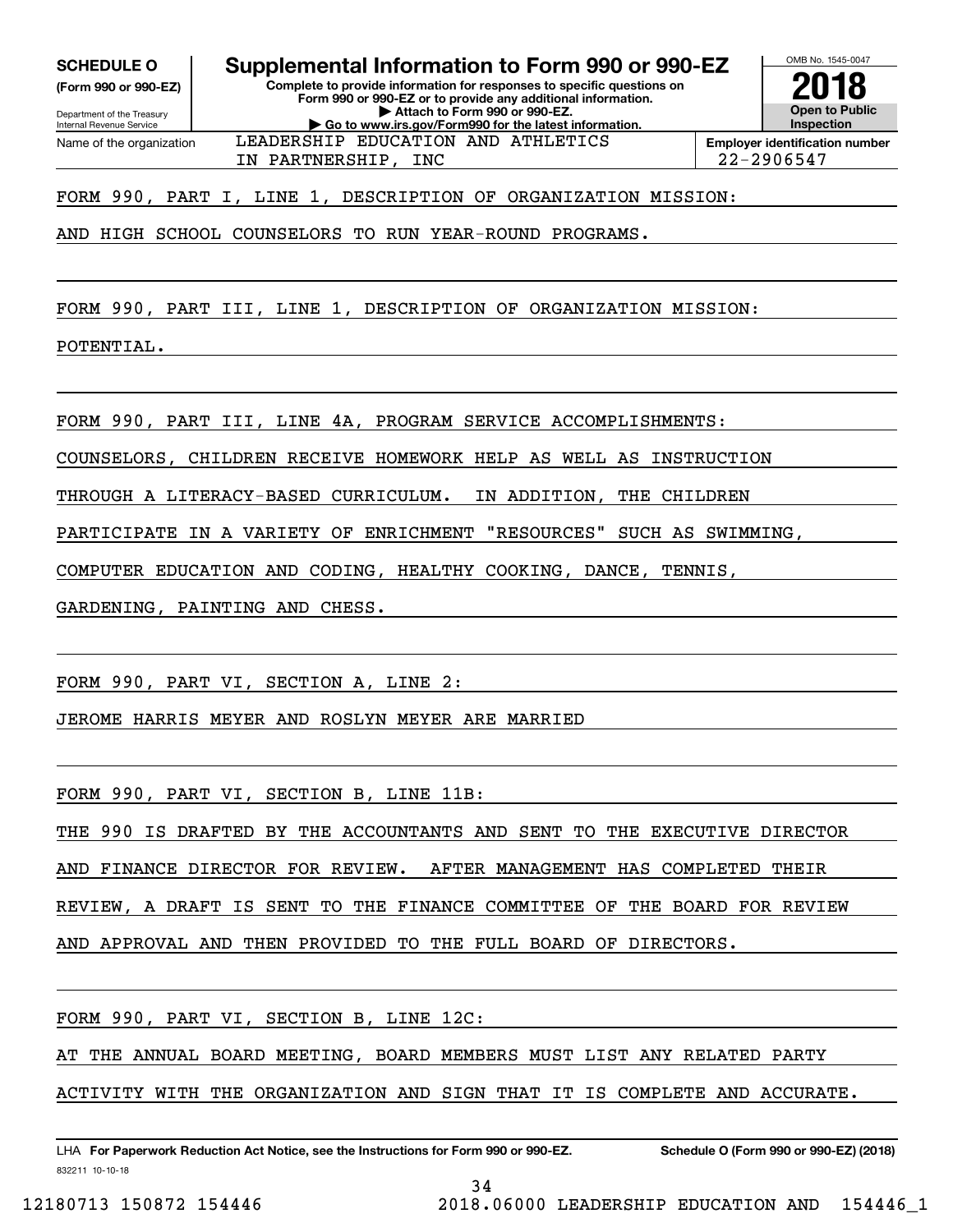| Schedule O (Form 990 or 990-EZ) (2018)<br>Page 2<br>LEADERSHIP EDUCATION AND ATHLETICS<br>Name of the organization<br><b>Employer identification number</b> |                                                                        |            |  |  |  |  |  |  |
|-------------------------------------------------------------------------------------------------------------------------------------------------------------|------------------------------------------------------------------------|------------|--|--|--|--|--|--|
|                                                                                                                                                             | IN PARTNERSHIP, INC                                                    | 22-2906547 |  |  |  |  |  |  |
| FORM 990, PART VI, SECTION B, LINE 15A:                                                                                                                     |                                                                        |            |  |  |  |  |  |  |
|                                                                                                                                                             | THE EXECUTIVE COMMITTEE USES MARKET DATA FROM SIMILAR NOT FOR PROFIT   |            |  |  |  |  |  |  |
|                                                                                                                                                             | ORGANIZATIONS TO EVALUATE THE COMPENSATION FOR THE EXECUTIVE DIRECTOR. | THE        |  |  |  |  |  |  |

COMPENSATION OF THE DIRECTOR OF FINANCE IS DETERMINED BY THE EXECUTIVE

DIRECTOR.

FORM 990, PART VI, SECTION C, LINE 19:

THE ORGANIZATION MAKES THE INFORMATION AVAILABLE UPON A VALID BUSINESS

REQUEST.

**Schedule O (Form 990 or 990-EZ) (2018)**

832212 10-10-18